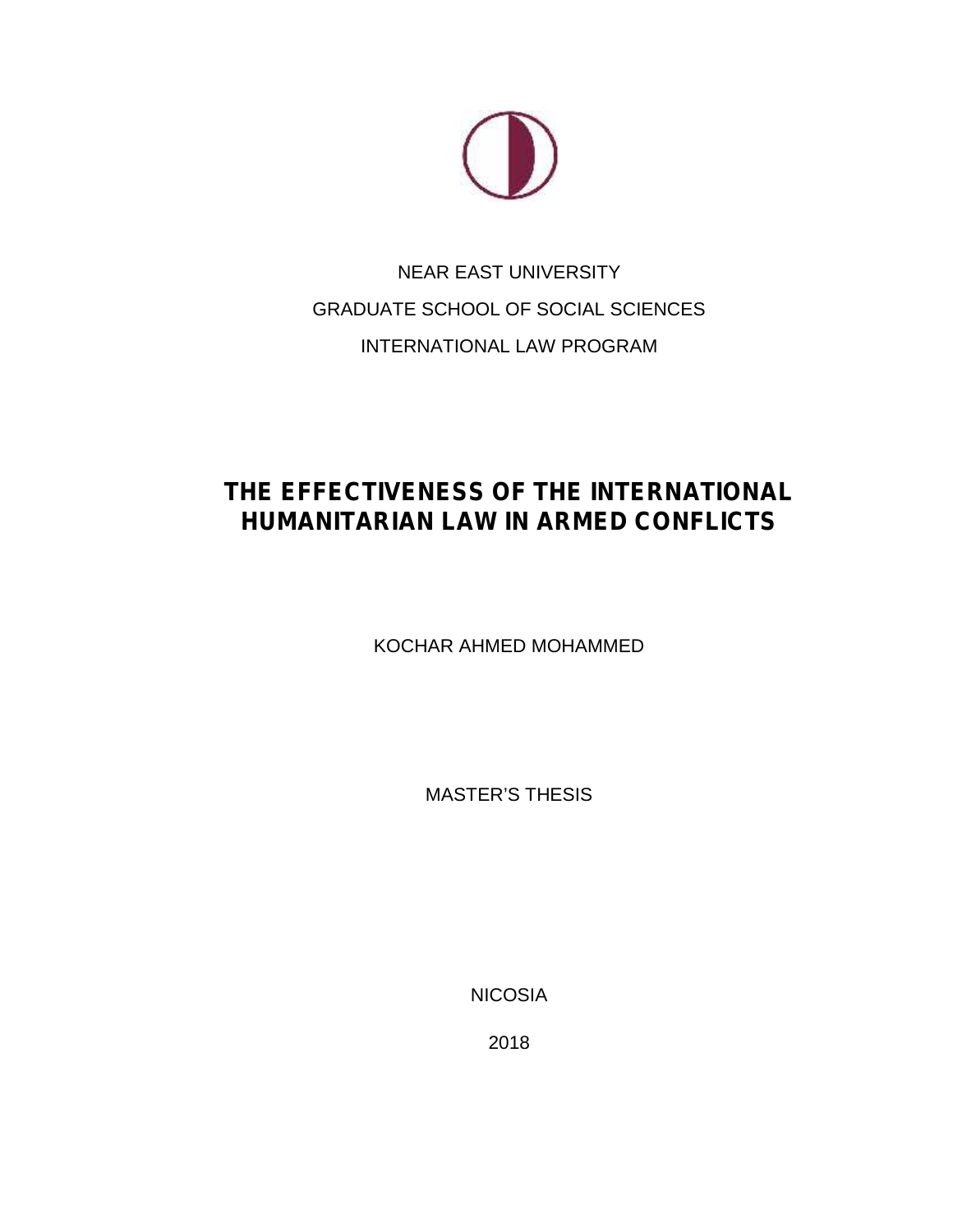

# **THE EFFECTIVENESS OF THE INTERNATIONAL HUMANITARIAN LAW IN ARMED CONFLICTS**

KOCHAR AHMED MOHAMMED

MASTER'S THESIS

THESIS SUPERVISOR ASSOC. PROF. DR DERYA AYDIN OKUR

> **NICOSIA** 2018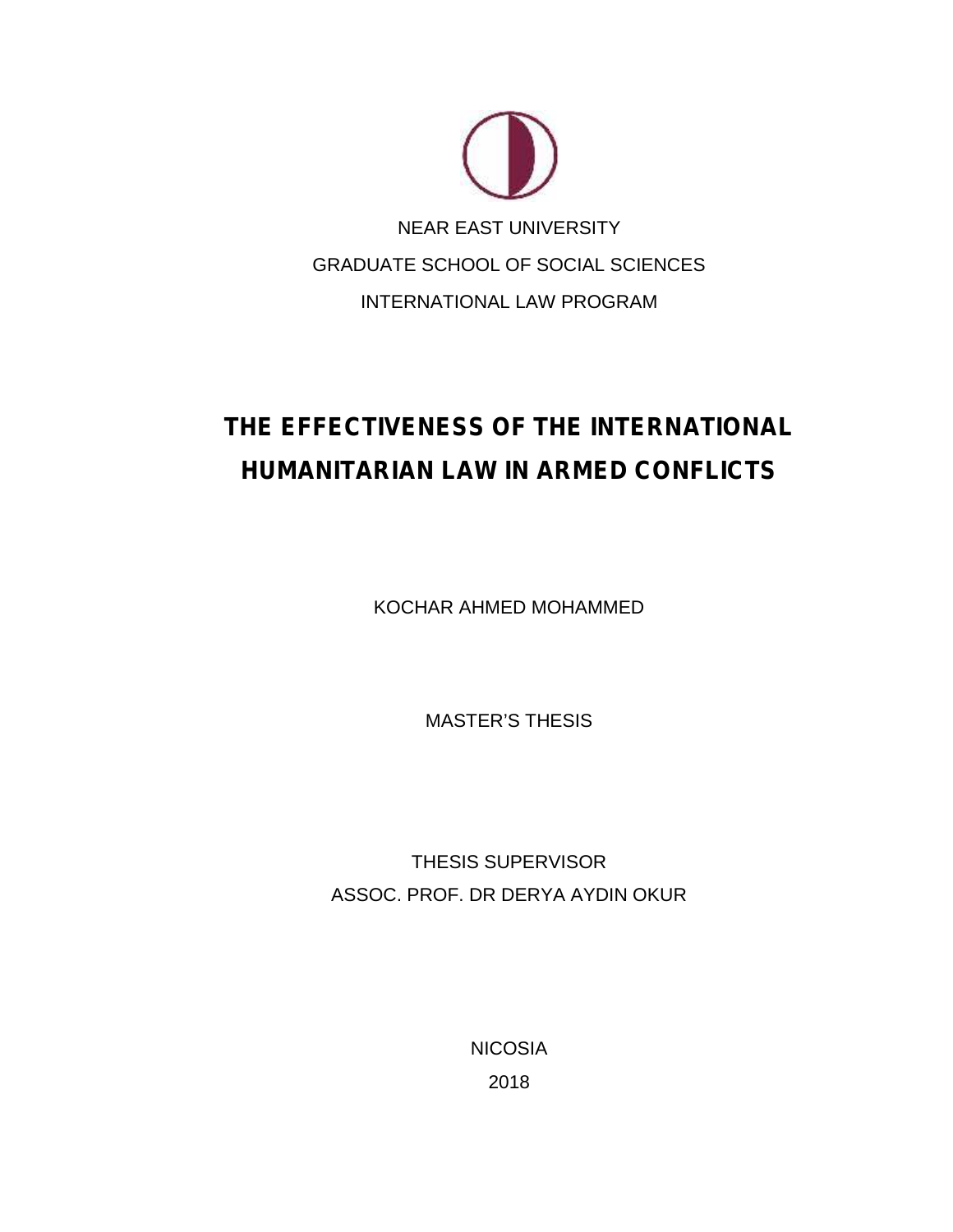### **ACCEPTANCE/APPROAVAL**

**We as the jury members certify "**The effectiveness of the international humanitarian law in armed conflict**" prepared by Kochar Ahmed Mohammeddefended on 26 December 2018 has been found satisfactory for the award of degree of Master.**

### **JURY MEMBERS**

**………………………………. Assoc. Prof. Dr.Derya Aydin OKUR** (Supervisor)

Near East University

Faculty of Social Sciences/Department of International Law

**……………………………….**

**Assoc. Prof. Dr.Resat Volkan GUNEL**

Near East University

Faculty of Social Sciences/Department of International Law

**……………………………….**

**Assist. Prof. Dr.Tutku TU YAN** 

Near East University

Faculty of Social Sciences/Department of International Law

**……………………………….**

**Prof. Dr. Mustafa Sağsan** Graduate School of Social Sciences **Director**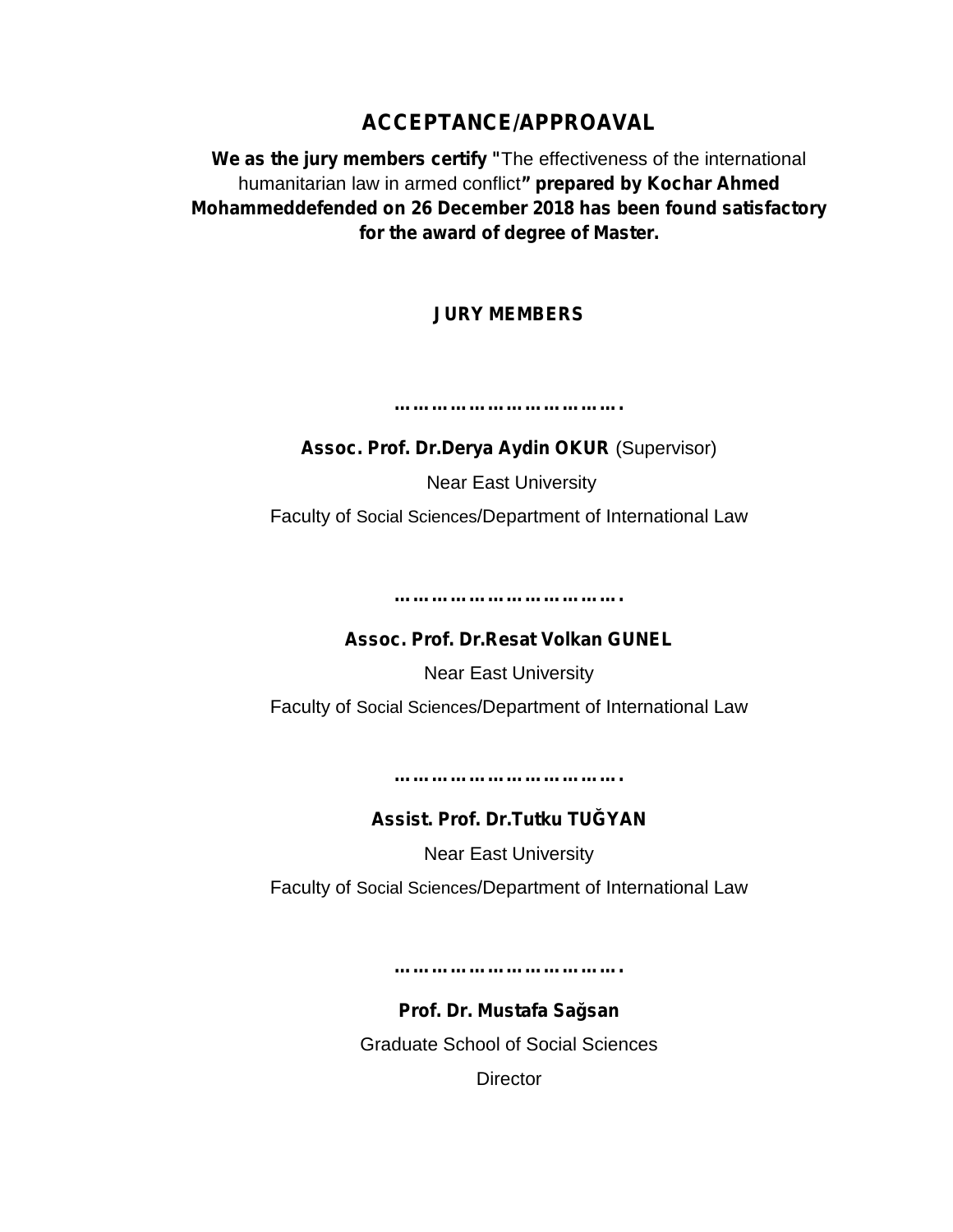### **DECLARATION**

IKochar Ahmed Mohammed, hereby declare that this dissertation entitled "The effectiveness of the international humanitarian law in armed conflict" has been prepared myself under the guidance and supervision of "**Assoc. Prof. Dr.Derya Aydin OKUR"** in partial fulfilment of The Near East University, Graduate School of Social Sciences regulations and does not to the best of my knowledge breach any Law of Copyrights and has been tested for plagiarism and a copy of the result can be found in the Thesis. Ahmed Mohammed, hereby declare that<br>ess of the international humanitarian law in ar<br>der the guidance and supervision of "**Assoc.** the guidance and supervision of "<br>
ent of The Near East University<br>
id does not to the best of my kr<br>
tested for plagiarism and a copy<br>
lextent of my Thesis can be acce<br>
sis can only be accessed from th<br>
esis cannot be acc

- $\blacksquare$  The full extent of my Thesis can be accessible from anywhere.
- $\Box$  My Thesis can only be accessed from the Near East University.
- $\Box$  My Thesis cannot be accessible for (2) two years. If I do not apply for an extension at the end of this period, the full extent of my Thesis will be accessible from anywhere. A The full extent of my Thesis can be accessible from anywhere.<br>
■ My Thesis can only be accessed from the Near East University.<br>
■ My Thesis cannot be accessed from the Near East University.<br>
■ My Thesis cannot be access

Date: 26<sup>th</sup> of December 2018 **Signature: Name: Surname:**Kochar Ahmed Mohammed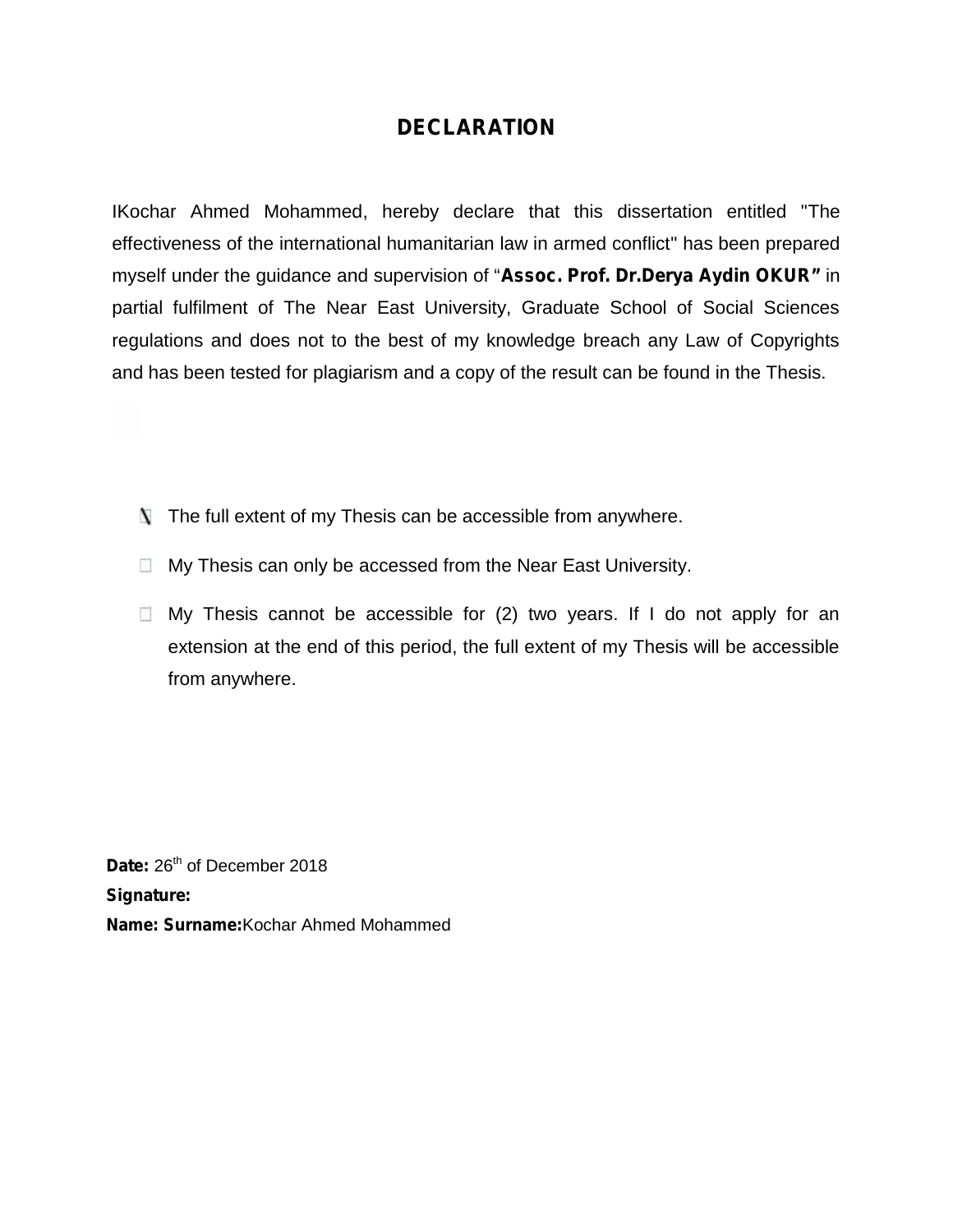### **DEDICATION**

*….. To my family …...*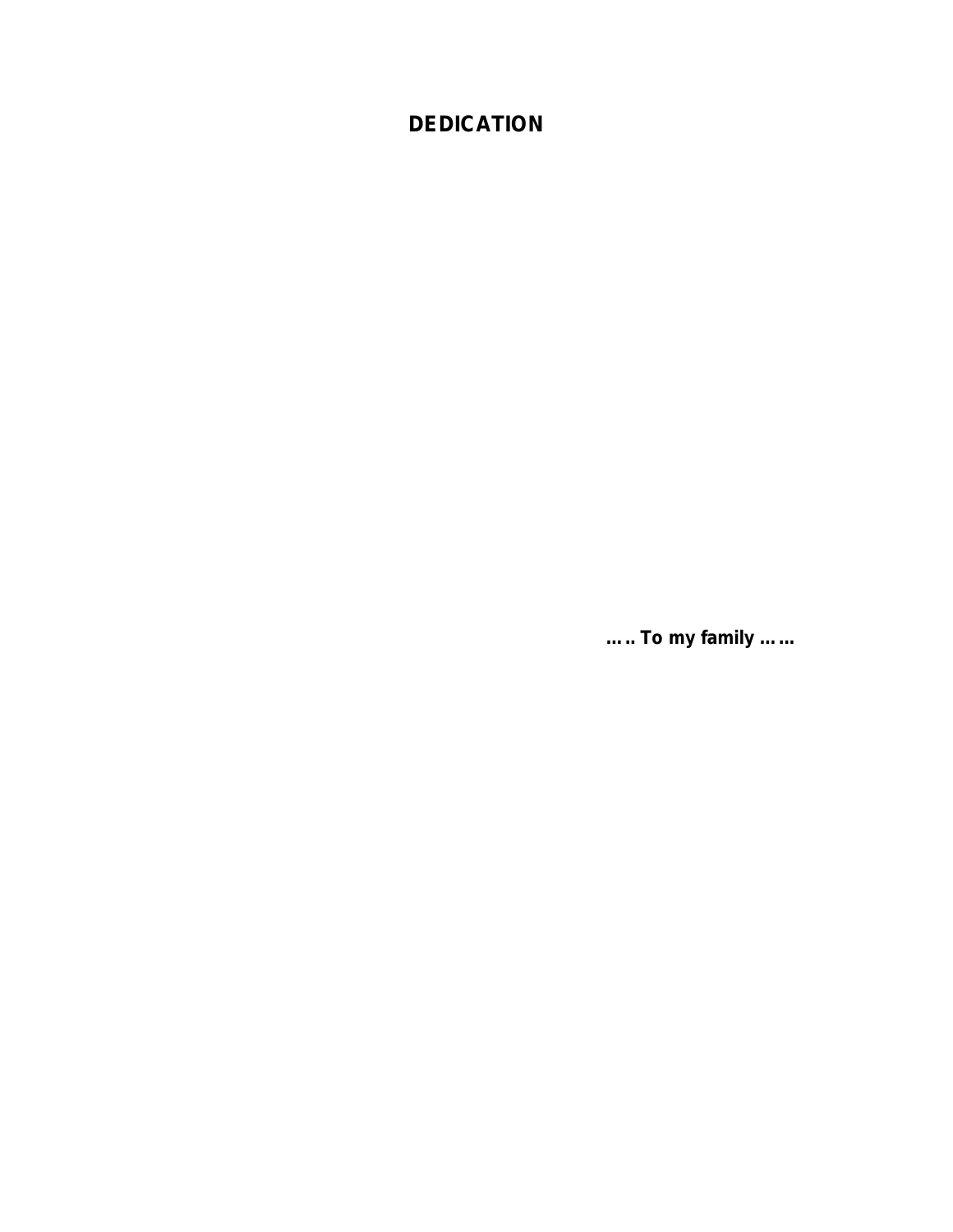### **ACKNOWLEDGEMENTS**

I would like to express my sincere gratitude to my supervisor Assoc. Prof. Dr.Derya Aydin OKUR who played an essential role towards the success of this study. Greatest appreciation also goes to my fried Rosa whose support has been so much enlightening.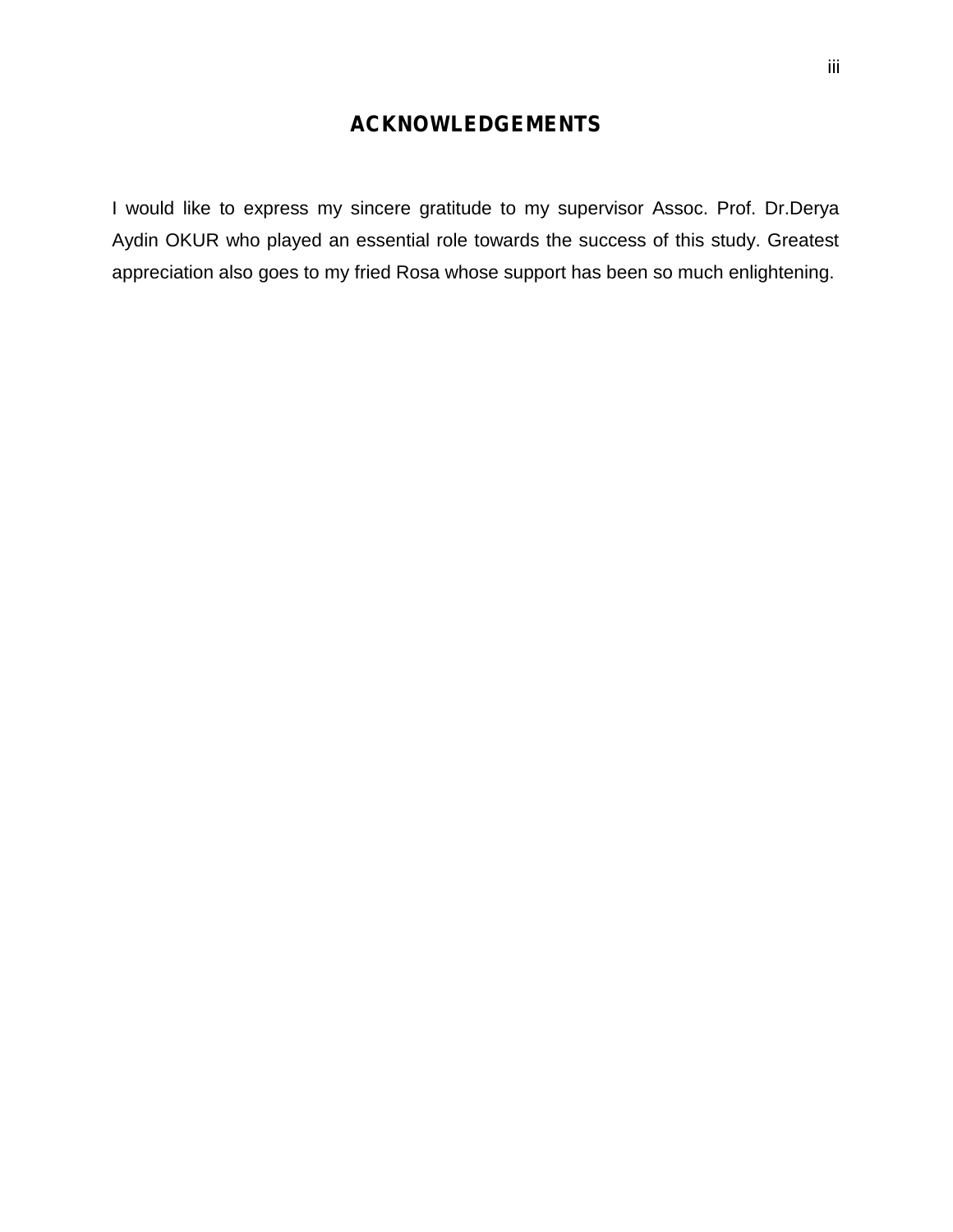#### **ABSTRACT**

## **THE EFFECTIVENESS OF THE INTERNATIONAL HUMANITARIAN LAW IN ARMED CONFLICTS**

The main focus of this study is devoted towards determining the extent to which IHL mechanisms have been employed in relation to their scope and objectives to enhance effectiveness in handling IACS and NIACs matters. The study adopted an exploratory research design and the findings from the study showed that the international humanitarian law does play its part in dealing with international armed conflicts and non-international armed conflicts. The study however established that there are a lot of factors that are affecting the effectiveness of the international humanitarian law in dealing with international armed conflicts and non-international armed conflicts. Notable challenges that are affecting the effectiveness of the international humanitarian law in dealing with armed conflicts are differences in legal ideologies, inherent legal structures, political differences and tensions, changing nature of armed conflicts and lack of proper enforcement mechanisms. The findings further revealed that there are problems that are associated with the definition of legal terms and formulation of principles which to some extent been considered to be too theoretical. The findings also provided strong support to the idea that international organisations have a huge role to play. The study went on to conclude that armed conflicts have changed a lot with new and sophisticated ways of perpetrating armed conflicts being introduced and that this is affecting the effectiveness of international laws have not yet been amended to deal or cater for such changes.

**Key terms:** Armed conflicts, effectiveness, international armed conflicts, international humanitarian law, non-international armed conflicts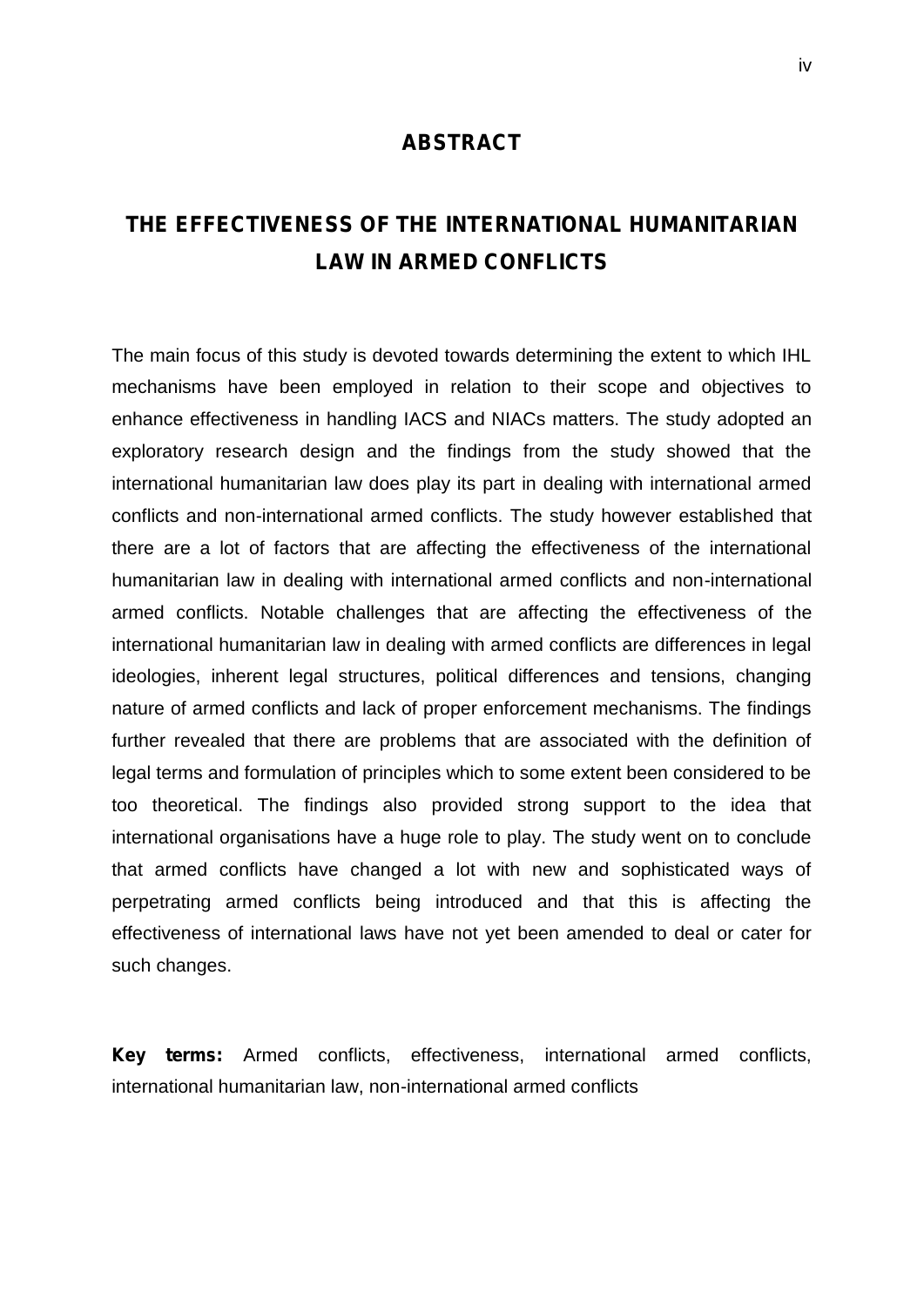### SILAHLI ÇATI MALARDA ULUSLARARASI INSANCIL HUKUK **ETK NL**

Bu çalı manınanaodak UH mekanizmaları IACS ve NIACs konularınıeleetkinli inigeli tirmekiçinkapsamveamaçlarıileilgiliolarakkullanılmı tır ne ölçüdebelirlenmesineyönelikayrılmı tır.

Çalı maAçıklayıcıbirara tırmatasarımınıbenimsemi veara tırmanınbulgularıuluslarar asıinsancılhukuk,

uluslararasısilahlıçatı maveuluslararasıolmayansilahlıçatı maileilgiliüzerinedü eniol madı inigösterdi.

Calı maancakuluslararasısilahlıcatı maveuluslararasıolmayansilahlıcatı maileilgiliul uslararasıinsancılhukuketkinli inietkileyenbircokfaktörvardırkurdu.

silahlıcatı maileilgiliuluslararasıinsancılhukuketkinli inietkileyenÖnemlizorluklarsilahlı çatı maveuygunuygulamamekanizmalarınıneksikli ido asınıde i tirerekyasalideoloji lerfarklılıklardo asındahukukiyapıları, politikfarklılıklarvegerilimlervardır. Bulgularayrıcayasalhükümvebirölçüde de

teorikolarakkabuledilmi ilkelerinformülasyonuntanımıileili kiliolansorunlaroldu unuort ayakoydu. Bulgularayrıcauluslararasıkurulu laroynamakiçinbüyükbir role sahipoldu ufikrinegüçlübirdesteksa ladı.

Calı masilahlıcatı malarsilahlıcatı malarıgercekle tirdi ikonusundayeniyesofistikeyo llarçoktanıtılıyorde i tisonucunagittivebuuluslararasıyasalarınetkinli inietkiledi iyönü ndekihenüzanla maveyabutürde i ikliklerinkar ılamaküzeretadiledilmemi tir.

AnahtarKelimeler: Silahlıçatı malar, etkinli i, uluslararasısilahlıçatı malar, uluslararasıinsancılhukuk, uluslararasıolmayansilahlıçatı malar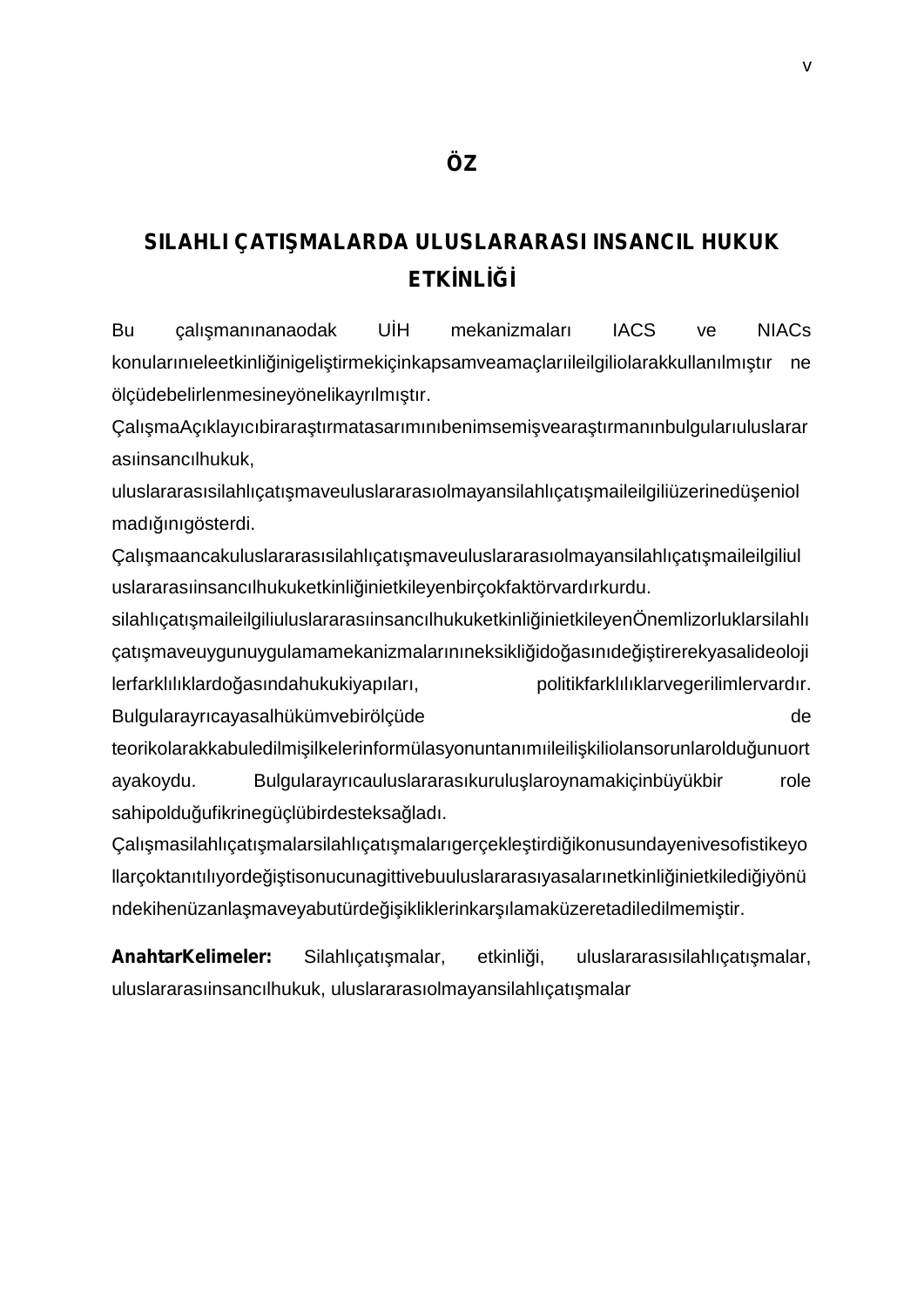### **TABLE OF CONTENTS**

| ACCEPTANCE/APPROAVAL                                                |  |
|---------------------------------------------------------------------|--|
|                                                                     |  |
|                                                                     |  |
|                                                                     |  |
|                                                                     |  |
|                                                                     |  |
|                                                                     |  |
|                                                                     |  |
|                                                                     |  |
|                                                                     |  |
|                                                                     |  |
|                                                                     |  |
|                                                                     |  |
|                                                                     |  |
|                                                                     |  |
|                                                                     |  |
|                                                                     |  |
|                                                                     |  |
|                                                                     |  |
|                                                                     |  |
|                                                                     |  |
|                                                                     |  |
|                                                                     |  |
|                                                                     |  |
|                                                                     |  |
|                                                                     |  |
| 1.4.1 Theoretical Definition of Non-International Armed Conflict 25 |  |
|                                                                     |  |
|                                                                     |  |
|                                                                     |  |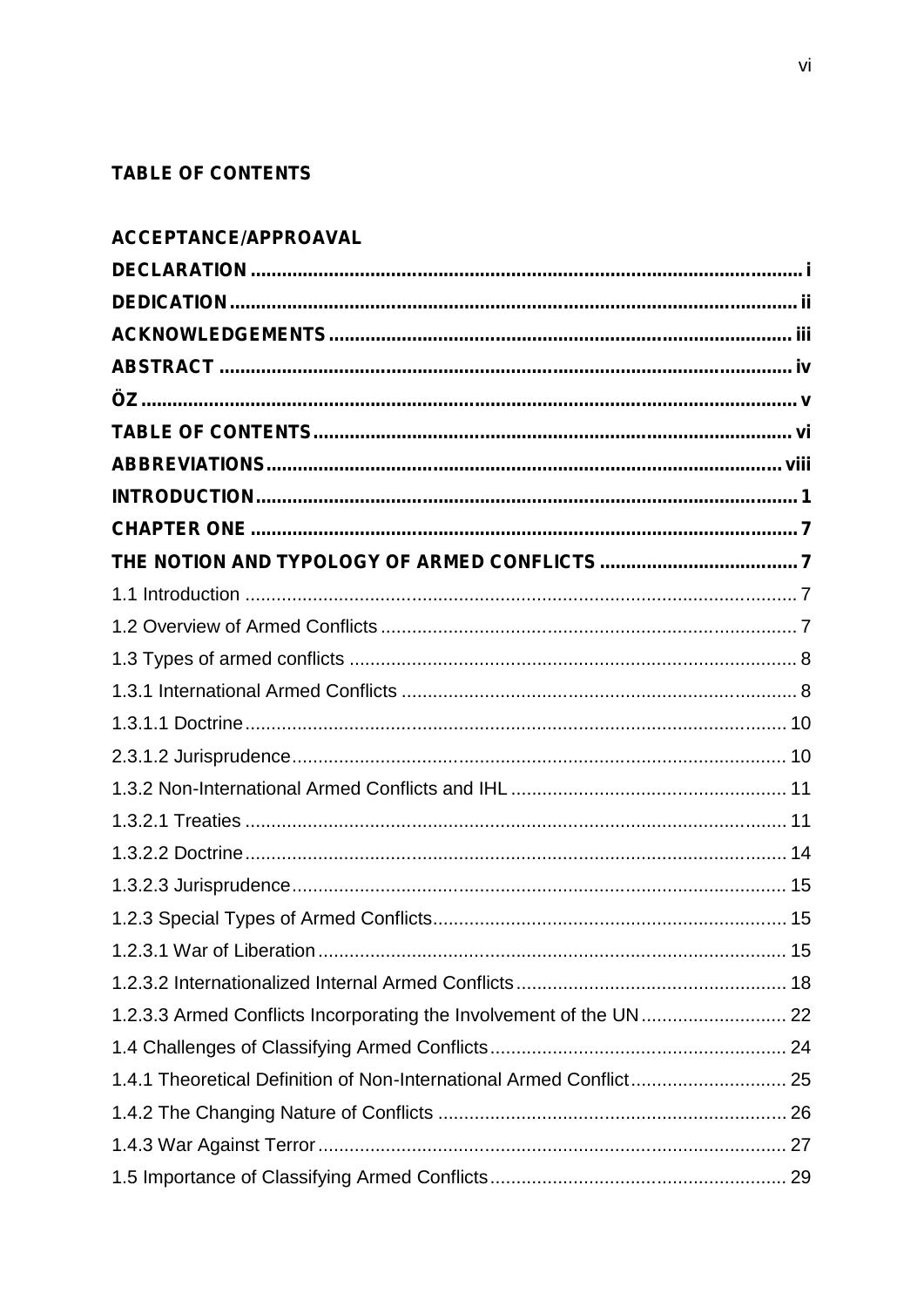| 1.6.4 The influence of the Principle of Proportionality on the Conduct of Hostilities. 33 |  |  |  |
|-------------------------------------------------------------------------------------------|--|--|--|
| 1.6.5 An Overview of Efforts to Establish Precautionary Measures  35                      |  |  |  |
|                                                                                           |  |  |  |
|                                                                                           |  |  |  |
|                                                                                           |  |  |  |
| OBLIGATIONS AND SCOPE OF THE IHL AND COMPLIANCE ISSUES  39                                |  |  |  |
| 2.1 Obligation and Scope to Enforce Compliance with the IHL 40                            |  |  |  |
|                                                                                           |  |  |  |
|                                                                                           |  |  |  |
| 2.4 Factors affecting the Compliance of Parties and States to the IHL During Armed        |  |  |  |
|                                                                                           |  |  |  |
|                                                                                           |  |  |  |
|                                                                                           |  |  |  |
|                                                                                           |  |  |  |
|                                                                                           |  |  |  |
| 2.5 Promoting Compliance with the IHL in Armed Conflicts  46                              |  |  |  |
|                                                                                           |  |  |  |
| DISCUSSION OF FINDINGS, CONCLUSIONS, RECOMMENDATIONS AND                                  |  |  |  |
|                                                                                           |  |  |  |
|                                                                                           |  |  |  |
|                                                                                           |  |  |  |
|                                                                                           |  |  |  |
|                                                                                           |  |  |  |
|                                                                                           |  |  |  |
|                                                                                           |  |  |  |
|                                                                                           |  |  |  |
|                                                                                           |  |  |  |
|                                                                                           |  |  |  |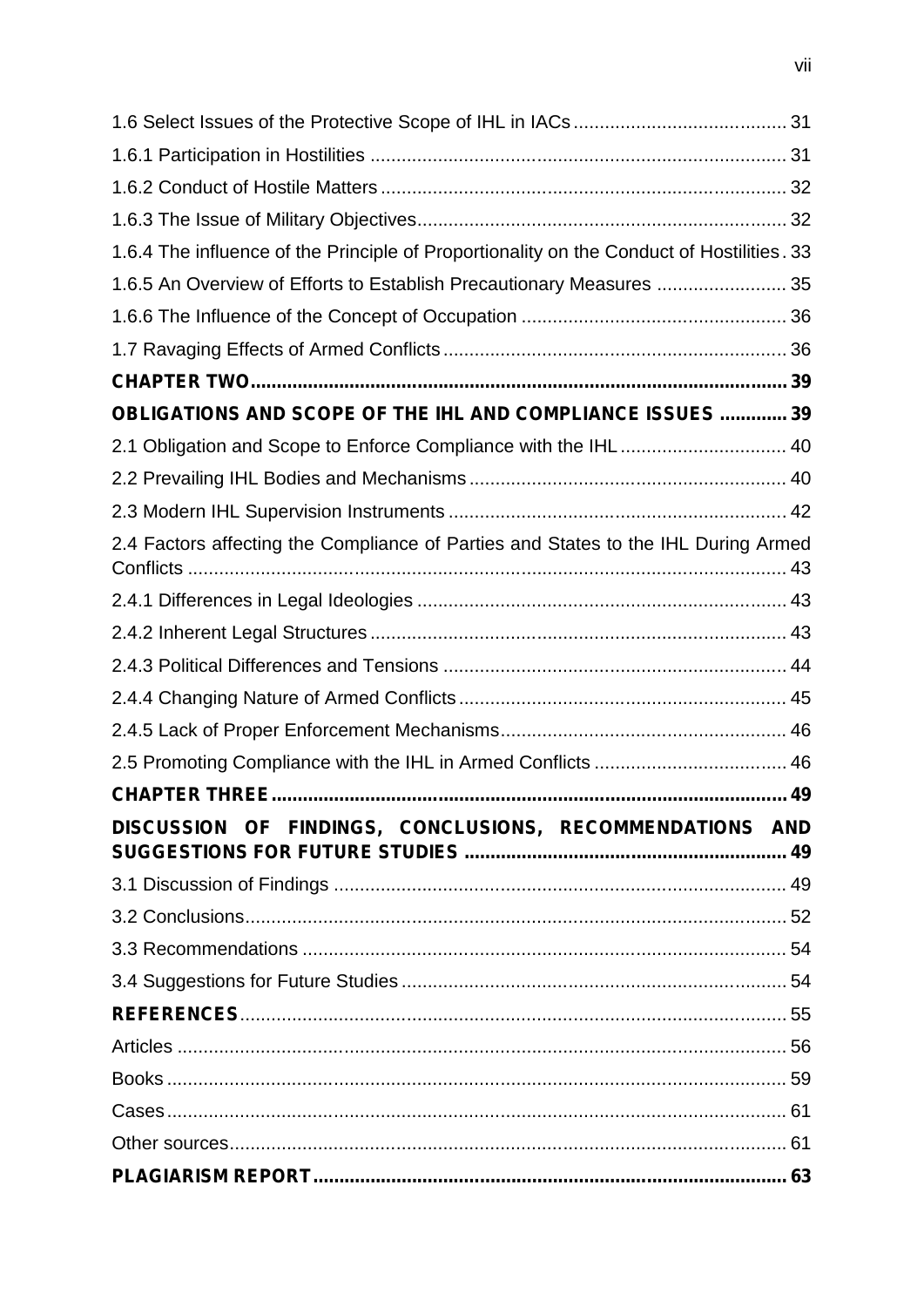|--|--|--|--|

#### **ABBREVIATIONS**

**AP:**Additional Protocol

**HRVs**: Human Rights Violations

**IACs:**International armed conflicts

**Ibid:** ibidem

**ICC:** International Criminal Court

**ICJ:** International Court of Justice.

**ICRC:** International Committee of the Red Cross

**ICT:**International Criminal Tribunals

**ICTY:** International Criminal Tribunal for the former Yugoslavia

**IHL:**International Humanitarian Law

**IIACS:** Internationalized Internal Armed Conflicts

**ISIL:**Islamic State of Iraq and the Levant

**NIACs:**Non-International Armed Conflicts

**pp:** Pages

**UN:**United Nations

**UNSC:**United Nations Security Council

**USA:**United States of America

**Vol:** Volume

**WOL:** War of Liberation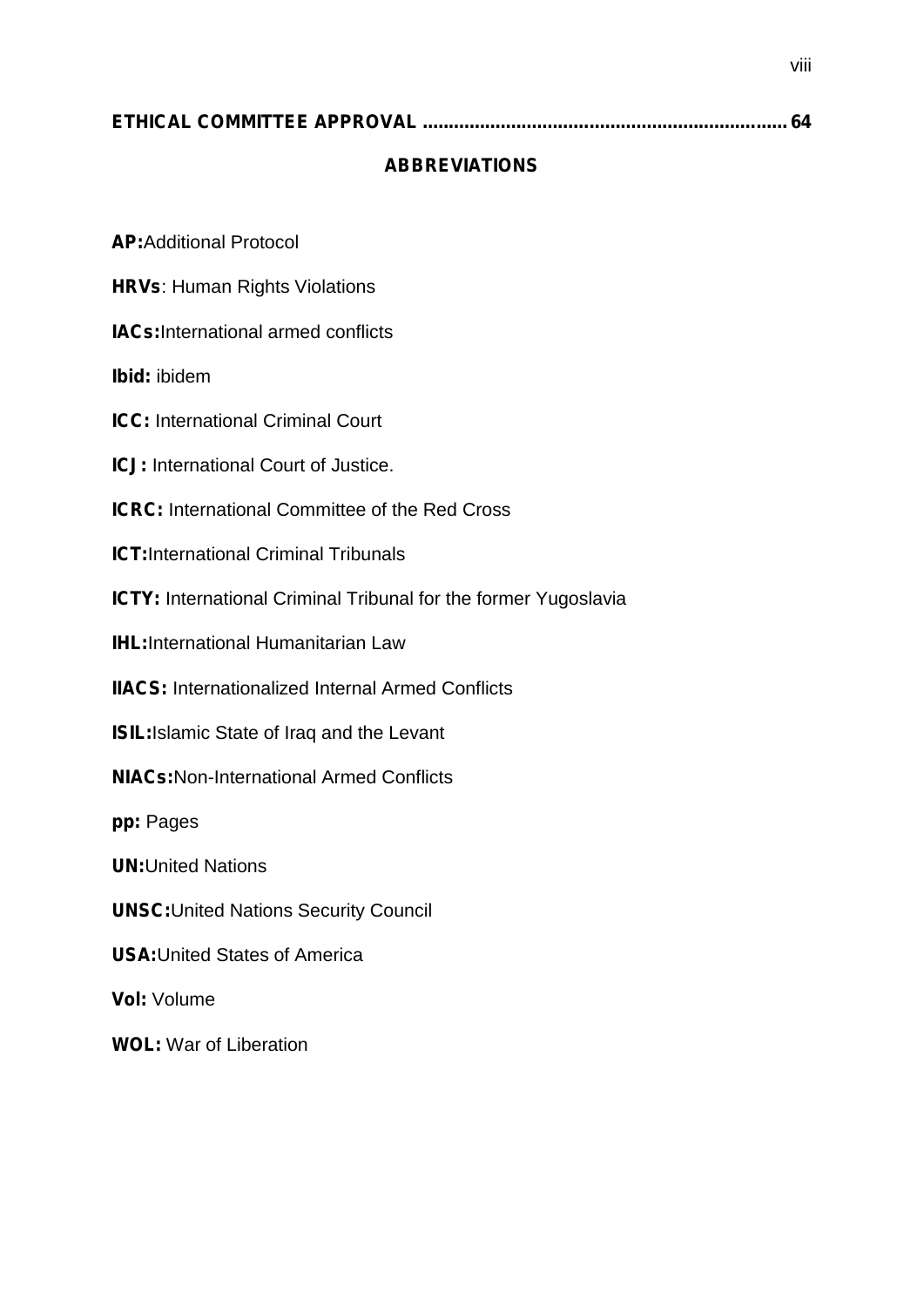#### **INTRODUCTION**

#### **Background to the Study**

Despite the establishment and implementation of the international humanitarian law (IHL) into practice to curb international armed conflicts (IACs) and non-international armed conflicts (NIACs), a lot of ground still remains to be covered by the much coveted statutory instrument<sup>1</sup>. All the issues and concerns that are being placed on the IHL have been concluded to be matters that govern its effectiveness in dealing with acts, incidences and outcomes of armed conflicts. Assertions are still high that a lot of civilians are still suffering from the effects of armed conflicts<sup>2</sup>. This includes among others issues such as destruction of essential civilian property, displacement of the civilian population, and intentional assaults on civilians. To make matters worse these examples are some of the prohibitions made by the IHL and it is argued that the extent to which civilians have suffered from the effects of armed conflicts is largely due to violations of the IHL $^3$ . Further insights that have been established from reports made concerning challenges that are being encountered in use of the IHL have revealed that the role of the IHL in addressing IACs and NIACs is questionable<sup>4</sup>. This follows observations that have been made which outlined that civilians are still being utilised as human shields, while incidences of gross sexual violence, personal dignity outrages and cruel treatment, torture, forced disappearances, and murder<sup>5</sup>. On the other hand, perpetrators of armed conflicts have also been deemed to have been deprived of their basic rights and this includes right to a fair trial even from the onset things like proper treatment whilst being held under detention and curbing arbitrary detention<sup>6</sup>.

There are widespread concerns that the IHL has not been and is still not effective in addressing acts, incidences and effects that transpire during armed conflicts. For instance, it was established that IHL has also witnessed accusations being levelled

<sup>&</sup>lt;sup>1</sup>Fleck, The Handbook of International Humanitarian Law, (2008) pp. 29-30.<br><sup>2</sup> Ibid. <sup>3</sup> Protocol Additional to the Geneva Conventions of 12 August 1949, and relating to the Protection of Victims of International Armed Conflicts (Protocol I) (1977).<br>
<sup>4</sup> Ibid.<br>
<sup>5</sup> Ibid.<br>
<sup>6</sup> Ibid.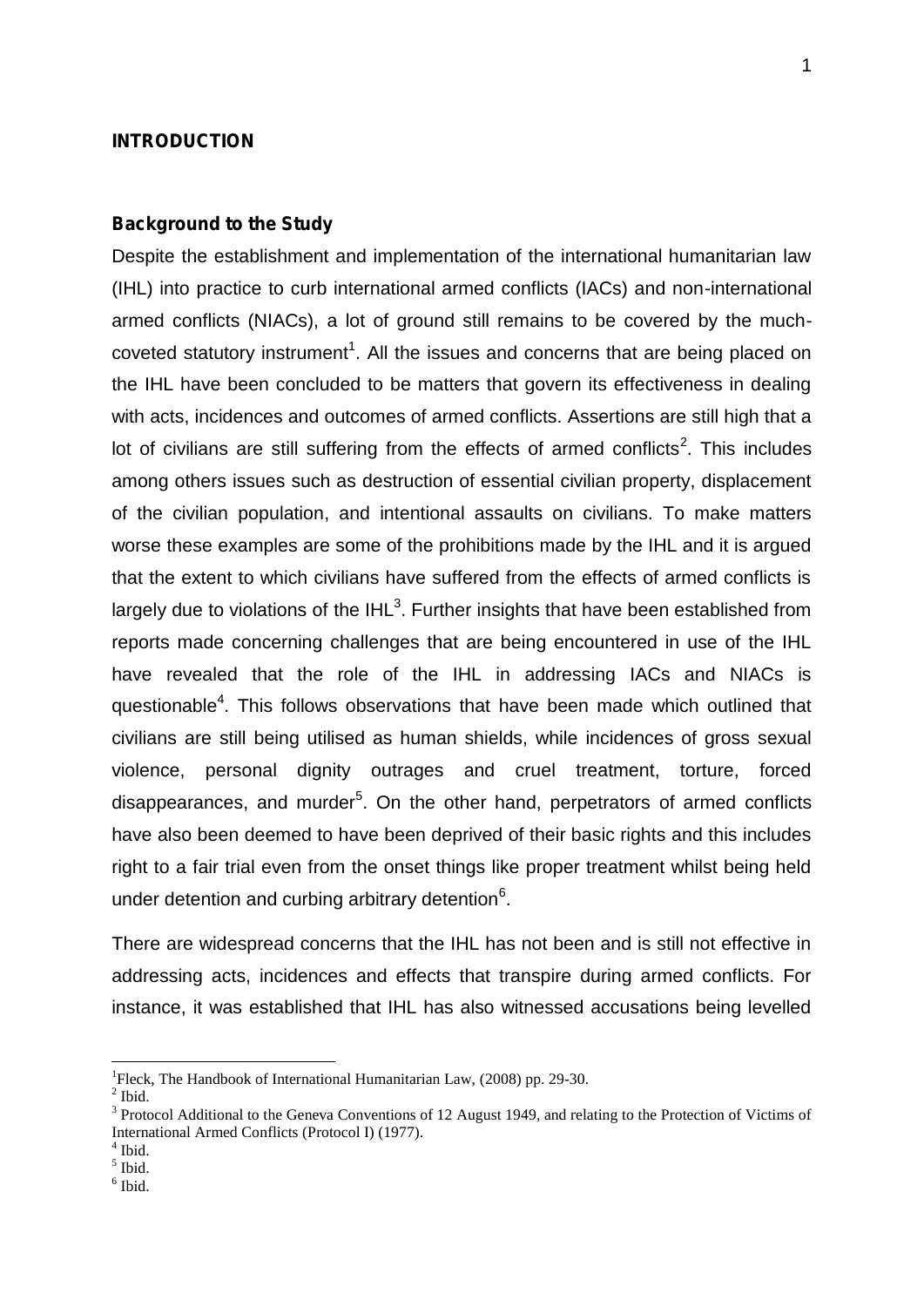against it, concerning its potency to enhance effectiveness in preserving the safety of humanitarian and medical personnel. There are several cases in which stiff resistance has been encountered by humanitarian officials in executing their duties in areas that are affected by armed conflicts. Moreover, journalists are among the victims that are succumbing to the effects of IACs and NIACs and the effectiveness of IHL is also being criticised on the basis of failing to curb such acts<sup>7</sup>.

Despite accusation on the effectiveness of the IHL in terms of its challenges, limitations, accomplishments and failures, a lot has been done in the past to improve the operational effectiveness of the IHL in handling IACs and NICs issues. For instance, there has been a widespread growth in public awareness's about the IHL covering its principles and what necessitates violations. This is evidenced by insights drawn which exhibits that focus on debates and summits has been on heightening IHL standards<sup>8</sup>. One way or the other, the effectiveness of the IHL is dealing with matters of IACs and NICs is and will still continue to be subject to questioning. This study thus places emphasis is ascertaining the effectiveness of the IHL is dealing with matters of IACs and NICs.

#### **Problem Statement**

The notion of effectiveness is surrounded by different perceptions and there is no consensus about what constitutes an effective outcome. For instance, Coombes (2009), contends that an effective statutory policy such as the IHL can have its effectiveness determined based on its accomplishments. This, therefore, implies that the greater the accomplishments the IHL has attained the more effective are considered to be. However, the number of perpetrators brought to justice following the inception of the IHL is lower than the number of perpetrators who are still remaining at large<sup>9</sup>.

On the other hand, arguments still remain that the effectiveness of the IHL must not be determined based on outcome or achievements but on the ability of governing bodies such as the United Nations (UN), to enforce it and foster compliance and

<sup>&</sup>lt;sup>7</sup> Ibid, 1.<br><sup>8</sup> HCJ 769/02, The Public Committee Against Torture in Israel v. the Government of Israel, 11 December 2006, para. 25.  $\frac{9}{9}$  Ibid, 6.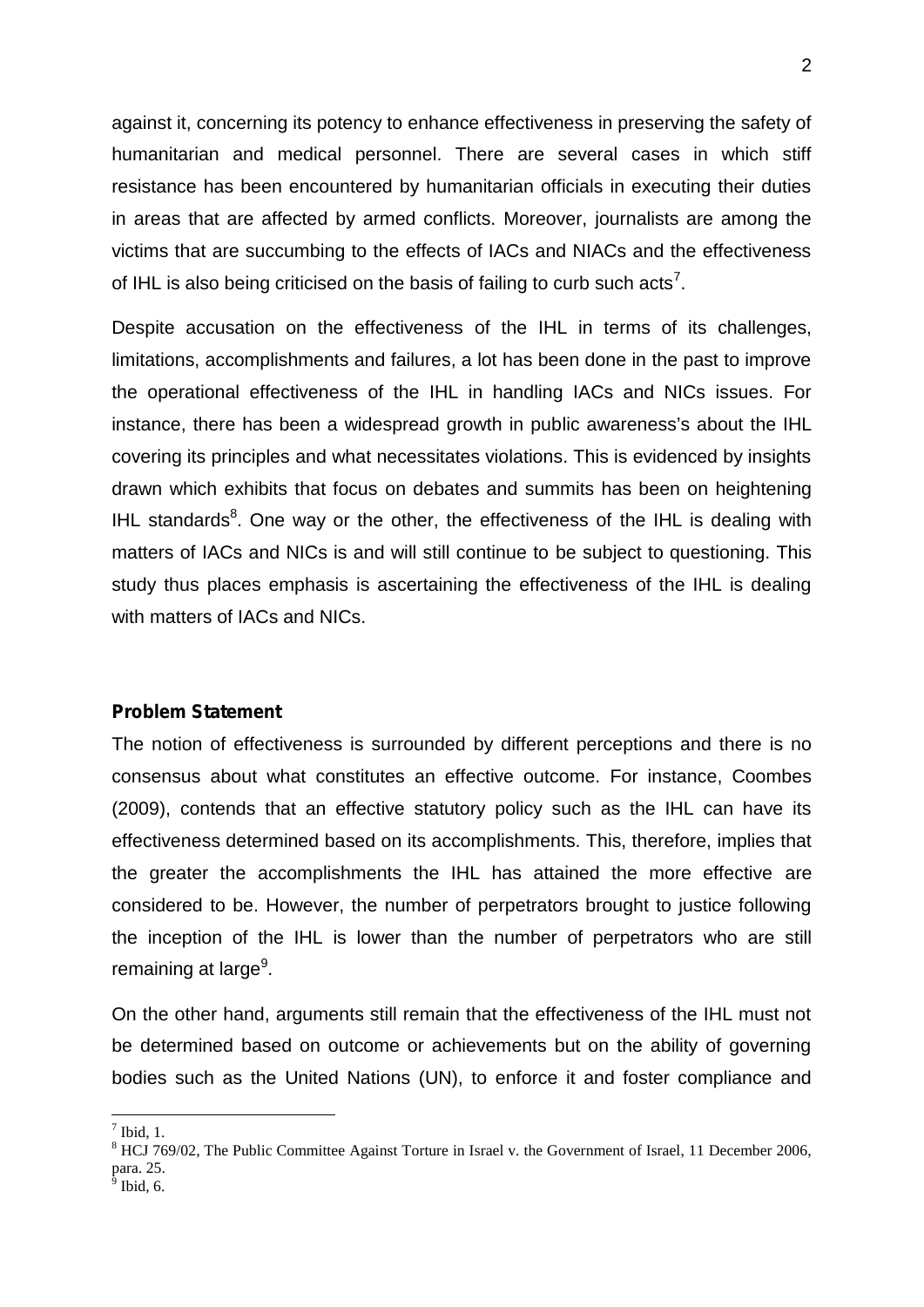cooperation among nations (Barnett, 2002; Byman et al., 2012; Christensen, 2010). Such is considered to be a spearheading force that can trigger more and widespread effective results<sup>10</sup>.

On the contrary, it was established that the effectiveness of the IHL should be based on the attainment of its stipulated objectives and this includes among others protecting civilians during armed conflicts<sup>11</sup>. When such an idea is taken into consideration, a lot of doubts can be placed on the effectiveness of the IHL to handle IACs and NICs. This is because is still regarded as ineffective towards military interventions and regulating methods of warfare, handling issues such as civilian population in a territory under belligerent occupation etc.

On the other hand, the application of the IHL towards combating IACs is considered to be significantly different than towards curbing NIACs. This has also been established that this has been due to varying conditions that ensue during a conflict. For instance, the Tadic case led to indispensable criteria (intensity and organisation of the conflict) of classifying a NIAC and since then the applicability of the IHL towards NIAC has been different $12$ 

Moreover, most approaches that have been made to heighten the effectiveness of the IHL are considered to be possessing inherent limitations. For instance, efforts to improve the operational effectiveness of the IHL are assumed to have led the IHL to function outside its scope. As a result, it is considered to have been subject to risks of politicised misinterpretations and implementations. This can be evidenced by the idea that the application of the IHL has been limited to certain areas and situations by States even though the vast evidence was available to prove the existence of an armed conflict. Furthermore, Khen and Moodrick, (2007), argue that the IHL has in most cases suffered from manipulation as changes in its applicability were made to include issues that are not part and parcel of the IHL. This is aggravated by difficulties is clarifying what constitutes violence in legal aspects. Moreover, opportunistic misinterpretations have been discovered to be a major element that

<sup>&</sup>lt;sup>10</sup>Wippman& Evangelista, New Wars, New Laws (2005) p. 16.<br><sup>11</sup> Ibid. <sup>12</sup>Prosecutor v. Limaj et al., Second Amended Indictment, Case No. IT-03–66-PT, 6 November 2003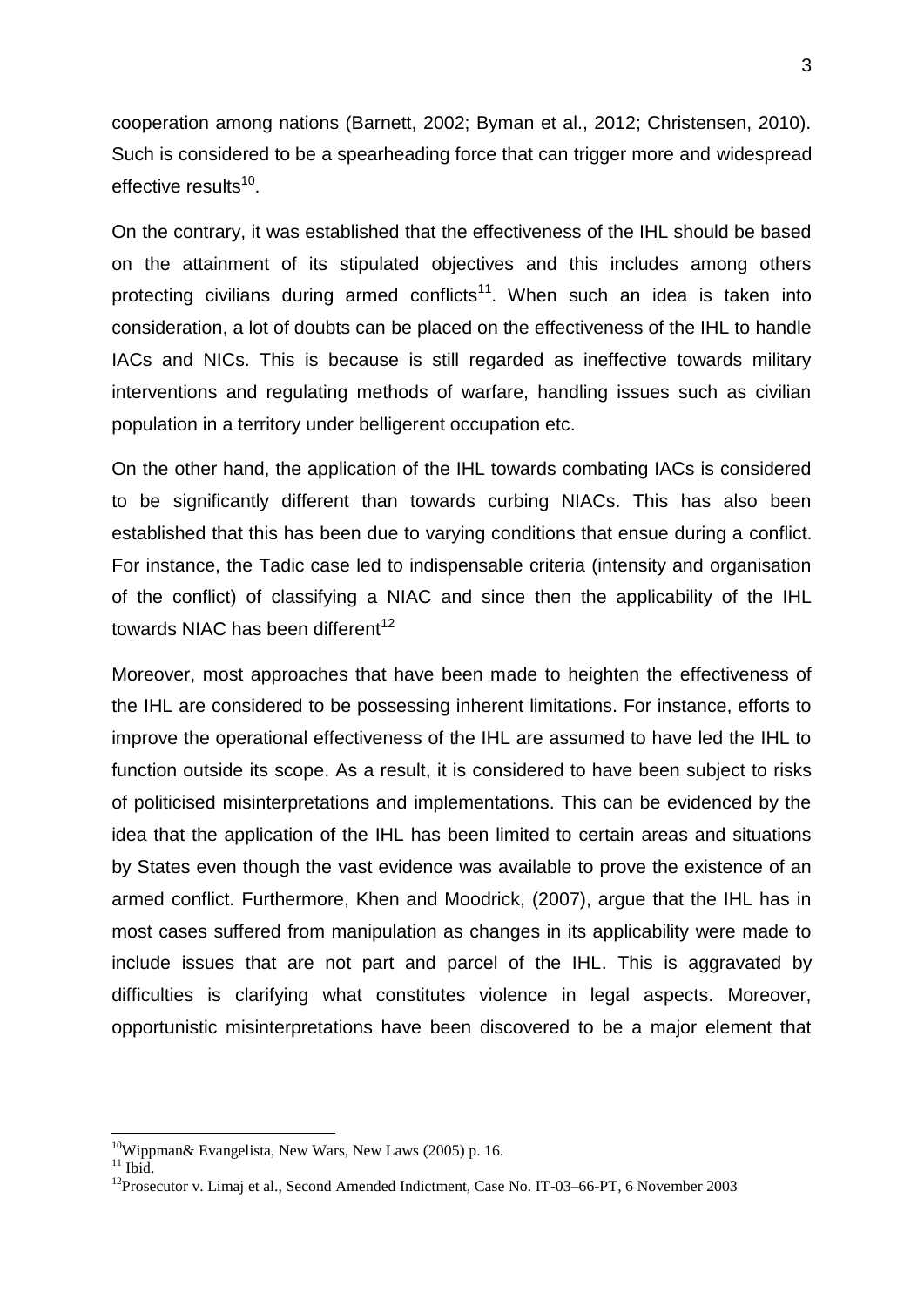affects certain legal principles and some States have been taking advantage of this situation to point out violations in other States and neglecting their own acts<sup>13</sup>.

Meanwhile, one often contends that the ability of a statutory apparatus to address legal violations is often hindered by challenges and hence this implies that the use and effectiveness of the IHL to deal with armed conflicts is governed by the ability to deal with those challenges. This issue has remained unaddressed even though ideas have been pointed out that there are challenges that are hampering the effectiveness of the IHL. This can be reinforced by notions given by Coombes (2009), who established that the use of the IHL has not brought many accomplishments on the table. This also follows widespread criticisms against the widely popular statutory instrument, the IHL that its violations are still ongoing and a lot of civilians are still being affected by IACs and NIACs.

Moreover, the ability of the IHL to copy and address prevailing armed conflict issues is deemed to be the key instrument towards improving the effectiveness of the IHL in dealing with armed conflicts (Akande, 2012). This, therefore, implies that there is a greater need to conduct studies that are capable of ascertaining such an ability. This study, therefore, thrives to ascertain the effectiveness of the IHL in dealing with international and non-armed conflicts.

#### **Research Objectives**

The main focus of this study is devoted towards determining the extent to which IHL mechanisms have been employed in relation to their scope and objectives to enhance effectiveness in handling IACs and NIACs matters.

- To distinguish how differences between, and approaches towards IACS and NIACs will pose threats to the effectiveness of the IHL in handling IACS and NIACs matters.
- To ascertain prevailing IACS and NIACs challenges that undermine the extent to which the IHL delivers effective results in curbing IACS and NIACs.

<sup>&</sup>lt;sup>13</sup> Compare Kretzmer, Targeted Killings of Suspected Terrorists: Extra-Judicial Executions or Legitimate Means of Defence, (2005), p. 196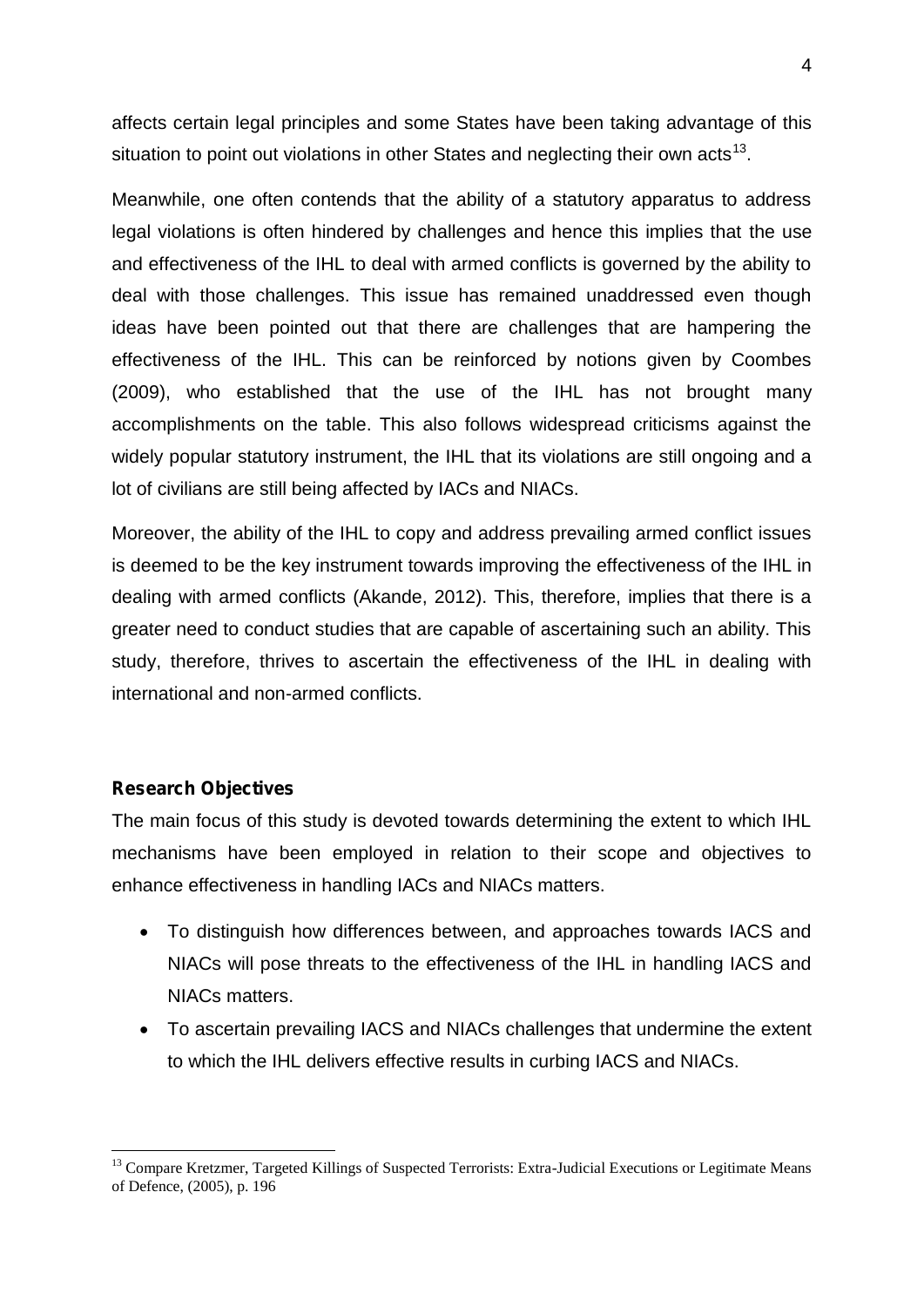To proffer potential insights that can be tapped into in order to enhance the operational effectiveness and degree of the corporation required to stimulate and foster the effectiveness of the IHL in addressing IACS and NIACs.

#### **Research Questions**

The formulation of the above-mentioned targets can be alternatively restated in the form of research inquiries and the following inquiries

- What is the extent to which IHL mechanisms have been employed in relation to their scope and objectives to enhance effectiveness in handling IACS and NIACs matters?
- How do differences between and approaches towards IACS and NIACs pose threats to the effectiveness of the IHL in handling IACS and NIACs matters?
- How do prevailing IACS and NIACs challenges undermine the extent to which the IHL delivers effective results in curbing IACS and NIACs?
- What are the potential insights that can be tapped into in order to enhance the operational effectiveness and degree of the corporation required to stimulate and foster the effectiveness of the IHL in addressing IACS and NIACs?

#### **Research Methodology**

This study is based on an exploratory research design that seeks to ascertain clearly the effectiveness of the IHL in dealing with IACs and NIACs. This follows establishments that have been made that determining the effectiveness of the IHL is being surrounded by unresolved and clarified issues. Some of the outlined issues are concerned to civilian rights and displacements of civilian property, applicability, politicised misinterpretations and implementations, warfare, rights and treatment of perpetrators of armed conflicts, the safety and operational capabilities of humanitarian personnel and cooperation concerns. This is important because it makes it feasible to focus on the relevant subjects as well utilising appropriate data sources (Creswell & Clark, 2007). As a result, this study will draw information from academic books, published research articles and journals as well as reports by the UN and International Committee of the Red Cross (ICRC) to deduce gaps, ideas and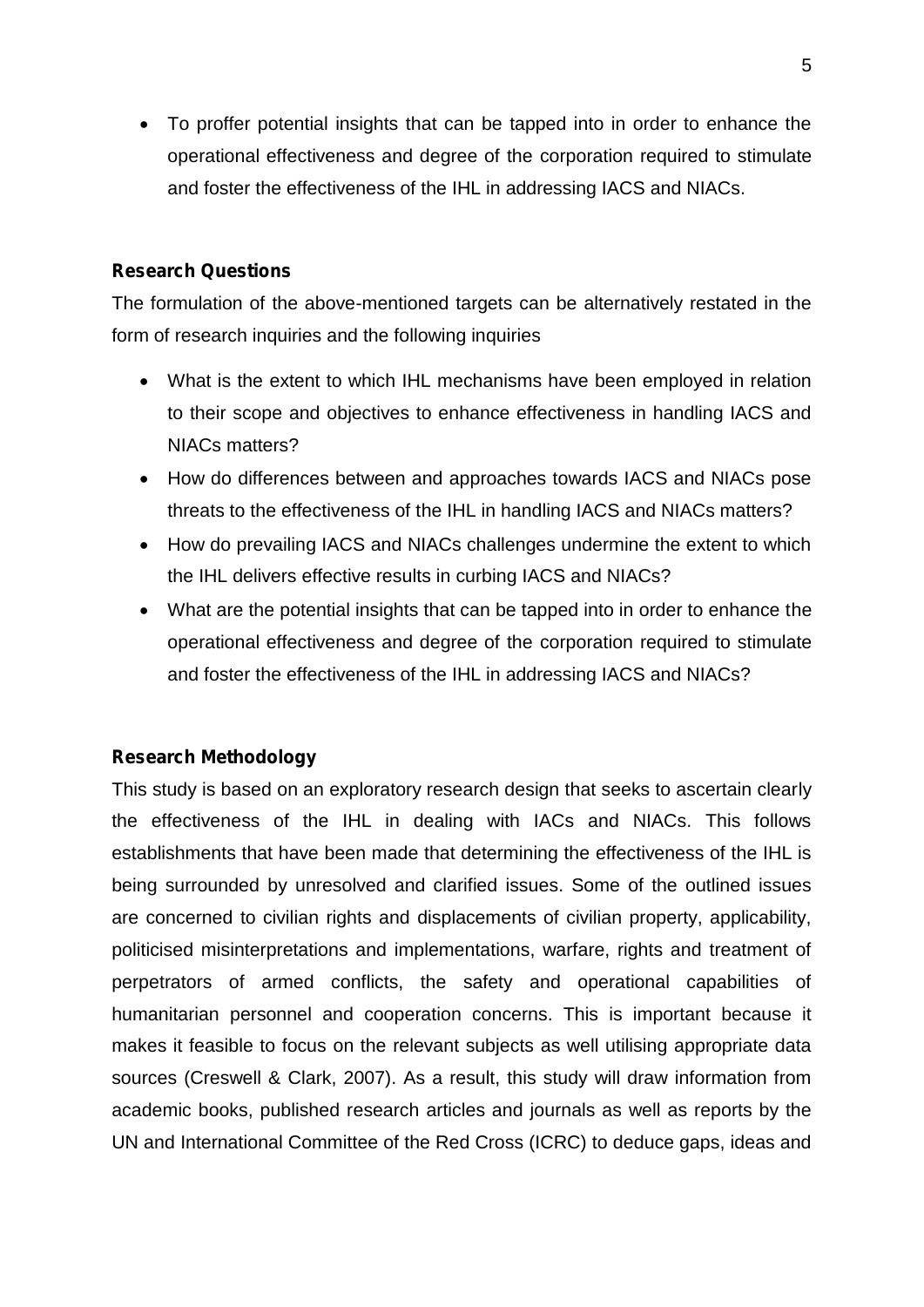potential solutions towards improving the effectiveness of the IHL in dealing with IACs and NIACs.

#### **Significance of the Study**

From the observed insights it has been noted that numerous civilians around the world are still succumbing to the adverse effects of IACs and NIACs and therefore by highlighting limitations as well as areas that can be looked at to improve the effectiveness of the IHL in handling IACs and NIACs problems, damage to civilian property, the number of civilians who die or are displaced will be reduced. This study will also aid in highlighting suitable approaches that can be made when approaching amendment, interpretation and implementation activities of the IHL in relation to IACs and NIACs matters which can resultantly aid in boosting cooperation of member States. Thus, global peace and unit can be feasible when the much-coveted global statutory instrument gains its effectiveness in handling IACs and NIACs problems. This study will also be used for further academic purposes by other researchers.

#### **Organisation of the Study**

This study is structured into three sections in which the initial part covers introductory remarks surrounding armed conflict issues as well as the operational and applicability of the IHL towards IACs and NIACs. A broader description of IACs and NIACs is outlined in section one while the second part offers a background to the role of IHL including its accomplishments, failures, limitations and achievements and efforts to improve compliance to the IHL as strategy to enhance its effectiveness and the third-part lays out the established conclusions as well as recommendations that have been made from the study.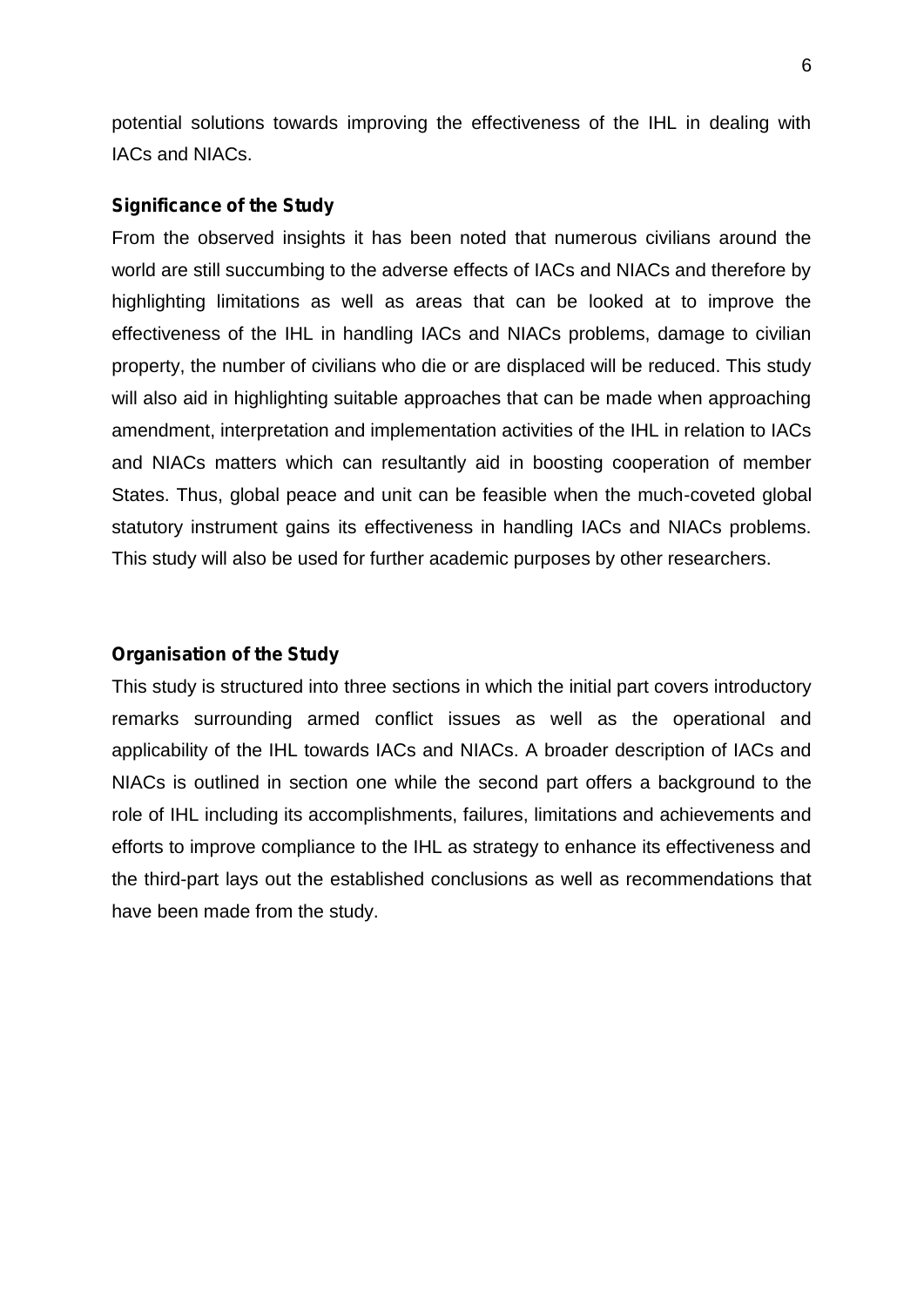#### **CHAPTER ONE**

#### **THE NOTION AND TYPOLOGY OF ARMED CONFLICTS**

#### **1.1 Introduction**

This chapter looks at the idea of armed conflicts and the various types of armed conflicts that are in existence. It also examines the legal doctrines and jurisprudence behind IACs and NIACs and how they influence the effectiveness of the IHL. This chapter also places focus on examining the challenges that are encountered in classifying armed conflicts as well as the importance of classifying armed conflicts. This is important as the application and enforcement of the IHL hinges a lot on the classification of armed conflicts. This chapter, therefore, serves an important purpose of outlining key issues that will affect the effectiveness of the IHL in dealing with armed conflicts and possible measures that can be taken in order to improve the effectiveness of the IHL in dealing with IACs and NIACs.

#### **1.2 Overview of Armed Conflicts**

The idea to understand principles that govern IACs and NIACs lies in defining what is termed an armed conflict. An armed conflict can thus be defined as activities involving the use of armed force between two or more States<sup>14</sup>. The major problem that lies with this definition is tied to the idea that States must be capable of recognizing and accepting the existence of an armed conflict. This can be supported

<sup>&</sup>lt;sup>14</sup> Fleck, The Handbook of International Humanitarian Law,  $(2008)$ , pp. 29-30.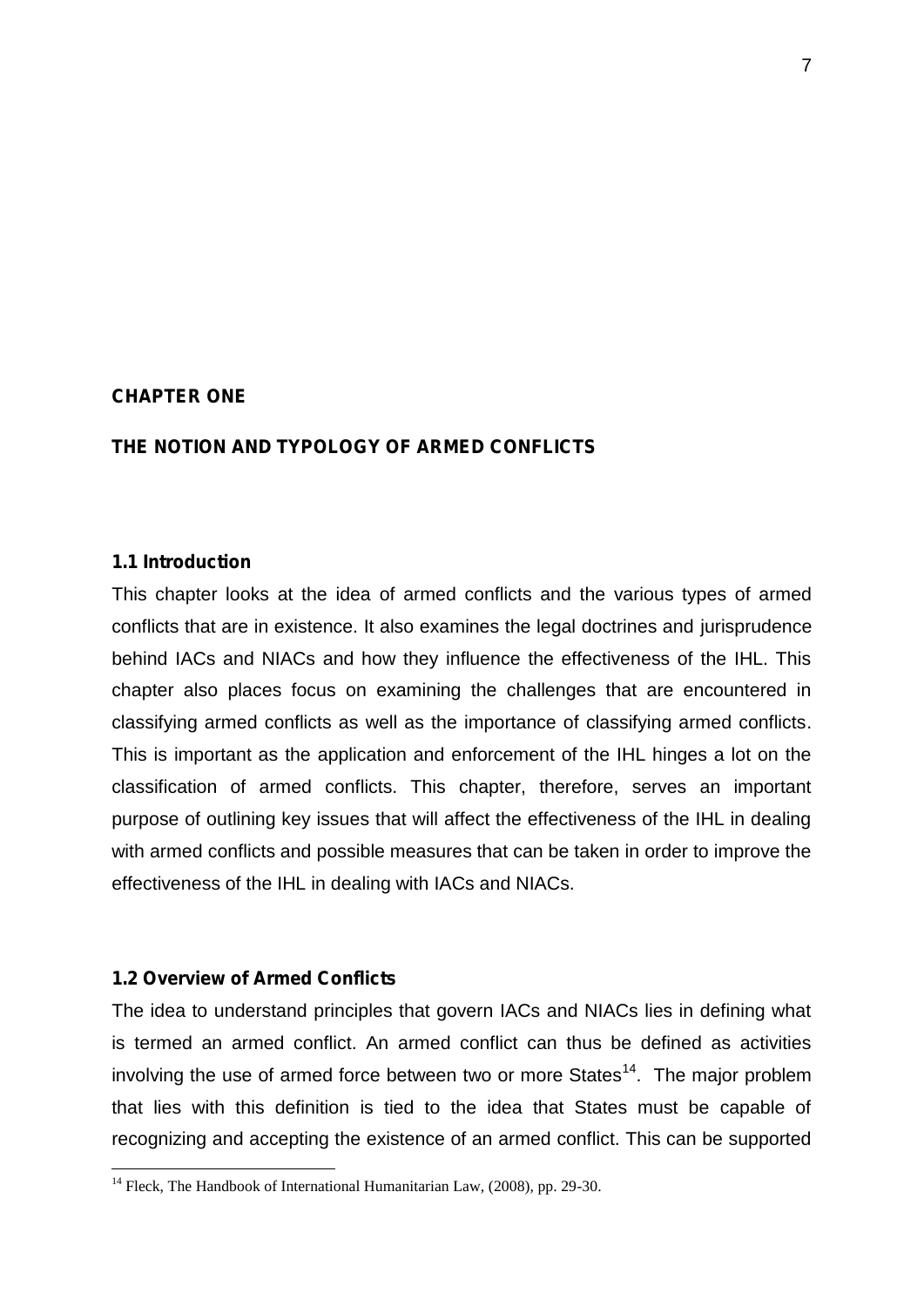by the idea which states that most States do sometimes disagree about the existence of an armed conflict and yet in actual fact an armed conflict taking place<sup>15</sup>. This problem has also been relatively considered to be one of the key weaknesses of the IHL when it comes to dealing with armed conflicts<sup>16</sup>. This implies that if there is no political will of the States then the IHL will not be a strong position to be applied. As a result, the IHL can be considered to be having a theoretical perception of armed conflict<sup>17</sup>. Thus, when looking at the effectiveness of the IHL in dealing with IACs and NIACs, one can point out that the abstract approach of the IHL to armed conflict is another key issue to consider.

Meanwhile, when looking at the notion of armed conflict, it is important to note that armed conflicts can be categorised by the IHL into three distinct categories namely;

- 1. International armed conflicts
- 2. Internationalised armed conflicts and,
- 3. Non-international armed conflicts

#### **1.3 Types of armed conflicts**

#### **1.3.1 International Armed Conflicts**

Art. 2 of the 1949 Geneva convention states that an IAC occurs when two or more States are engaged in armed hostilities<sup>18</sup>. The identification and recognition of IAC will, therefore, subject both parties to an IAC to customary international law provisions including those outlined by the AP 1 of the Geneva convention<sup>19</sup>. What is now placing a huge distinction between IACs and NIACs is the extent to which these two-armed conflicts are now taking place. That is, the number of incidences of NIACs has declined a while that of IACs has remained on a steady path<sup>20</sup>. For example, this can be evidenced by armed conflicts that have been witnessed between Iraq and USA, Russia and Ukraine, Greece, Cyprus and Turkey.

<sup>&</sup>lt;sup>15</sup> Ibid.<br><sup>16</sup> Evans, International Law, 2010, p. 820. Compare Kretzmer, Targeted Killings of Suspected Terrorists: Extra-Judicial Executions or Legitimate Means of Defence, (2005), p. 196.<br>
<sup>17</sup> Ibid, 12.<br>
<sup>18</sup> Ibid. 13.

<sup>&</sup>lt;sup>20</sup> Kolb & Hyde, An Introduction to the International Law of Armed Conflicts, (2008), p. 78, 54.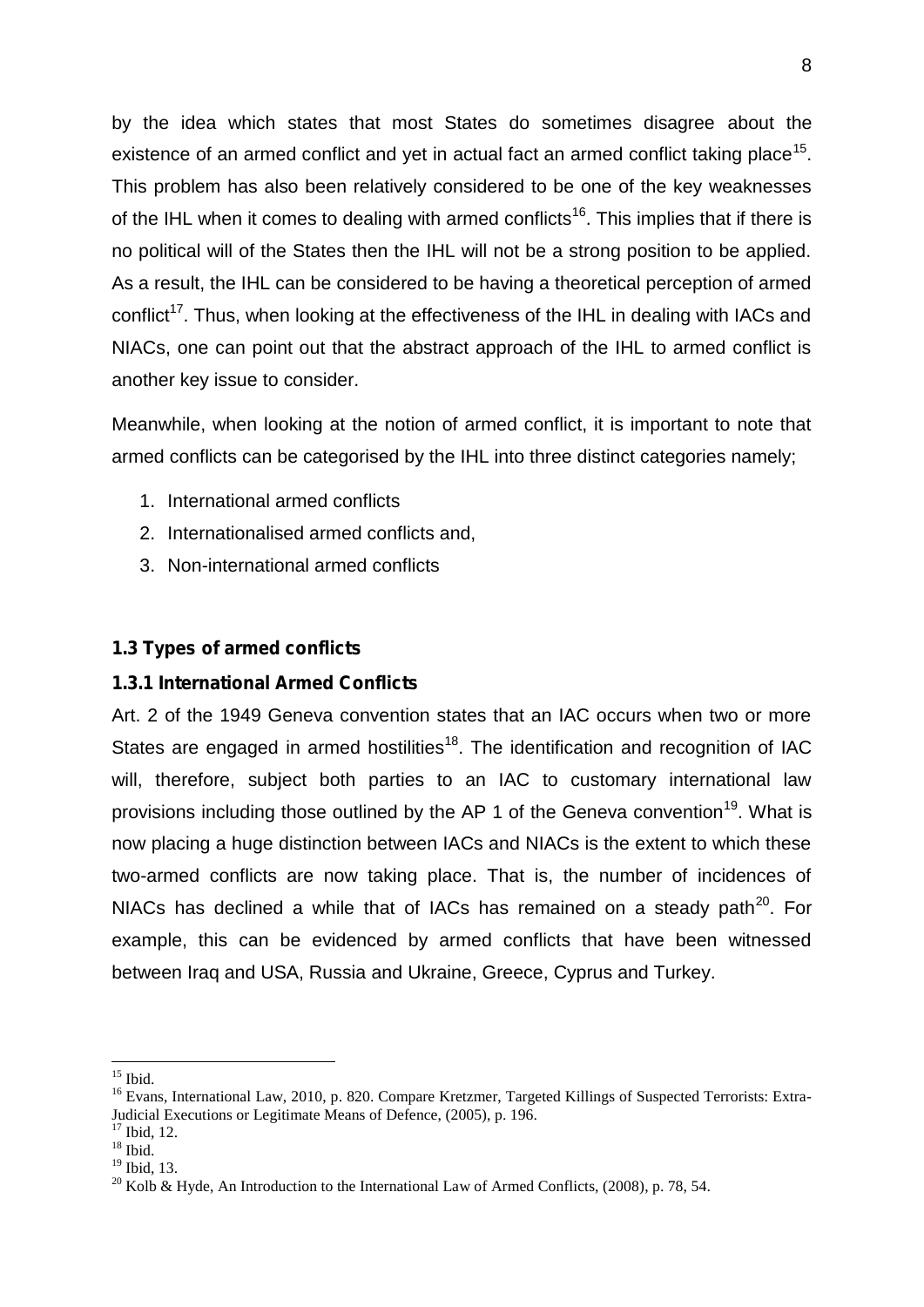When it comes to the issue of determining the effectiveness of the IHL in dealing with IACs, the first thing that can be noticed is that it other States might have problems in recognising the other State that is involved in an  $IAC<sup>21</sup>$ . Doubts can be placed as to whether this has a problem of affecting the applicability of the AP 1 of the Geneva convention. For example, when the USA was had put into arrest Taliban forces and argued that they should not be judged charged as prisoners of war $^{22}$ . The reason being that the USA pointed out that the captured Taliban forces were not legally recognised as an Afghanistan's legal force<sup>23</sup>. This had an effecting of preventing the USA from applying the  $3<sup>rd</sup>$  Geneva convention against the Taliban forces. The decision was however disputed because it was established that the decision to apply AP 1 of the Geneva convention applied irrespective of whether the State of the regime is recognisable or not<sup>24</sup>. What it therefore meant is that any Party that had endorsed to be part of Geneva convention will be automatically considered to be an armed conflict party in the event that it has been involved in an armed conflict with other States. Hence, it will be governed by the AP 1 of the Geneva convention. It is the responsibility of the Swiss Federal Council to inform other State whenever it has made a decision that a State is not officially recognised<sup>25</sup>. This has a problem of allowing the Swiss Federal Council to have autonomous power and decision of over other States in times of armed conflicts especially when such a State is being oppressed politically and military. Moreover, chances are high that the Swiss Federal Council can be used to settle political scores by other States.

There is a limited guarantee that will be able to serve its purpose effectively without the interference or influence of other States. In the event that it has been influenced and failed to recognise a State as a legitimate State, then it means that the IHL and other customary international laws will not be applicable<sup>26</sup>. This will further put into danger the lives of innocent civilians residing in the conflict zone. Hence, it can be said that the effectiveness of the IHL in dealing with IACs and NIACs is to some extent determined by the ability of the Swiss Federal Council to effectively and appropriately recognise a State involved in an armed conflict as a legitimate State.

<sup>&</sup>lt;sup>21</sup>Noam Lubell, 'Challenges in Applying Human Rights Law to Armed Confl Ict' (2005) 87, 737.<br><sup>22</sup> Ibid 19

<sup>&</sup>lt;sup>23</sup>International Committee of the Red Cross, 'ICRC Opinion Paper, March 2008 1 How Is the Term "Armed" Conflict "Defined in International Humanitarian Law? Opinion Paper' (2008) 2 1.<br><sup>24</sup> Ibid. <sup>25</sup> Ibid. <sup>25</sup> Ibid.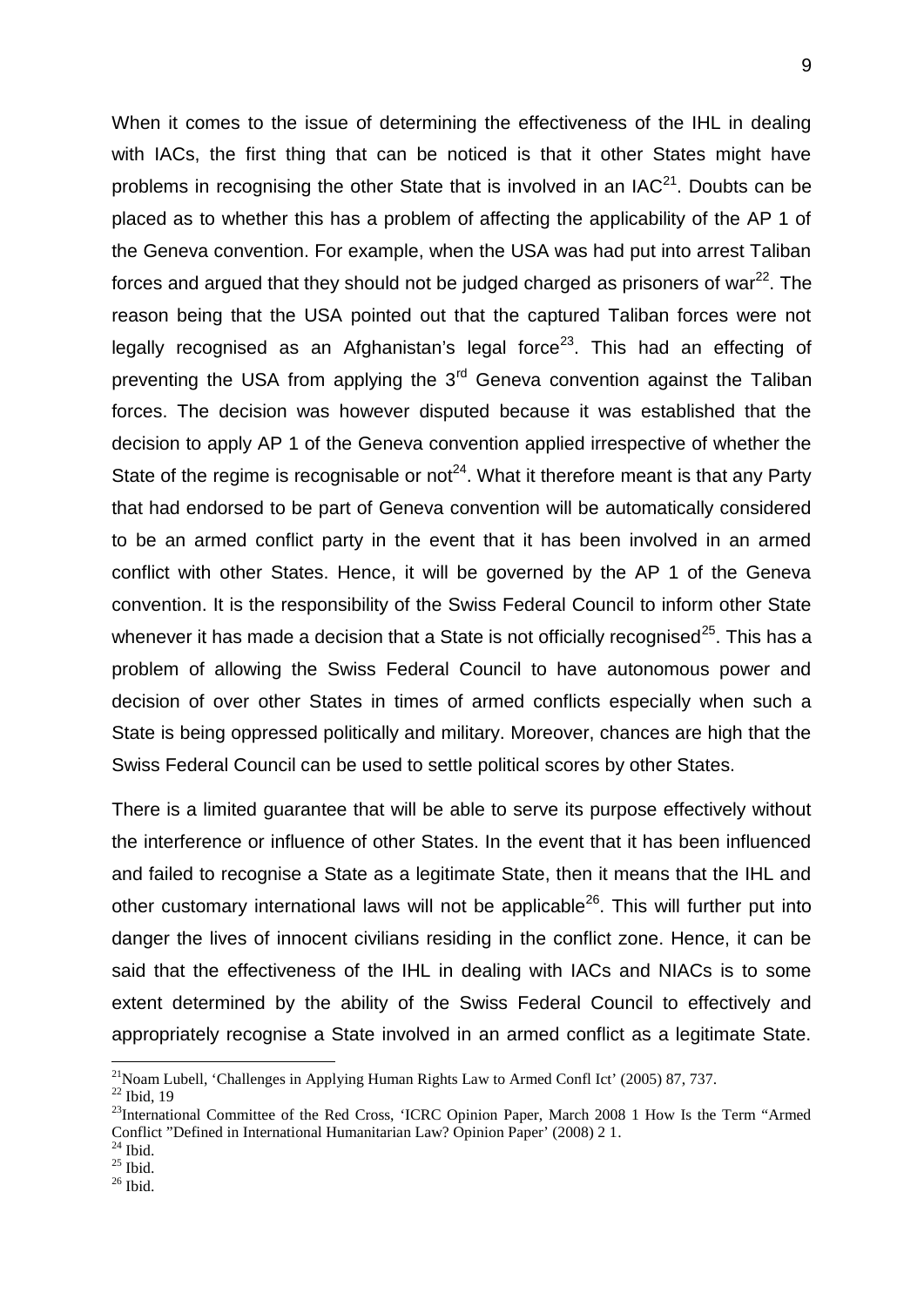This is true and there are cases when the Swiss Federal Council had been accused of failing to notify other States after it had reached a decision not to recognise a State as legitimate<sup>27</sup>. For example, a representative from Palestine was not allowed to participate in the APs conference of the Geneva convention following the decision by the Swiss Federal Council that the representative was not from a legally recognised State and did not even notify other States of this decision<sup>28</sup>.

The other issue that can compromise the effectiveness of the IHL when dealing with IACs is the intensity of the IACs. There are a lot of disagreements that can be noted concerning the magnitude and duration of IACs. For instance, other studies argue that the duration and severity of IACs do not necessarily require that the genera convention be applied into force<sup>29</sup>. On the other hand, when it comes to NIACs, insignificant incidences involving the shooting at a border between two States or the shooting down of a military aeroplane is good enough to enforce the application of the AP 1 into force. Moreover, when it comes to IACs, it does not necessarily require that the conflict is characterised by the use of arms or armed force $30$ . This is because a State can invade another State without using armed force or can declare war on another State and still both circumstances would be considered to be IACs.

#### **1.3.1.1 Doctrine**

The need to look at doctrines surrounding the notion of IAC lies in trying to gather information about perceptions towards its definitions and concepts. As noted by ideas which state that Art. 2 applies when two or more States have engaged in a conflict involving the user of armed force<sup>31</sup>. The Geneva convention will thus govern all the States that are involved in the IAC irrespective of the fact that the other State did not use armed force to resist occupation or attacks.

#### **2.3.1.2 Jurisprudence**

Efforts to examine how armed conflict cases should be approach are based on the Tadic case following a ruling which was made by the International Criminal Tribunal for the former Yugoslavia that an armed conflict takes place when two or more

<sup>&</sup>lt;sup>27</sup>Mary Ellen O'Connell, 'Defining Armed Conflict' (2008) 13 Journal of Conflict and Security Law Vol 393.<br><sup>28</sup> Ibid, 18.<br><sup>29</sup> Ibid. 19.

 $30$ Sten Verhoeven, 'Institute for International Law Working Paper No 107 – March 2007 International and Non-International Armed Conflicts'. <sup>31</sup> Ibid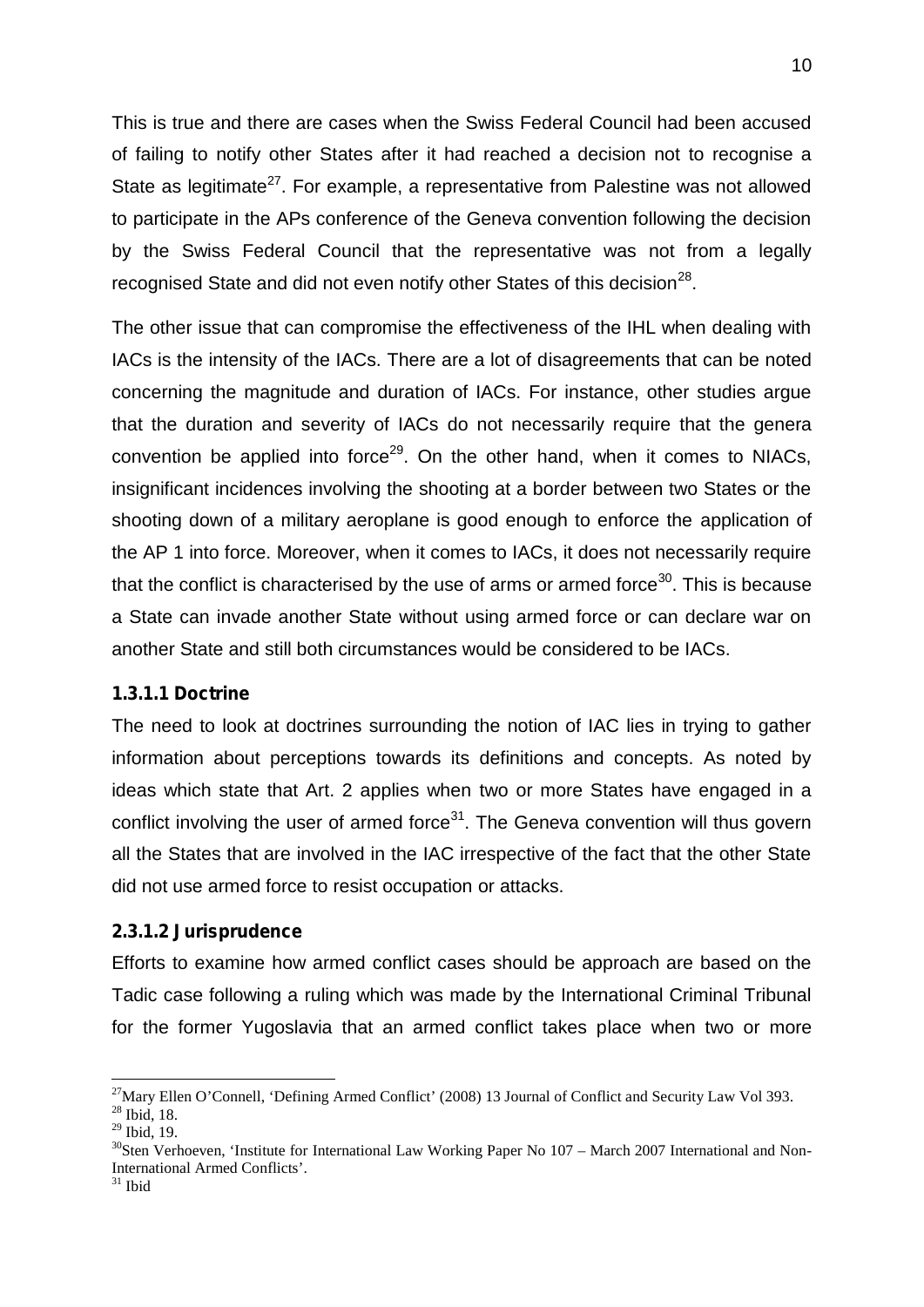States engage in an armed force which involves the use of armed force<sup>32</sup>. Ever since the inception of this definition, decisions to distinguish between IACs and NIACs have also been based on this definition. This goes to an extent of outlining the how the nature and intensity of armed force or conflict determine the nature of the conflict. Hence, the jurisprudence of IACs plays an essential role in the establishment of other internal laws aimed at regulating armed conflicts and protect the lives of people during and after armed conflicts.

#### **1.3.2 Non-International Armed Conflicts and IHL**

What distinguishes NIACs from IACs is that NIACs are either armed tensions between different armed groups within a State or between rebel groups and legitimate government forces without leading to the international intervention of other States or international organisations such as the  $UN<sup>33</sup>$ . The other characteristic that can be noted with the NIACs relates to the extent to which the IHL can be applied. This is because when it comes to the issue of dealing with armed conflicts, the ability and effectiveness of the IHL is considered to be limited<sup>34</sup>. It can be noted that only Art.3 of the Geneva convention and AP II are strictly devoted towards dealing with NIACs. Alternatively, Art.3 can be said to be the main pillar of dealing with NIACs. This action will, therefore, look at how Art. 3 and AP 3 deal with NIACs.

#### **1.3.2.1 Treaties**

#### **1.3.2.1.1 NIACs in the context of Art. 3**

When dealing with NIACs it is important to note that Art. 3 does not offer a definition of what constitutesa NIACs<sup>35</sup>. Hence, this places confusion and disagreements on how States would view and approach NIACs situations. This is because there is no common definition to which both parties can agree to. What makes this a huge problem that must be addressed is that Art 3 is the only part of the Geneva convention that deals with  $N_1ACs^{36}$ . As a result, it is sometimes difficult to make a clear distinction between NIACs from violent banditry or internal disturbances. This can sometimes cause a NIACs to be either classified as a violent banditry or internal disturbances which makes it impossible to enforce the IHL. From this observation,

<sup>&</sup>lt;sup>32</sup> Ibid, 25.<br><sup>33</sup> Ibid, 25.<br><sup>34</sup> Ibid. <sup>35</sup>Charlotte Lindsey, 'Women Facing War: ICRC Study on the Impact of Armed Conflict on Women' (2003) 274pp.23

<sup>36</sup> Ibid, 28.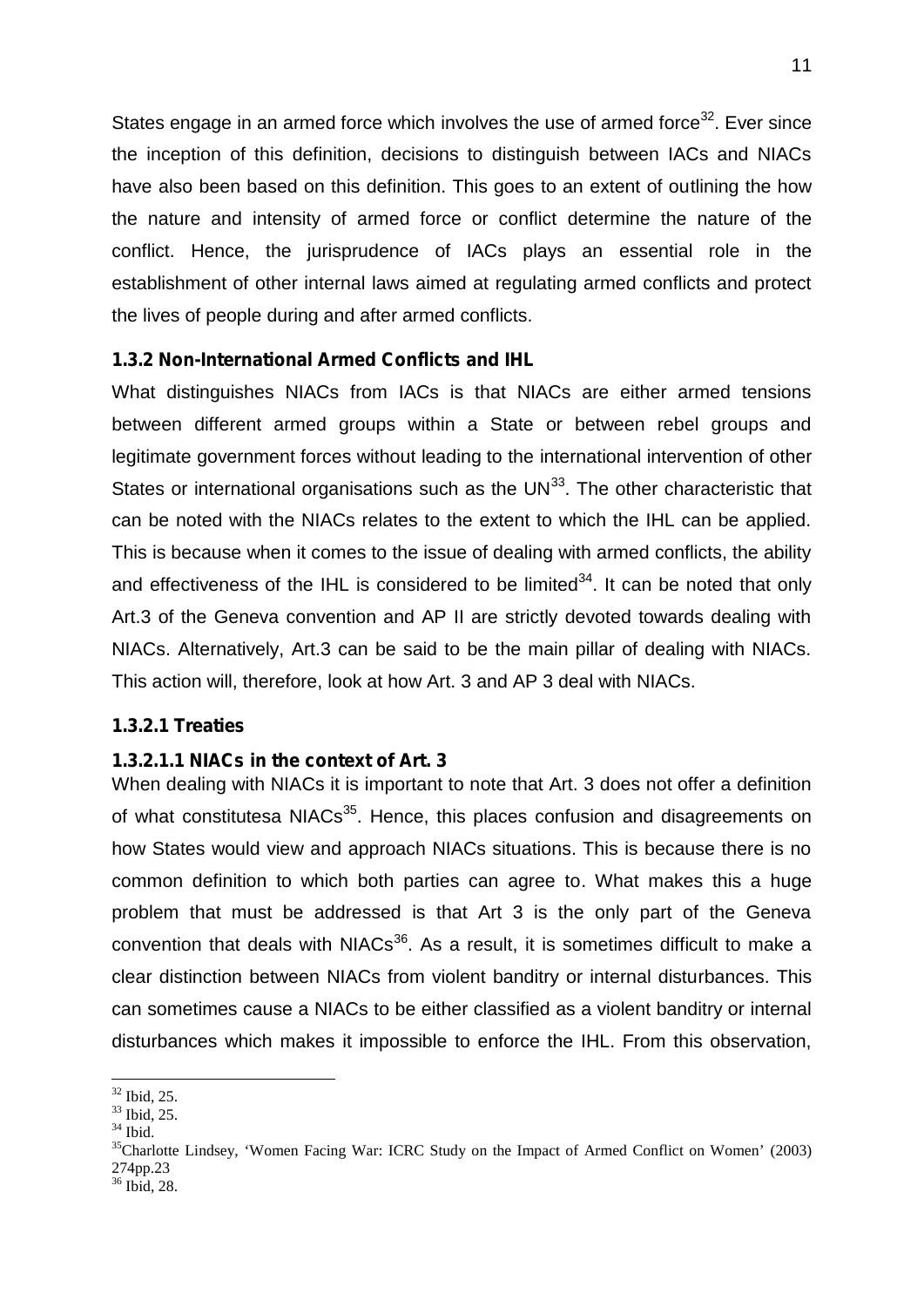arguments can be made that disagreements between parties to an armed conflict about the exact nature and composition of a NIAC can actually hinder the effectiveness of the IHL. The greater the chances of an agreement between parties to NIAC, the more effective the IHL will be in handling NIACs issues.

States have in most cases been observed to have been denying the existence of NIACs but have been noted to rather classify and consider such conflicts as incidences of upheavals or internal instabilities $37$ . The adoption of Art.3 represented a major development towards dealing with problems of NIACs. This positively contributed towards supporting efforts by the IHL to reduce the intensity and severity of NIACs. Thus, it can be said to have been a key pillar of both the Geneva convention and the IHL in dealing with armed conflicts. Art. 3 can also be considered to be a standard guideline of approaching IACs by the International Court of Justice (ICJ) as it places a huge focus towards human being's welfare $^{38}$ .

#### **1.3.2.1.2 NIACs in the context of AP II**

Ever since observations were made that Art. 3 was vague and was not capable of accommodating news changes in warfare methods that were being introduced, the ICRC had to come with a new set of measures that will be able to address these concerns<sup>39</sup>. This led to the formulation of AP I and AP II in 1991 and 1972 respectively. The main difference was that AP I was mainly restricted to IACs while AP was dealing with NIACs. The main focus of AP II was to offer support to Common Art. 3. However, it was established that such efforts were fertile and could not yield many results as developing nations were considered to be more resistant against the requirements of the Geneva convention<sup>40</sup>. As a result, all NIACs were not defined and focus was placed on defining armed conflicts which were considered to be intense and these were the only conflicts that were subjected to regulations. But the applicability of Art. 3 is not limited and it extends to cover all NIACs.

AP II comes into force when there is a war that is being fought between insurgent groups and government armed forces and it does not extend to include internal tensions fought between insurgents and other local groups. What therefore may

<sup>&</sup>lt;sup>37</sup> Ibid, 31.<br><sup>38</sup>Human Rights Council Office of the High Commissioner, *International Legal Protection of Human Rights in Armed Conflict* (2011).

 $^{40}$  Ibid.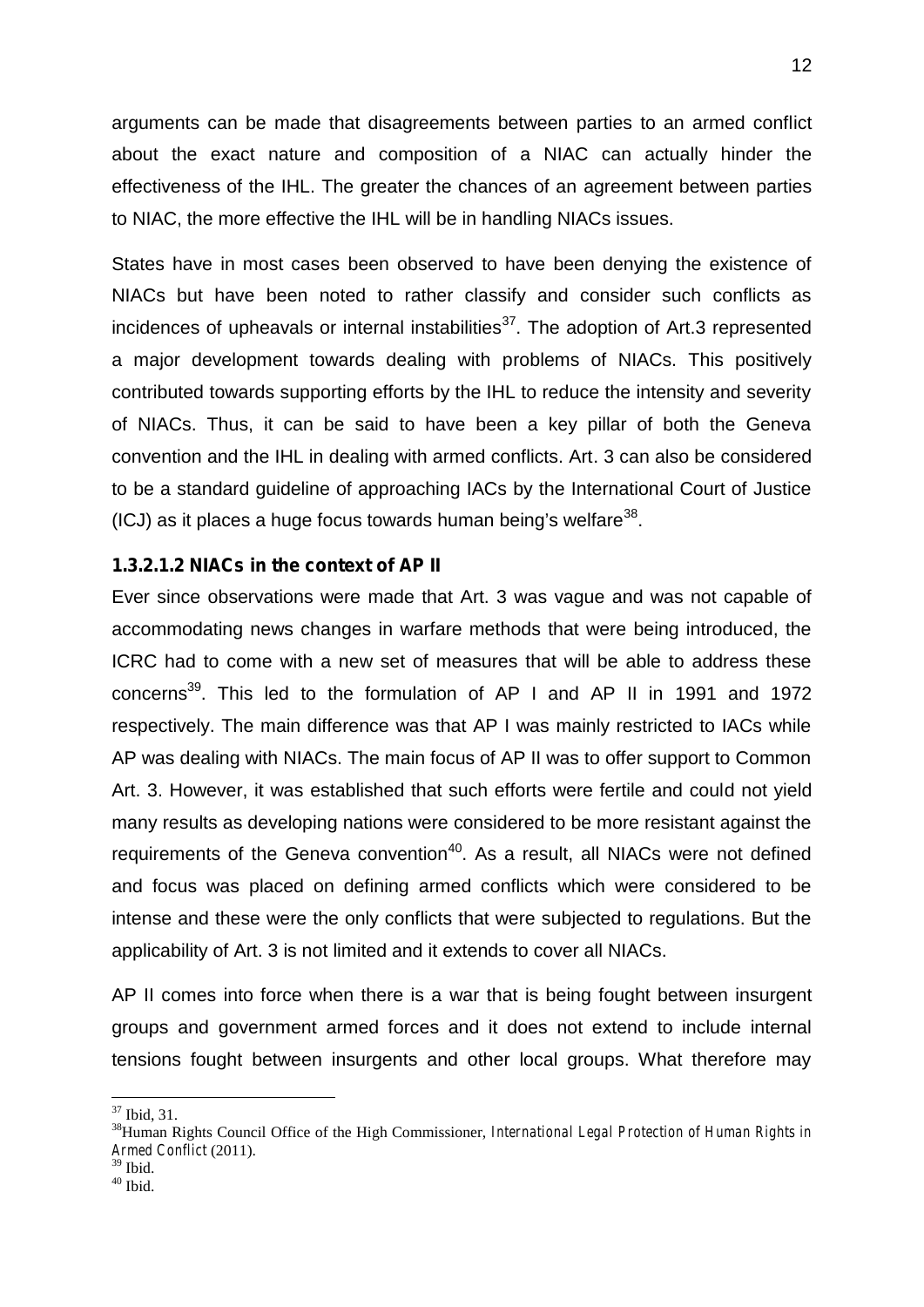affect the effectiveness of the IHL in dealing with IACs and NIACs is the exclusion of these types of conflicts. This is because ideas will differ and in most cases, these conflicts have a tendency to grow into a severe IAC. Hence, it is not a good move to cater for such conflicts in the event that they have grown in intensity and severity. The major reason for the exclusion of these conflicts is considered to be a theoretical one<sup>41</sup>. This implies that the occurrence of these conflicts was considered to be impractical with few chances of occurring. To prove this wrong, a similar type of these conflicts was observed in Lebanon and this exposes the legal limitations and challenges encountered in drafting international laws especially those meant to deal with armed conflicts.

The other reason related to the there has to be some form of organisation that is noticeable with the way the insurgents are being coordinated. This entails that the insurgents must be in a strong position to launch military attacks against a legitimate government. More so, if such conflicts are to be put into considerations then it is important that there be a certain territorial region that has been occupied by the insurgents<sup>42</sup>. The existence of these conditions makes it easy and possible to apply the AP II and what can be seen is that the ability of insurgents to seize control of a certain area provides a strong indication that they are well organised and are in a strong position to launch severe, military attacks against a legitimate government. This protocol, however, does not place much emphasis on the region that has been occupied but focuses on the ability of the insurgents to launch military attacks. But usually, a certain degree of occupation is required<sup>43</sup>. Such observations, therefore, imply that any NICAs characterised by guerrilla warfare which lead to a periodical and limited occupation of a town are not addressed by AP II. AP II thus makes it clear that the military operation has to be concerted and sustained<sup>44</sup>. This simply entails that the military attacks have to be sustained and persistent.

AP II can be commended because it considers both sides and hence it can be said to be assuming a neutral point of dealing with NIACs. This is evidenced by one of its

<sup>41</sup>International Committee and Red Cross, 'International Humanitarian Law and the Challenges of Contemporary Armed Conflicts' (2007) 89 International Review of the Red Cross 1<br>
<http://www.journals.cambridge.org/abstract S1816383107001294>. Accessed 8 November 2018.

<sup>&</sup>lt;sup>42</sup> Ibid.<br><sup>43</sup>Christian DR Beaulieu and Andres C Garin, 'The Impact of International Humanitarian Law on Armed Stand-Offs Opposing Aboriginal Peoples to Canadian Authorities: An Overview of the Oka-Kanesatake Crisis' (2002) 62 <https://www.barreau.qc.ca/pdf/publications/revue/2002-tome-62-1-p159.pdf>.Accessed 8 November 2018. <sup>44</sup> Ibid.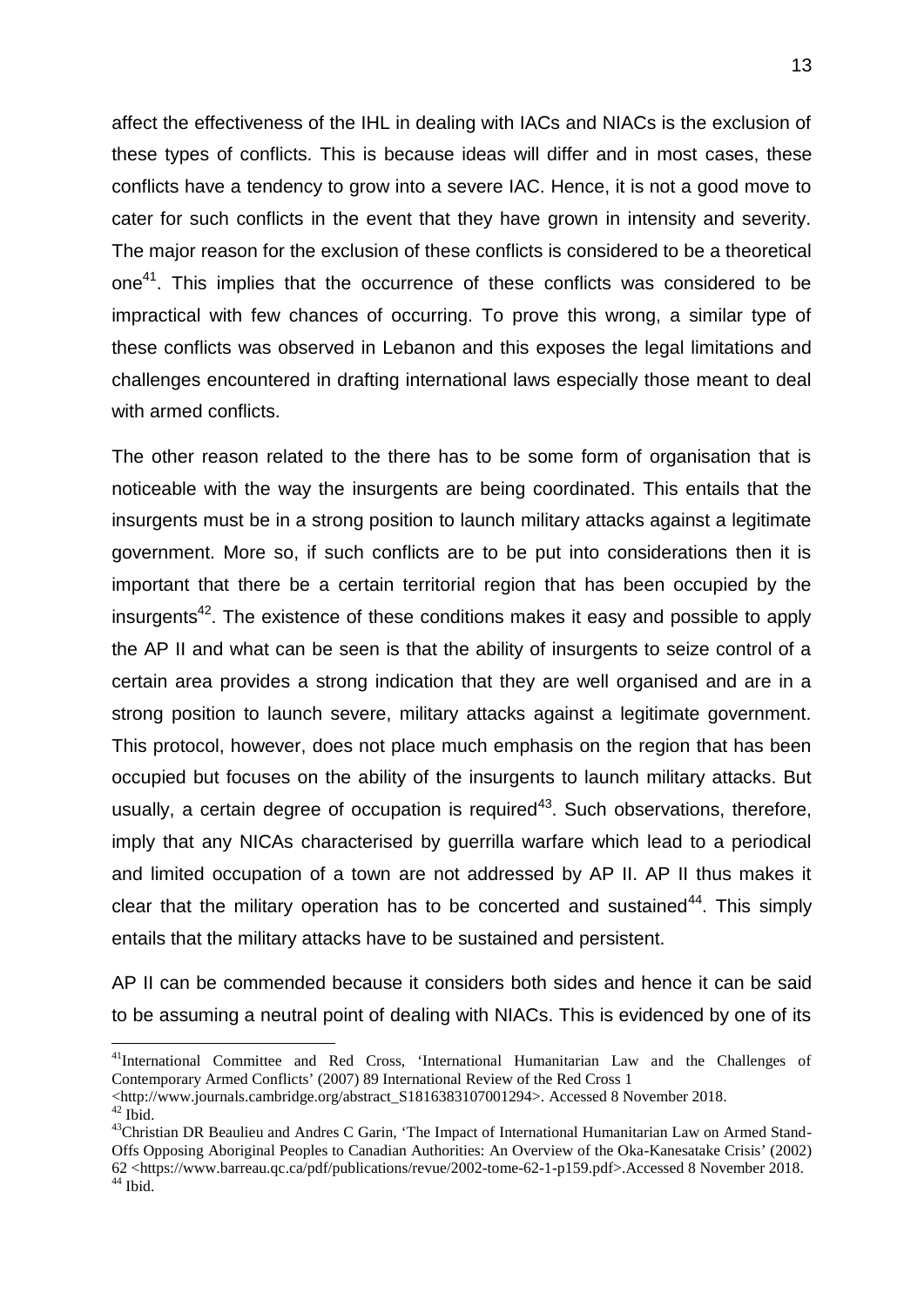core emphases which asserts bait insurgents must be in a strong position to apply the  $AP^{45}$ . In addition, this AP can to a large extent be said to be expressing a high sense of reality since the given circumstances are practically possible and make it convenient for all parties to apply the AP.

Another important thing that can be noted from AP II is that it does not put into consideration the impacts of internal tensions and disturbances which is in line with Art.  $3^{46}$ . It is however also important to note that the applicability of Art. 3 is limited. This is because when insurgents are no longer capable of launching military attacks or occupying a region, the conditions that make it possible to apply AP II would have been violated or not met. Hence, it can be said that the AP II deals strongly with NIACs but its applicability is subject to certain conditions which must be met before it can be applied. In addition, it can also be said that the AP II is relatively a practical instrument which captures real situations whilst remaining neutral.

#### **1.3.2.2 Doctrine**

There are a lot of legal sources and studies that look at what must be considered to be a NIAC. Foremost, these sources contend that a NIAC takes when armed conflicts which do not fulfil the stipulations or guidelines given by AP I are observed<sup>47</sup>. Hence, NIACs are defined as conflicts that take place within a State and are fought using armed force between rebel groups or insurgents and a legitimate government<sup>48</sup>. The other pertains to hostilities, and the basic idea is that the hostile situation has to be severe and intensive and involves the use of a lot of armed force<sup>49</sup>. The insurgents, on the other hand, must be well organised into different groups or factions that are well positioned to launch dangerous or significant attacks against legitimate government forces<sup>50</sup>.

<sup>&</sup>lt;sup>45</sup> Ibid.  $46$  Ibid, 37.<br><sup>47</sup> This guideline is outlined in par. 1 under Art. 1 of AP I.  $48$  Ibid.

<sup>&</sup>lt;sup>49</sup>Laura Maria Olson, 'Practical Challenges of Implementing the Complementarity between International Humanitarian and Human Rights Law - Demonstrated by the Procedural Regulation of Internment in Non-<br>International Armed Conflict' (2009) 40 Case Western Reserve Journal of International Law 437.

<sup>&</sup>lt;sup>50</sup>OA Hathaway and others, 'The Relationship between International Humanitarian Law and Human Rights Law in Armed Conflict' [2011] Minesota Law Review (Forthcoming) 1

<sup>&</sup>lt;http://www.law.yale.edu/documents/pdf/cglc/YLSreport\_IHLandHRLlaw.pdf>.Accessed 8 November 2018.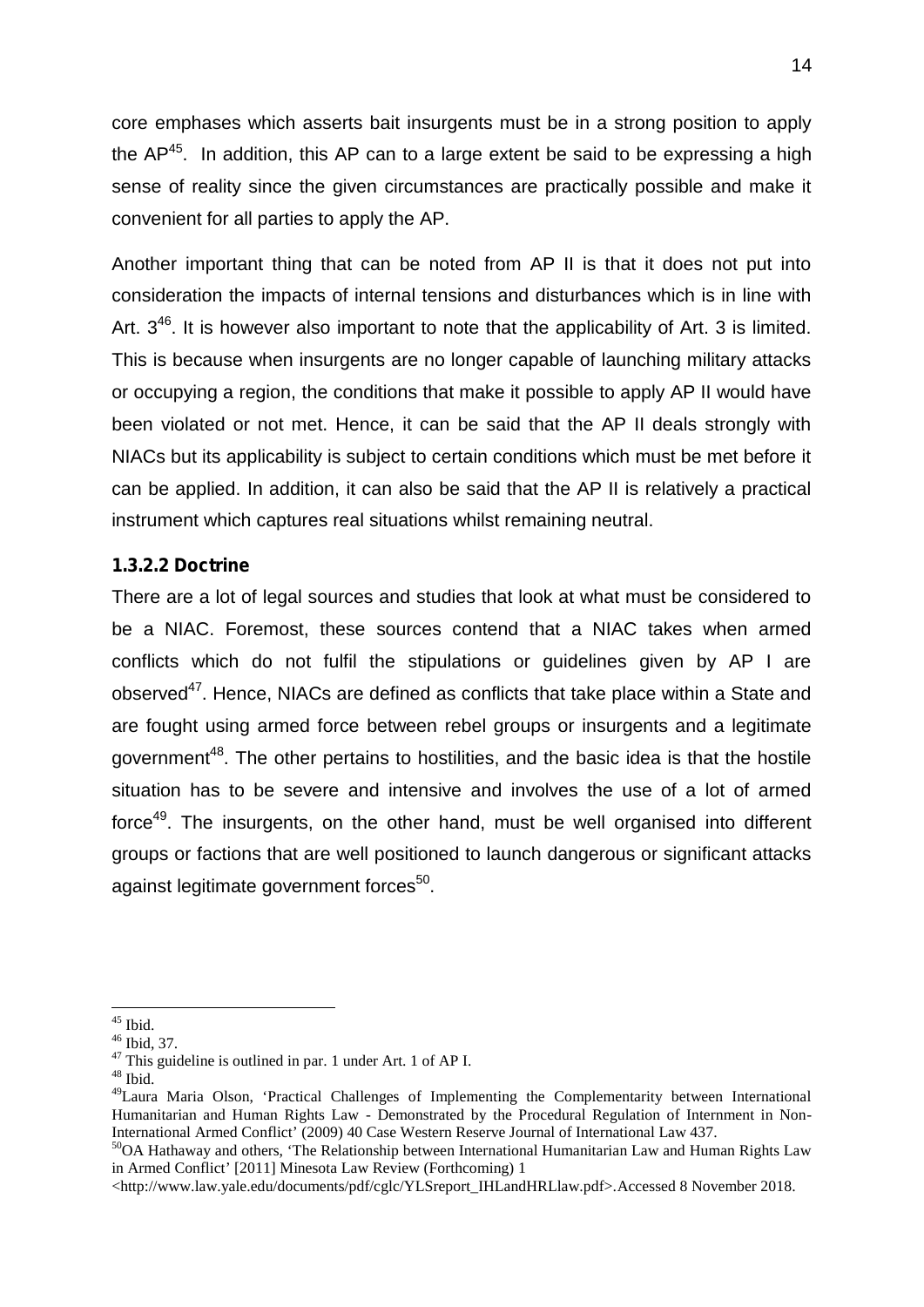#### **1.3.2.3 Jurisprudence**

Basically, Art. 3 has been a huge base upon which NIAC has been defined but its definition has not been expressly given by all the conventions. Hence, decisions to make a judgement on NIAC have been based on a ruling made by the ICTY which confines the definition and judgement to an internal state and being fought being insurgents and government forces using armed force<sup>51</sup>.

#### **1.2.3 Special Types of Armed Conflicts**

Basically, when looking at armed conflicts one can point to IACs and NIACs but they are also other types of armed conflicts which are bound to occur and are different from these situations<sup>52</sup>. These types of armed conflicts can be considered to be special types of armed conflicts and this study will look at these special types of conflicts in relation to the war of liberation, IIACs and conflicts involving the influence of the UN. These conflicts are herein discussed as follows;

#### **1.2.3.1 War of Liberation**

War of liberation (WOL): This is a special type of armed conflict that is fought as a result of efforts by citizens of nations desire to express their rights against oppression<sup>53</sup>. A good example is when a colonised State fights for independence against a colonial ruler. What separates WOL from other types of armed conflicts are the rules that govern armed conflicts.

WOL used to be subject to be governed by the regulations of Art. 3 but changes were observed following efforts by the UN to deal with broader issues being faced as a result of WOL<sup>54</sup>. In order to deal with this problem, Resolution 2105 had to be put in place and it formed a strong base upon which all WOL would be dealt with<sup>55</sup>. The main emphasis was to allow colonised individuals or States to fight for their independence and express their self-determination. As a result, all the subsequent resolutions on WOL were based on stipulations made by resolution 2105 of the

<sup>&</sup>lt;sup>51</sup> As highlighted under par. Art. 8 of the ICC Statute.<br><sup>52</sup> Ibid, 39.<br><sup>53</sup> Ibid.<br><sup>54</sup>David Weissbrodt and David Weissbrodt, 'Humanitarian Law in Armed Conflict : The Role of International<br>Nongovernmental Organizations

<sup>&</sup>lt;sup>55</sup>Patrick Paterson, Kaitlyn Robinson and William J Perry, 'Human Rights and the Law of Armed Conflict : A Selected Annotated Bibliography Center for Hemispheric Defense Studies' (2014) Vol 23.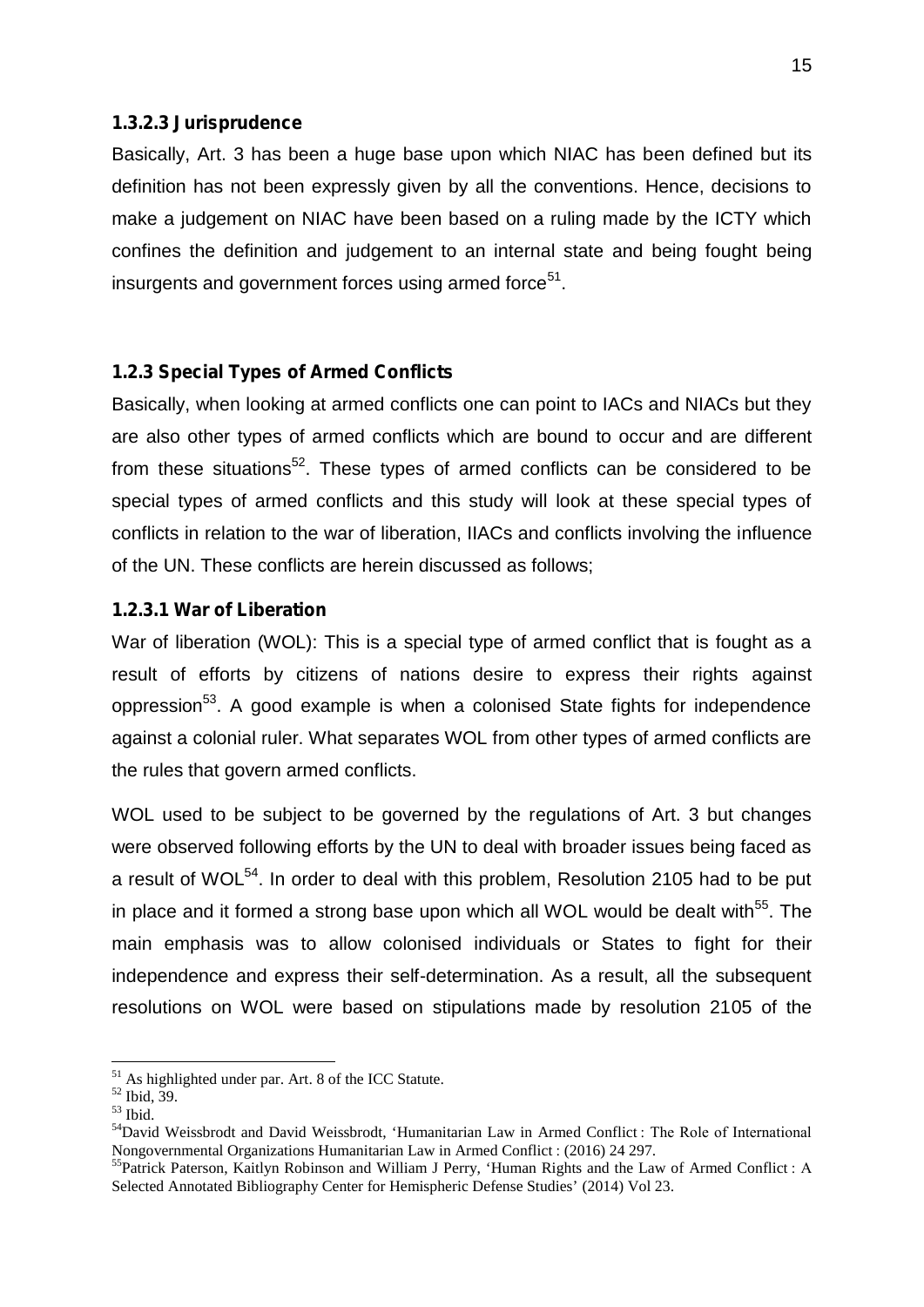General Assembly as noted by Res. 3103 (XXVIII) which considered that WOL is an armed conflict<sup>56</sup>. Further developments were made that WOL is classified an IACs in 1974 and this was to use Art. 1of AP I to deal with WOL in regard or relation to  $IACS<sup>57</sup>$ .

The notable thing to look at when dealing with NIACs in relation to WOL is its ability to specifically consider and deal with the different Parties that are engaged in the armed conflict. This is because the Art. 1 specifically mentions that there are three different types of people who can be considered to be under the scope or consideration of WOL and these include citizens of a nation fighting against<sup>58</sup>:

- Racist regimes
- An alien occupation which deals with nations that do meet the exact or sufficient conditions to be considered a State prior to its occupation with notable examples being drawn from Palestine and Western Sahara. When it comes to Palestine, observations can be made that it is belligerently occupied by Israel and yet it does not belong under the rulership of Israel<sup>59</sup>
- The colonial power which places native people under restrictive conduct and regulations of a colonial power. However, the applicability of WOL in dealing with this issue is now considered not to be effective because all the nations are free from colonial domination<sup>60</sup>.

Though the above three categories constitute WOL, the ability to fully classify them as WOL relies heavily on the distinction that there is a huge element of armed conflicts that surround them. Such a distinction is important as noted with other armed conflicts because it makes it possible to apply the necessary legal laws. This will also go a long way towards promoting peace during and after armed conflicts. However, AP II requires that the magnitude of the conflicts be of high intensity. But the problem is that most WOL is characterised by guerrilla warfare methods which are also considered not to fall under the scope of  $NIACS<sup>61</sup>$ . The other problem

 $^{56}$  Ibid.<br> $^{57}$  Ibid, 31.<br> $^{58}$  Ibid, 34.<br> $^{59}$  Ibid.

<sup>59</sup> Ibid. <sup>60</sup>The Academy, *Human Rights Obligations of Armed Non-State Actors : An Exploration of the Practice of the UN Human Rights Council* (2016).<br><sup>61</sup>Barry S Levy and Victor W Sidel, 'Documenting the Effects of Armed Conflict on Population Health' (2016)

<sup>37</sup>Annual Review of Public Health 205 <http://www.annualreviews.org/doi/10.1146/annurev-publhealth -032315-021913>. Accessed 8 November 2018.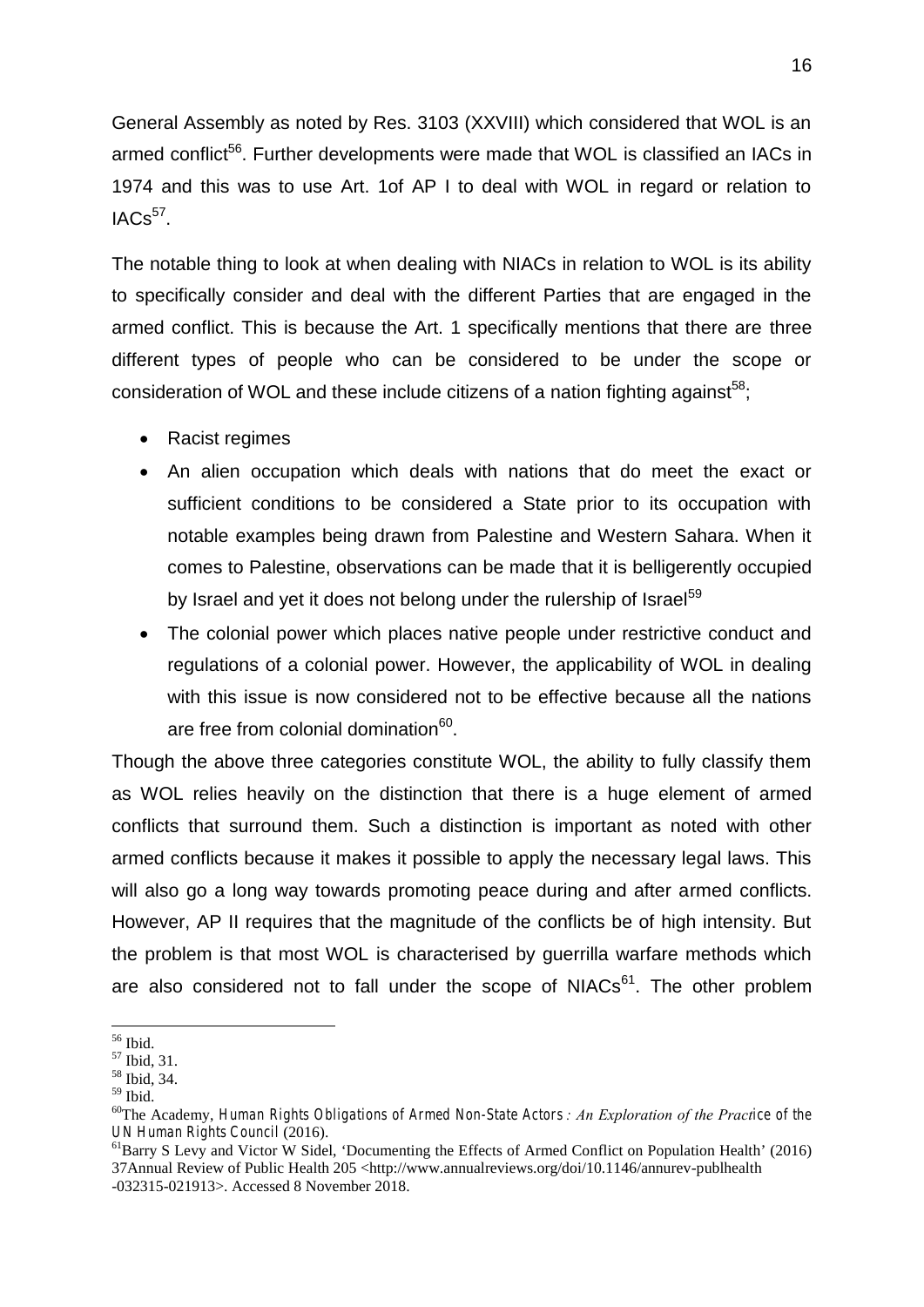pertains to the idea that WOL has a lot of asymmetric hostilities whose fashion is not commonly the same as that of traditional NIACs. However, is still advocated by Art. 1 that the magnitude of violence should be so high so that the governing principles of IACs can be applied<sup>62</sup>. But still, all the Geneva conventions are now being applied into cases and armed conflicts situations involving the occupation of one State by another even though the occupation is not surrounded by hostilities<sup>63</sup>. This implies that the decision to classify armed conflicts and the need to apply conventions using the intensity of armed conflict is irrelevant. One thing that does not change is that the level of organisation of these conflicts must be well organised and the hostile group must also be capable of enforcing the APs together with the Geneva conventions<sup>64</sup>. Hence, the application of Art. 1 and AP I will be in enforceable whenever a racist, alien or colonial government has occupied a structured and organised legal State.

Ideas were however put forward that liberalisation groups must be representing all the people of that dominated State<sup>65</sup>. The challenge is, however, is having to prove that the interests or all the interests of all people are represented by the hostile group. Moreover, the fact that there are a lot of different people of different cultural and religious values and beliefs which makes it tell if there is just one hostile group or man different hostile groups involved in the WOL.

Considerations can, however, be made that the fact that war is being waged against a legitimate State by an armed group but it requires that the State must also have ratified the Geneva conventions together with its APs. Implying that the inability of a State to ratify the conventions may strongly affect the applicability of the conventions in times of armed conflicts. Which means that a lot of people can suffer in the midst of an armed conflict before a decision is passed on whether intervention should be made to deal with the WOL. Moreover, the decision surrounding the effectiveness of the IHL in dealing with IACs and NIACs can be traced on the decision that the application of APs is not mandatory<sup>66</sup>. Such a move has a problem of affecting the level of which Parties will comply with the IHL. Hence, recommendations will be

<sup>&</sup>lt;sup>62</sup> Ibid.<br><sup>63</sup> Ibid, 53.<br><sup>64</sup>Ibid, 58.<br><sup>65</sup> Ibid. <sup>66</sup>Dyan Mazurana and Khristopher Carlson, 'The Girl Child and Armed Conflict: Recognizing and Addressing Grave Violations of Girls' Human Rights' [2006]and Violence Against the Girl Child, 1 <https://faser.essex.ac.uk/armedcon/story\_id/000770.pdf>.Accessed 8 November 2018.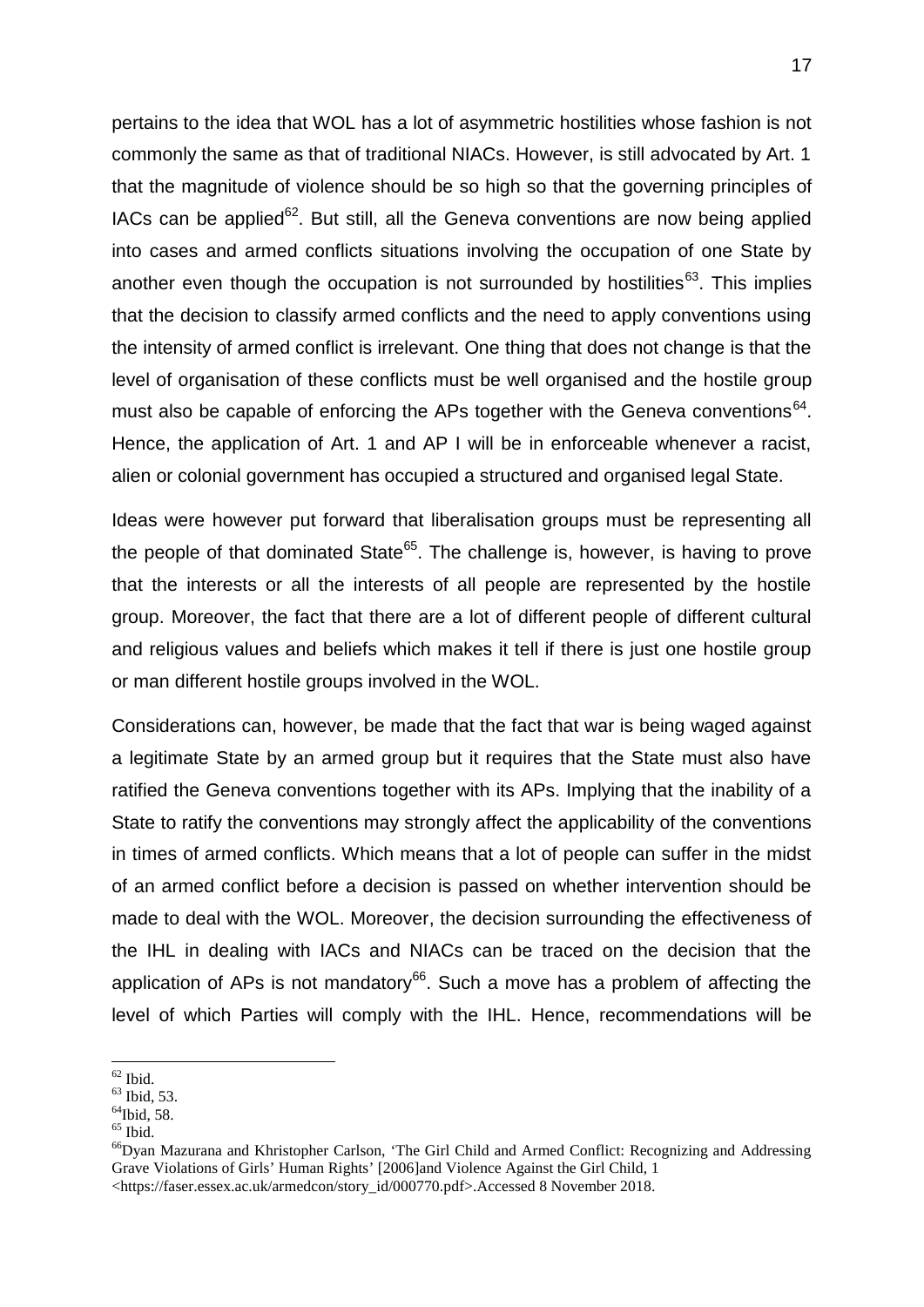made in regards to this observation that there is a greater need to encourage Parties to comply and observe the APs even though they are not obligated to observe them.

But States that are part and parcel of the APs are strongly enforced and obligated to observe all the conventions in the event that they have been involved in an armed conflict with a ratified or non-ratified convention State<sup>67</sup>. We can thus ask if there are any other ways that can be used to determine the enforceability of the conventions and APs without solely basing on ratification. With this idea in mind, it becomes imperative that relying on one criterion to determine the enforceability of the conventions and APs can be ineffective at certain times when hostile and armed conflict conditions are constantly changing. Hence, it can be said that the inherent nature of requirement of enforcement of the conventions and APs affects the effectiveness of the IHL in dealing with IACs and NIACs.

#### **1.2.3.2 Internationalized Internal Armed Conflicts**

Internationalized internal armed conflicts (IIACs) can be defined as a conflict that involves the intervention of third-party States which are either in support of the rebel groups or government forces involved in an armed conflict<sup>68</sup>. It is from this definition that observations can be made about the relationship between IACs and NIACs. As a result, both the conventions and APs have been accused of failing to come up with a solid answer as to which part of the IHL can be applied in any of the so many armed conflict situations.

When one desires to look at IIACs, there are two basic issues that must be looked and dealt with is the level at which States are involved in the armed conflicts and the extent to which the principles surrounding IACs will be applied. These two issues can be discussed as follows;

#### **1.2.3.2.1 The extent to which NIACs can be internalised**

The notable feature about NIACs is that they can also be internationalised<sup>69</sup>. The internationalisation of armed conflicts is as a result of intervention by third-party States that influences an inter-state conflict between rebel groups and a legitimate

 $^{67}$  Ibid.<br> $^{68}$  Ibid, 59.<br> $^{69}$  Ibid, 53.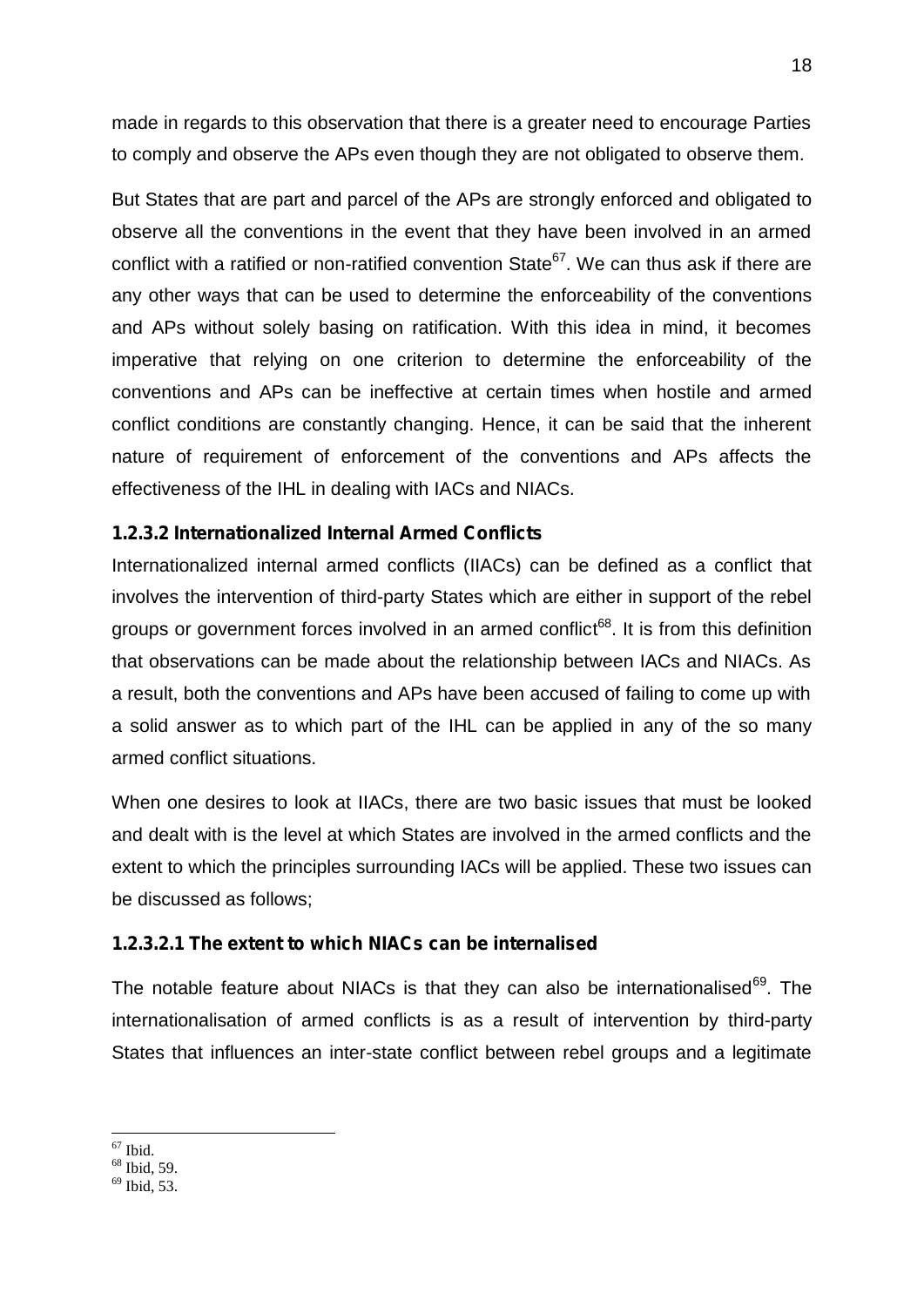government<sup>70</sup>. But the problem is that the way NIACs can be internationalised is not sufficiently addressed by international law. This follows observations that can be made which show that in NIACs, the conflict is between States and armed groups while in IACs the conflict is between States<sup>71</sup>. This distinction is backed by the ICJ and it even has jurisdiction support which can be traced from the Nicaragua case which was considered to that conflicts between Nicaragua and *contras* were NIACs and that they should be governed by NIAC regulations while a conflict between the US and Nicaragua were considered to be an IAC and subject to IACs regulations<sup>72</sup>. Differences were observed in the Yugoslavia case in which the decision was to consider it as both an IAC and  $N_1AC^{73}$ . This puts questions on the credibility of legal instruments to precisely define and deal with matters in a concisely and not remain vague or ambiguous.

This is one of the reasons why a layman and individuals who are not well versed with legal knowledge are mostly not interested in knowing in improving their knowledge of legal apparatus and apply them in armed conflict and non- armed conflict cases. This problem can, in other words, bed considered to be a limiting factor that impairs the credibility and effectiveness of not only the IHL to deal with IACs and NIACs but also on the decisions made by Courts. Hence, it is worthy to note and say that some of the problems that are encountered in using and implementing the IHL in armed conflict situations are as a result on the definition of terms and principles embodied in armed conflicts rules and regulations and this problem is also connected to issues of inconsistency. For instance, say an insurgent has been arrested by armed forces of a third-party State, the APs together with the Geneva conventions become applicable and they should be applied by a third-party State<sup>74</sup>. If the insurgent has been arrested by a legitimate government or State, then AP II and Art. 3 will be applied<sup>75</sup>. The same case applies to civilians who would have participated in hostilities. In the case that there are civilians dwelling in a region that has been taken control by rebel groups which are receiving support from an intervening third-party

<sup>&</sup>lt;sup>70</sup> Ibid, 58.<br><sup>71</sup> Ibid, 64.<br><sup>72</sup> Military and Paramilitary Activities in and against Nicaragua (Nicaragua v. United States), ICJ Rep. 1986, § 219.<br><sup>73</sup> Prosecutor v. Dusco Tadic, Decision of the Defence Motion on Interlocutory Appeal on Jurisdiction, Appeals

Chamber, 2 October 1995, 72, at http://www.un.org/icty/tadic/appeal/decision-e/51002.htm.<br><sup>74</sup> Ibid, 70.<br><sup>75</sup> Ibid.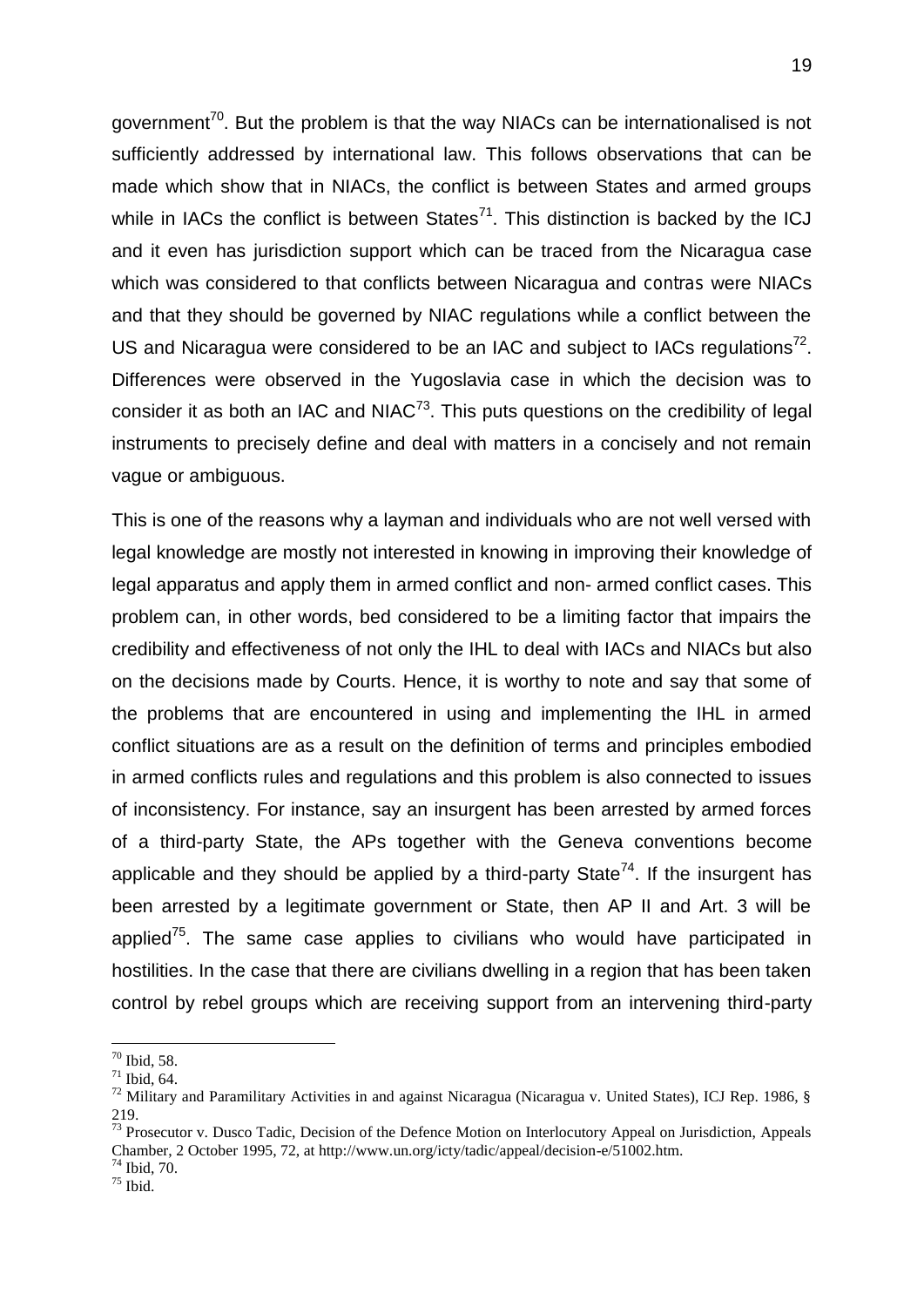State, then the situation will be treated as an IAC. in the event that the NIAC has led to a regime change, then the conflict, in this case, is considered as to have been internationalised and would be treated completely as an IAC $^{76}$ .

#### **1.2.3.3.2 The Nature of Involvement**

This consideration is one of the key issues that play an important part in determining whether a NIAC can be considered to be constituted an IAC. The *jus in bello* and *jus ad bellum* principle, therefore, provide limitations to the extent to which other States can interfere in the affairs of another State involved in an armed conflict<sup>77</sup>. This implies that the fact that the States are allies does not automatically mean that one Party can interfere in its ally's affairs.

This also stipulates that there though are various ways States can use to interfere in an armed conflict situation, it is not every method that can be used to intervene in an armed conflict situation. This is because some of the methods are illegal while others are legal and hence intervening States must ensure that whichever way, they decide to use is legal. Recommendations can be made that the decision to use available methods to intervene in an armed conflict must not cause the situation to aggravate from an internal case to an IAC $^{78}$ .

When looking at the level of involvement of third-partyStates in NIACs, third party States can offer to provide military services in the form of military advisers and experts. But observations must be made that in doing so, the impact of third-party States, in this case, is not enough to consider the NIAC to be considered as  $IAC^{79}$ . The advantage of providing military experts will be to the advantage of the State which under the threat of the armed conflict. Military advisers will also not be in a position to act on behalf of the third-party State and in most cases, they are to assume a neutral stance though their aim is to offer assistance to the State which is being waged against by the other state in an armed conflict. The conflict will be considered to be internationalised once the military experts begin to act on behalf of their representative government<sup>80</sup>.

- 
- 

<sup>&</sup>lt;sup>76</sup> Ibid. <sup>77</sup>Reuben E Brigety Ii, 'Chapter 6 Human Rights in Armed Conflict' 136. <sup>78</sup> Ibid, 59<br><sup>78</sup> Ibid, 59

<sup>80</sup> Ibid, 64.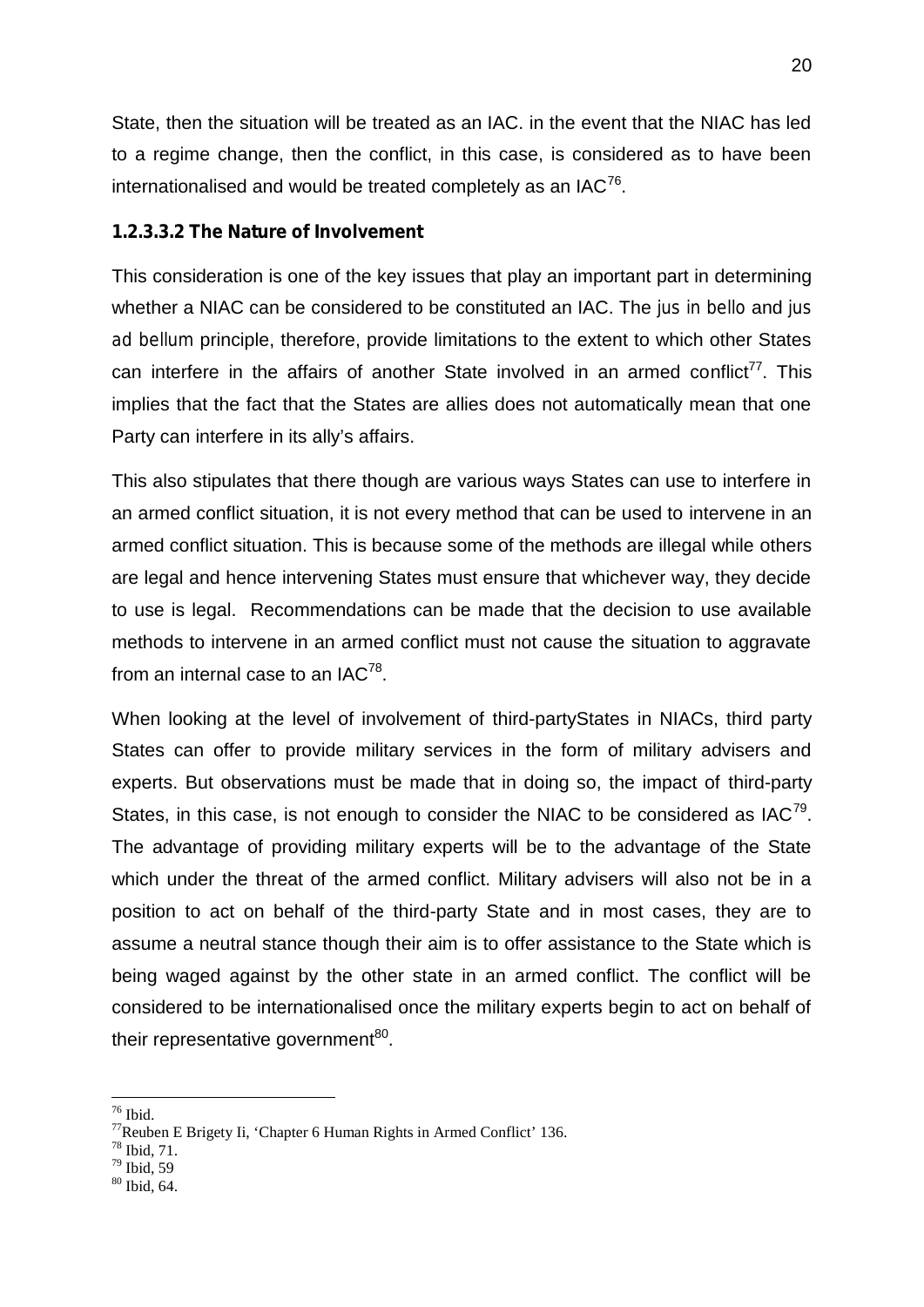The involvement of a State in an armed conflict situation can involve a States sending mercenaries and volunteers to a nation where the NIAC is taking place  $81$ . As noted with the above observation, the same will be said that this type of involvement is also insufficient to considered that the situation is regarded as an IAC. This can be supported by the argument which States that individuals which are not part and parcel of a particular State will not be held accountable for illegal conduct perpetrated in an armed conflict by a State which they are not an organ too. Focus can, however, shift when the States begins to take part in influencing the conduct of the mercenaries or volunteers towards changing the outcome of the armed conflict in favour of another State. Hence, it is considered that a State that dispatches mercenaries or volunteers to conduct services in a State where an armed conflict is taking place are automatically considered to be directly involved in the NIAC and hence the conflict will be deemed to be internationalised and form part of an IAC $^{82}$ .

Material and financial aid can also be used as a form of intervention and aid can be provided to either the rebellious group or to the authoritative government. The decision to decide on whether aid should be regarded as enough to warrant the situation as amounting to IAC is insignificant. The magnitude of the provided aid is not in anyhow effective irrespective of whether it is so huge or whether it will have an effect on either party's ability to wage a conflict<sup>83</sup>. But the fact that some illegalities are observed and aid are provided, then such aid will not render the involvement as legal. The intervening States can thus be held accountable for breaches in international affairs of another State $^{84}$ . There is a circumstance in which aid has been sent in the form of military equipment and ammunition and such cases automatically led the ICTY and the ICJ to regard the intervention as IAC<sup>85</sup>. The decision made on the case was that the ability to prove that the accused State is actually bin support and financing the operations of a rebel group results in the armed conflict being considered to be IAC<sup>86</sup>. Moreover, the conduct and operational activities of the rebel faction are also enough to regard the situation as an IAC. The

<sup>&</sup>lt;sup>81</sup> Ibid, 75.<br><sup>82</sup> Dapo Akande, *Classification of Armed Conflicts: Relevant Legal Concepts* (2012).<br><sup>83</sup> Ibid, 81.<br><sup>84</sup> Ibid.<br><sup>85</sup> Military and Paramilitary Activities in and against Nicaragua (Nicaragua v. United State

<sup>27</sup> June 1986, I.C.J. Rep. 1986, § 109 and § 115. <sup>86</sup> Ibid.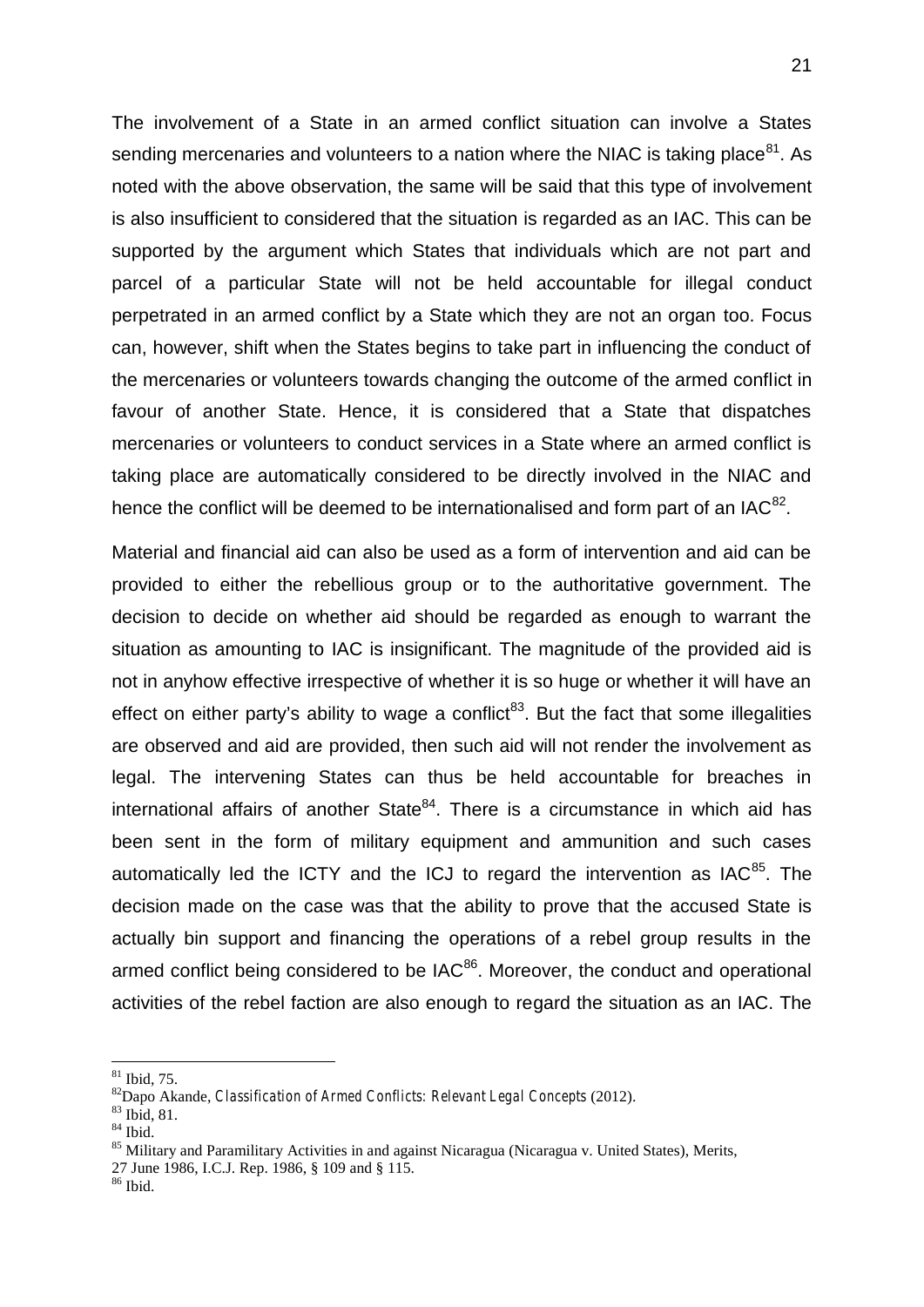major problem that can be noted from the Nicaragua case decision is that differences were noted in terms of opinion between the ICTY and the ICJ.

#### **1.2.3.3 Armed Conflicts Incorporating the Involvement of the UN**

The role played by the UN in armed conflicts has increased and the UN can be said to be now actively involved in armed conflict situations. The involvement of the UN in an armed conflict situation is best understood by looking at the approval by the UN authorising the other State to use armed force against another State. This can also be looked at the role played by the UN is deploying peacekeepers to monitor the armed conflict situation and maintain peace<sup>87</sup>.

Problems can, however, be noticed with this approach and this is because cases in which the UN is not involved but has approved that another State can use against the other State. This kind of action is totally allowed and the UN is sanctioned to adopt this measure so as to force the State to comply with the requirements of the UN Charter's Art.  $IV^{88}$ . These types of conflicts are sometimes known as inter-state conflicts and are governed by IACs regulations and this can be noted from a case which involved the armed conflicts fought against Irag in a move to liberate Kuwait through the role played by the coalition forces in the First Gulf War $^{89}$ . On the other hand, the capture of coalition forces by the Iraq forces which went on to display the footages was in violation of the Geneva convention. In such situations, IACs regulations are highly applicable and any violation of such rules can trigger a legal or military response by the UN. Hence, States obliged to resort to using force when dealing with internal armed conflicts. In the event that the situation has grown into an armed conflict situation, all the members of the Geneva convention are legally allowed to intervene<sup>90</sup>. As a result, the armed conflict will be an IAC that will be fought between the Geneva convention ratified members and the intervener. Hence,

 $^{87}$  Ibid, 81.<br> $^{88}$ Mokleiv Nyg, 'Evaluating the Conflict-Reducing Effect of UN Peace-Keeping Operations' (2010) 58 National Conference on Peace and Conflict Research Uppsala 192

<sup>&</sup>lt;http://stockholm.sgir.eu/uploads/PKO\_prediction\_SGIR.pdf>.Accessed 8 November 2018.

 $89$  Ibid.

<sup>90</sup>M Sassòli, 'State Responsibility for Violations of International Humanitarian Law' (2002) 84 International Review-Red Cross 401 <http://www.icrc.org/eng/assets/files/other/401\_434\_sassoli.pdf>.Accessed 8 November 2018.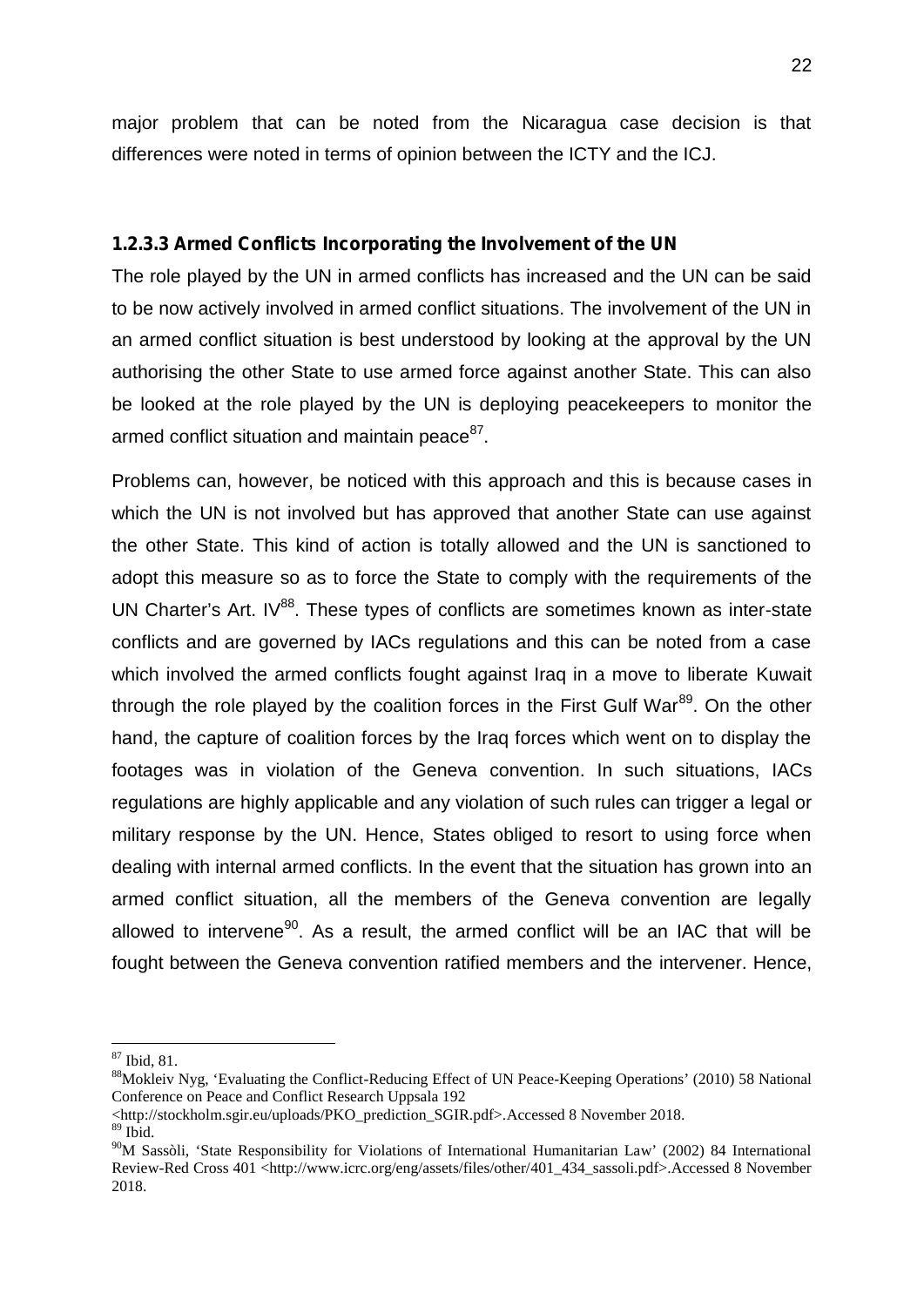the intervention by states in response to the regulation and recommendation of the UN constitute an IAC.

The other instance involves the UN playing its role as an international monitoring organisation that is responsible for monitoring armed conflict situation and promoting peace between States<sup>91</sup>. The UN thus comes into force through its role to enforce the IHL but the use of the IHL is limited in scope. This is because the IHL cannot be applied to regulate the conduct parties to an armed conflict and UN peacekeepers. This is because States are not encouraged to use force against other states but this is conditional on the fact that the State is acting in self-defence<sup>92</sup>. On the other hand, the ICJ stipulates that the decision to deploy peacekeepers is subject to the willingness of the affected States $93$ . It is must, however, be noted that peacekeepers are sometimes used and placed in nations affected by armed conflicts with different aims but what plays an essential role in ensuring that their conduct or mandate does not interfere and act against any of the armed conflict involved in an IAC. if so, then this will be enough to consider the whole situation an IAC. the involvement of the UN in IACs is as a result of the role played by the UNSC and the use of peacekeepers will be subiect to a regulation that the peacekeepers will not perpetrate acts of hostilities<sup>94</sup>. Moreover, the activities of the UN can be said to cause the situation to mount into an IAC in the event that the UN has waged a war in support of another State that is against a Stare which forms part and parcel of the Geneva convention.

Hence, it can be said that the UN does play an important part in dealing with IACs but its involvement is either as a result of the role played by the UNSC or as a result of the need to provide peacekeepers to deal and contain the armed conflict. With regards to this situation, the role of the UN must not thus lead to armed hostilities against a Geneva ratifying State or by allowing peacekeepers to engage in armed hostilities against another state.

 $^{91}$  Ibid.

 $^{92}$  Ibid.

<sup>&</sup>lt;sup>93</sup>Kai Michael Kenkel, 'Five Generations of Peace Operations: From The" thin Blue Line" to" painting a Country Blue"' (2013) 56 Revista Brasileira de Política Internacional 122 <http://www.scielo.br/scielo.php?pid=S0034-73292013000100007&script=sci\_arttext>.Accessed 8 November 2018. <sup>94</sup> Ibid.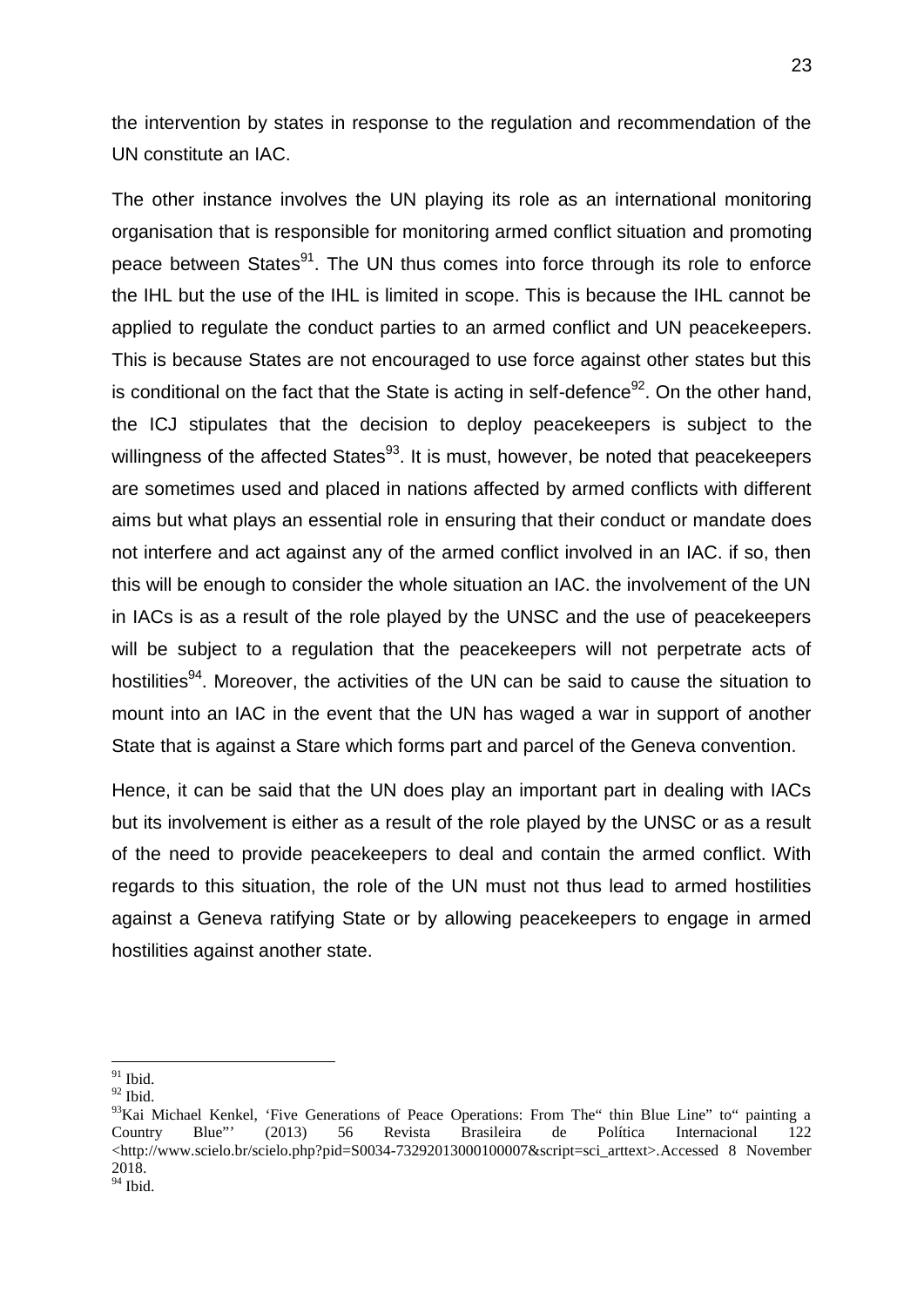#### **1.4 Challenges of Classifying Armed Conflicts**

Once a situation has been considered to be an armed conflict, either as an IAC, internationalised armed conflict or NIAC, the IHL will be totally applicable. The ability to apply the IHL will depend on the successful ability of States to classify armed conflicts into either one of the three types of armed conflicts. There are however ideas which suggest that there are a lot of challenges that can be encountered when States attempt to consider a situation as an armed conflict<sup>95</sup>. Thus, in an attempt to outline how effective, the IHL is in dealing with armed conflicts, this study can thus contend that so long as challenges exist in recognising the existence of armed conflicts and classifying them, then potential limitations which can hinder the effectiveness of the IHL in dealing with IACs and NIACs are more likely to be seen. In order to develop successful strategies and measures that can be used to enhance the effectiveness of the IHL in dealing with IACs and NIACs, it is therefore important to look at these challenges. This part, therefore, highlights some of the key challenges that are encountered by States when classifying armed conflicts. Such is supported by Art. 2 which also contends that the Geneva convention can be applied in such circumstances but the problem is that it does not explicitly discloses detailed information about the intensity of the armed conflict. Hence, it can, on the other hand, be said that such Art. Do not contribute towards improving the conciseness of the intensity of armed conflicts and how it influences the decision to consider a situation fully an IAC or NIAC<sup>96</sup>. These methods of intervention can be discussed as follows;

• Intervention methods involving the provision of troops by another State to a State involved in a NIAC. Such a case is enough to consider the armed conflict an internationalised and in this regard is made in relation to conflicts fought between the Party being combated and the intervening State<sup>97</sup>. Thus, the fact that two States are involved in an armed conflict warrants the applicability of the Geneva convention and this is regardless of the fact that the armed forces are being backed up by the rebel groups or not<sup>98</sup>. Problems will have noticed when the armed conflict is intense and of international

 $\frac{95}{96}$  Ibid, 87.<br> $\frac{96}{97}$  Ibid, 93.

 $98$  Ibid.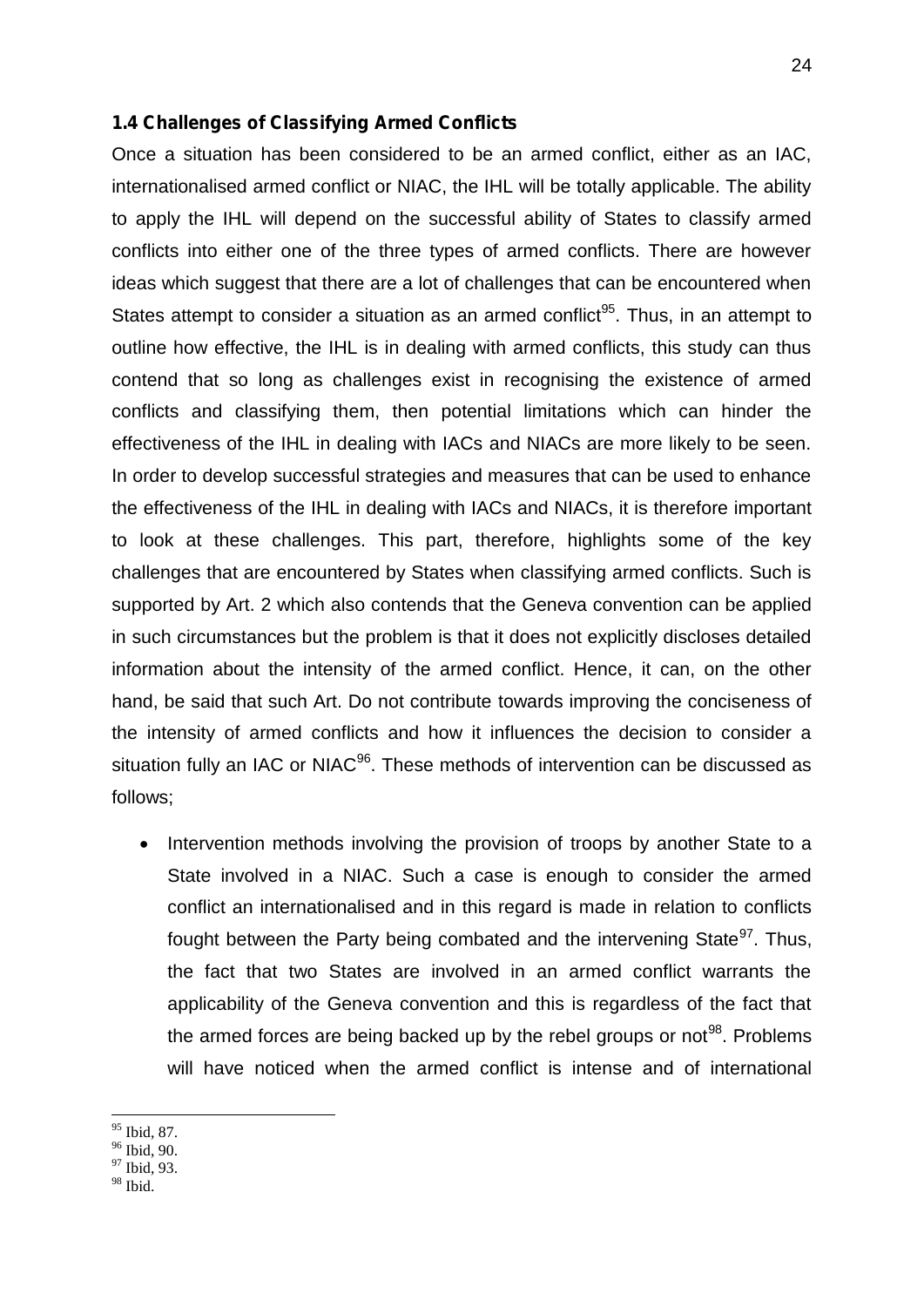magnitude which causes challenges in identifying which group is legitimate. Bigger problems have however been observed when other States were noted to be recognising completely different groups as being legitimate<sup>99</sup>.

#### **1.4.1 Theoretical Definition of Non-International Armed Conflict**

Foremost, Art. 3 of the Geneva Convention considers that in order for NIAC to be said to exist, an armed situation has to take place within the geographical boundaries of a State or contracting Party and has to be separate from the other types of violence<sup>100</sup>. In other words, a NIAC is, therefore, any armed conflict situation that is separate from situations of internal disturbances. Basically, two conditions have been put forward to help in identifying whether the situation should be considered an armed conflict. These conditions include the way the parties are organised and the magnitude of the violence<sup>101</sup>. This implies that in order for the situation to be considered an armed conflict, then these two conditions must all be fulfilled. The fulfilment of one condition and not the of the other will thus not make the situation an armed conflict. In other words, internal disturbances are situations involving confrontations within a State which do not include NIACs. It is important to note that failure to distinguish or classify NIACs has been influenced by the act of violence, duration and seriousness<sup>102</sup>. However, before the Geneva convention was established, internal armed conflicts were classified based on belligerency, insurgency and rebellion<sup>103</sup>.

When citizens of a nation engage in acts of insurrection against their ruling government, such an act is considered to be rebellious<sup>104</sup>. Rebellious individuals or citizens are often legally and politically oppressed by the State and hence any rebellious situation is considered to be a political violence as noted by what took place in Kenya in 1992<sup>105</sup>.

<sup>&</sup>lt;sup>99</sup> This does not render that all these States will be automatically be governed by the Geneva convention and the

APs.<br><sup>100</sup>Frida Lindström Supervisor and emer Göran Lysén, 'Asymmetric Warfare and Challenges for International Humanitarian Law Civilian Direct Participation in Hostilities and State Response' [2012] Thesis 1.

<sup>&</sup>lt;sup>101</sup> Ibid, 100.<br><sup>102</sup> Knut Dörmann and Laurent Colassis, 'International Humanitarian Law in the Iraq Conflict' (2012) 47 German Yearbok of International Law 293 <http://www.ncbi.nlm.nih.gov/pubmed/23163476>.Accessed 8 November 2018.<br> $^{103}_{104}$  Ibid.<br> $^{104}_{105}$  Ibid, 99.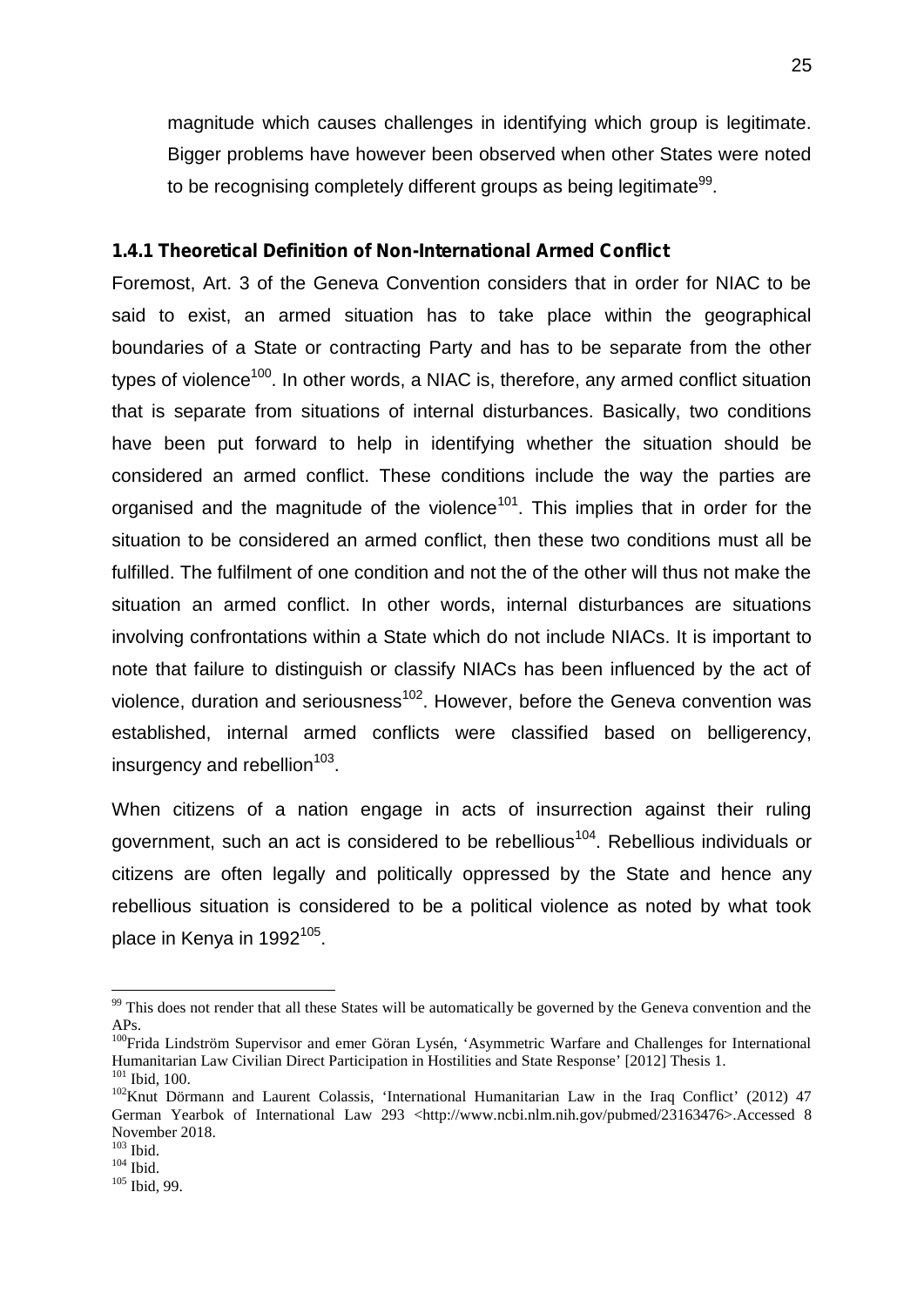Traditional international law, on the other hand, considers that insurgency to be a difficult situation to understand which is vague and ambiguous to define<sup>106</sup>. It is outlined that the IHL and international law are not clear as to how they define the term insurgency. This is because they do not consider insurgency as illegal but rather considers it to be as a legal  $act^{107}$ . This implies that rebellion and insurgency are lawful situations.

Considerations can, however, be made that any attempt to consider acts of the insurgency may lead to the internationalisation of situations and incidences. This can be supported by ideas which show that the extent to which third party States deal with insurgency varies differently from those of other States<sup>108</sup>. As a result, it becomes difficult to determine the limitations or boundaries which insurgency can be restricted to. Alternatively, when it comes to the issue of the scope of insurgency in relation to the IHL and international law, deductions can be made that insurgency is indeterminate. This can further be supported by ideas which strongly contend that other States are more likely to manipulate the idea of insurgency in relation to the way they relate to insurgents<sup>109</sup>. Third party States have in some circumstances be considered to be capable of recognising insurgencies but fail to directly declare it $^{110}$ . But in certain circumstances, other States can declare it and actually assume a neutral position towards it. However, one insurgency has been recognised, there is a high possibility that the conflict will be partially internationalised. Once this is done, third-party States can actually get involved in the conflict without necessarily allowing the situation to lead them to war<sup>111</sup>.

## **1.4.2 The Changing Nature of Conflicts**

The other challenge that can be observed when considering whether a situation should be considered as an armed conflict or not is the being influenced by the changing nature of armed conflicts. This is because a lot of armed conflicts are now being characterised by a lot of different armed and non-incidences or reactions

<sup>&</sup>lt;sup>106</sup>Hans Peter Gasser, 'Collective Economic Sanctions and International Humanitarian Law – An Enforcement Measure under the United Nations Charter and the Right of Civilians to Immunity: An Unavoidable Clash of Policy Goals?' (1996) 56 Zeitschrift für Ausländisches Öffentliches Recht und Völkerrecht 871.<br><sup>107</sup> Ibid. 102.<br><sup>108</sup> Ibid, 102.<br><sup>109</sup> Ibid, 106.

<sup>&</sup>lt;sup>110</sup>Ilia Siatitsa and Maia Titberidze, 'Human Rights in Armed Conflict from the Perspective of the Contemporary State Practice in the United Nations: Factual Answers to Certain Hypothetical Challenges' 291. <sup>111</sup> Ibid.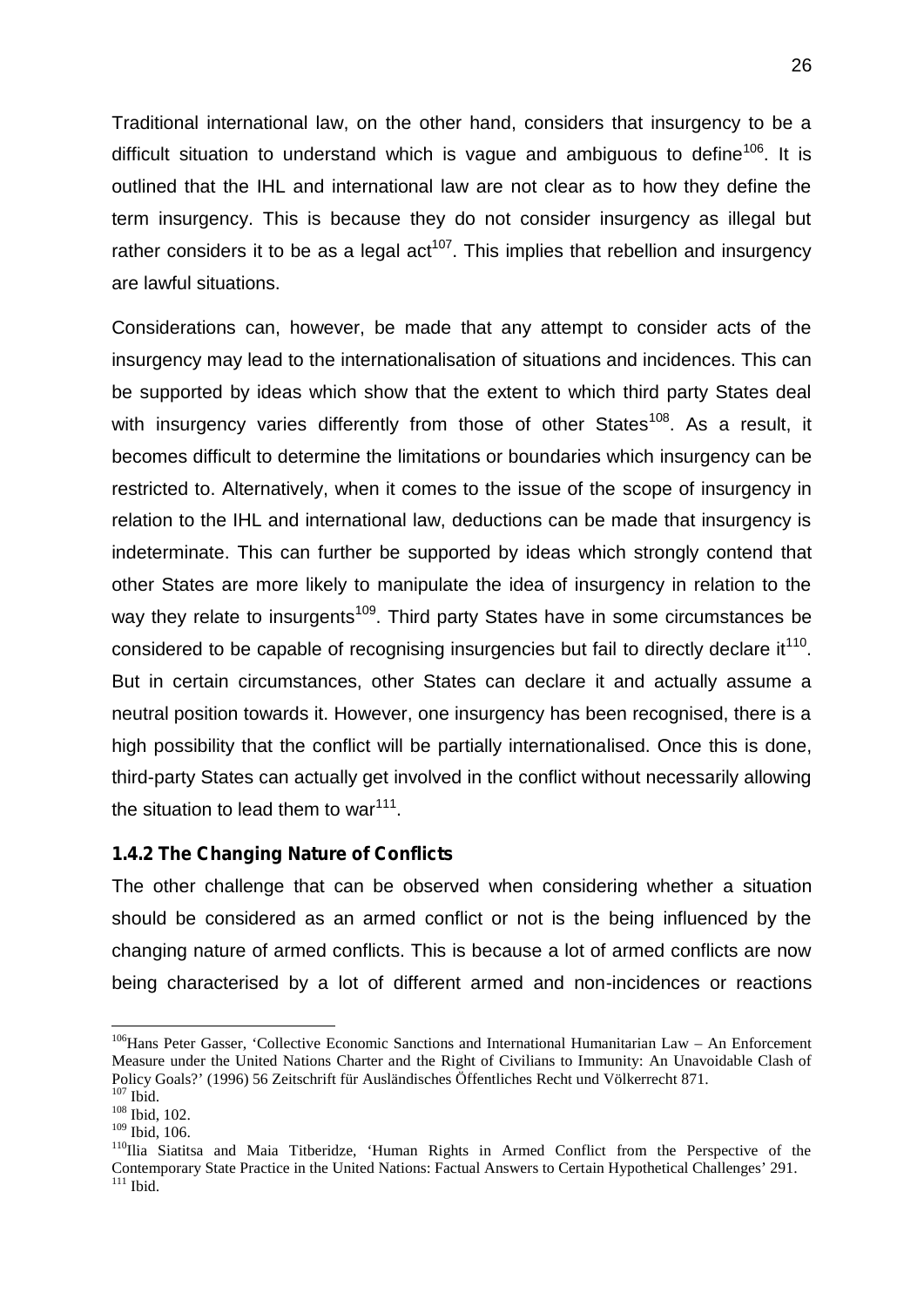which are affecting the way States, third-party States and non-State actors are responding to a conflict<sup>112</sup>. Armed conflicts have changed a lot and most of the armed conflicts that have been observed in the past years are now involving a lot of groups such as drug cartels, transnational armed groups like Al Qaeda, multinational corporations and private military companies<sup>113</sup>. When such changes are compared in relation to the IHL, observations can be made that the IHL has not changed enough to account for such changes<sup>114</sup>. Thus, challenges can be said to exist in terms of the effectiveness of the IHL in addressing IACs and NIACs. This is because it has not been effectively amended to deal with the nature of changes in armed conflicts that have evolved a lot.

## **1.4.3 War Against Terror**

Ever since the attack on the USA on September 11, efforts to combat terror against transnational groups such as Al Qaeda have been on a high increase<sup>115</sup>. The problem is that there has been a lot of arguments surrounding the idea if an international law such consider the fight against terror as an armed conflict<sup>116</sup>. This can be supported by observations made which points out that prevailing statutory approaches do not clearly differentiate between armed conflict and terrorism<sup>117</sup>. Moreover, it is sometimes believed that it is difficult to place a clear distinction between a freedom fighter and a terrorist. This can be evidenced by deductions which have been made which pointed out that under Para. 256f, Ch. 38 of the US Code 22 defines terrorism as politically motivated and pre-planned acts of violence that are committed by clandestine agents or sub-national groups against non combatants<sup>118</sup>. Controversies can be seen when one looks at the definition provided by the UN which defines it as efforts to initiate a social or political change by intentionally attacking civilians<sup>119</sup>. This is because in most cases when such definitions are given, one can face difficulties in clearly separating a terrorist group and a resistance movement. Moreover, the former uses force in bringing about

<sup>&</sup>lt;sup>112</sup>Duxbury, Alison. "Drawing lines in the sand-characterising conflicts for the purposes of teaching international humanitarian law." Melb. J. Int<sup>1</sup> L. 8 (2007): 259.

<sup>&</sup>lt;sup>113</sup> Ibid.  $\frac{114 \text{ Bid}}{115 \text{ Based on the September 11 attacks that were launched against the US by Al-Qaeda forces led by Osama Bin-$ Laden.<br><sup>116</sup> Geneva Convention I, 1864.<br><sup>117</sup> Ibid.<br><sup>118</sup> US Code 22 Ch. 38. Par. 256f.

<sup>119</sup> Geneva Convention II, 1906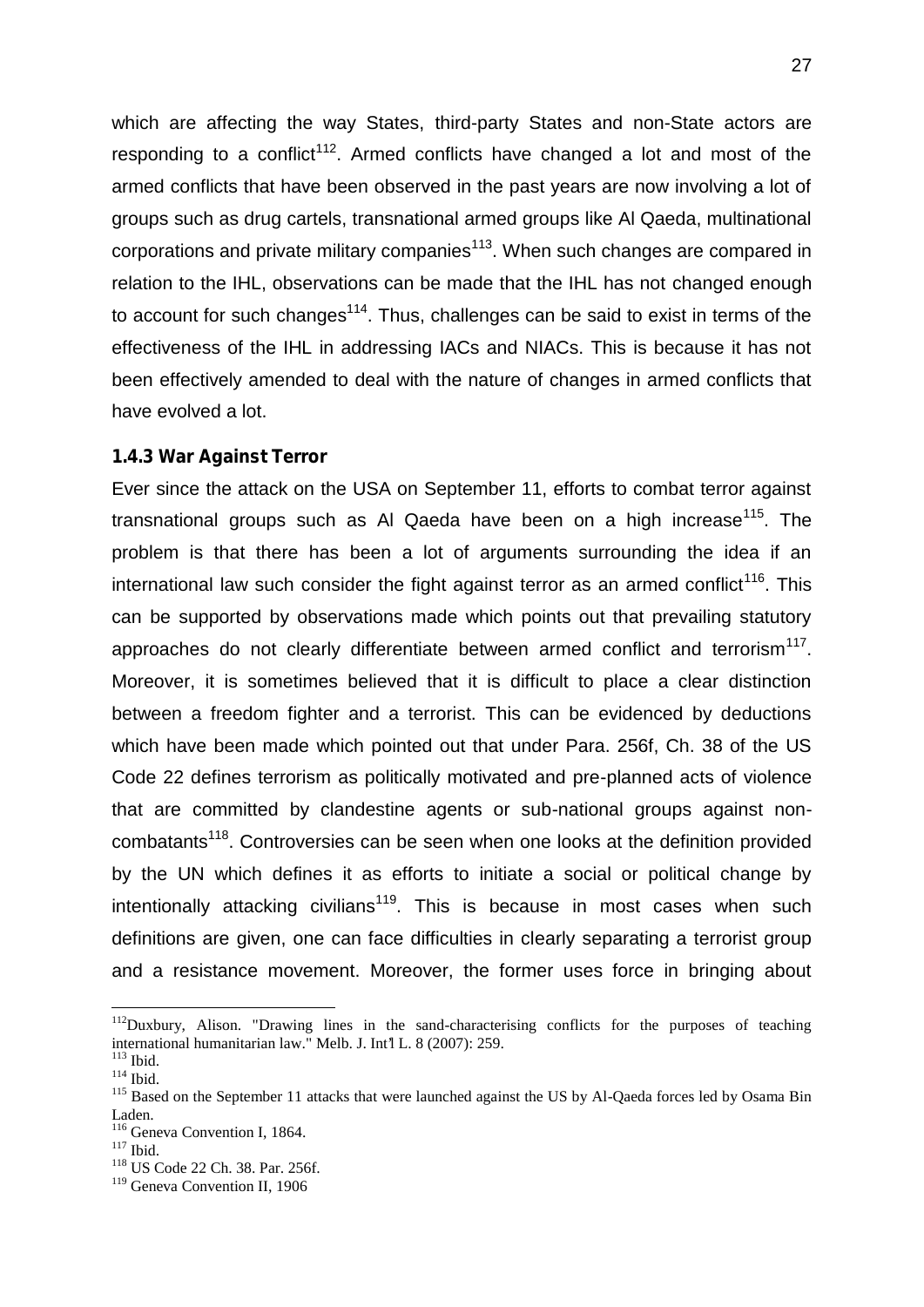political changes while the latter are in opposition against forms of occupation. This is similar to what was observed when Mau Mau fighters invaded farms belonging to Europeans in Kenya<sup>120</sup>. But it is worthy to note that if such actions by Mau Mau fighters were undertaken in the modern twenty-first century then one would consider them to be acts of terrorism. This problem has however been rectified by the Geneva Convention of 1937 which clearly defined terrorism as criminal incidences aimed at perpetrating terrorism that lead to a destruction of property and endangerment of people's lives<sup>121</sup>. This definition is however made in relation to four articles which individually address separate items. That is,

- Art. 1, par. 1 directly deals with the criminal acts of terrorism.
- Art. 2, par. 2 looks at the property damages that have been inflicted as a result of acts of terrorism.
- Art. 2, par. 3 deals with how terrorism acts endanger the lives of the public.
- Art. 2, par. 5 places focus on the manufacture, procurement and provision of ammunition.

Thus, from the above observations, it can be deduced that the Geneva Convention plays a huge role in addressing challenges in classifying acts of terrorism whether they should be regarded as armed conflicts or not. The broader definition provided by the Geneva convention can also be said to be way clearer and not vague as noted from other statutory instruments such as the IHL which does not give a clear distinction of terrorism and how it relates to armed conflict.

The other problem that can be noted is that current modes of terrorism are no longer being characterised by direct involvement of States. Yet, on the other hand, the IHL considers that armed conflicts are in three basic categories. Currently, the dynamics of international terrorism have changed a lot and States are now battling a lot against transnational groups such as Al-Qaeda and the Islamic State of Iraq and the Levant  $(ISIL)^{122}$ . To make matters worse, the IHL has been criticised for failing to consider

<sup>&</sup>lt;sup>120</sup>Mau Mau uprising: Bloody history of Kenya conflict. BBC, 7 April 2011.

Accessed from http://www.bbc.com/news/uk-12997138> Accessed on 17 March 2018.<br><sup>121</sup> Geneva Convention III, <sup>122</sup> Ibid.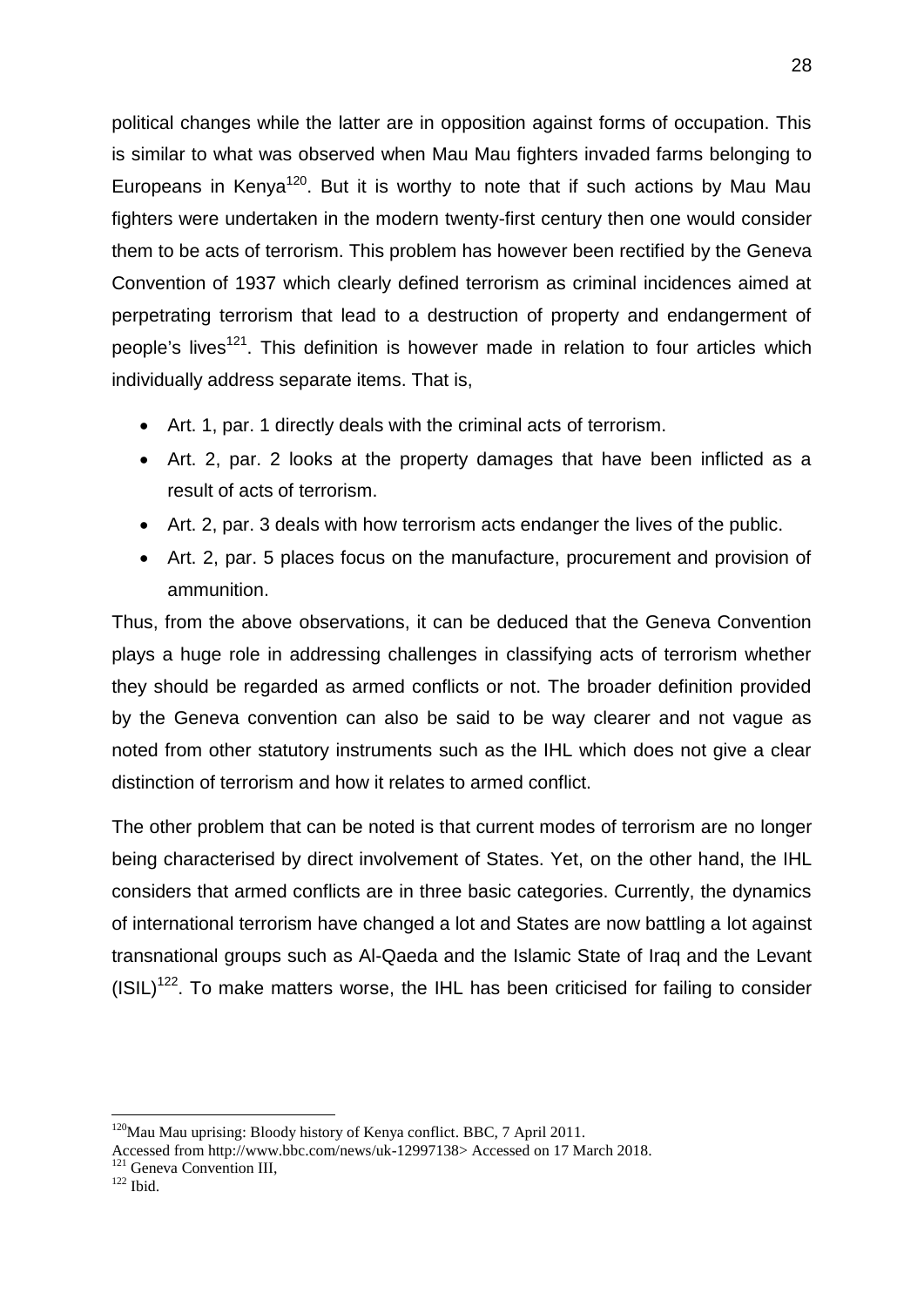IAC between non-state actors and States $123$ . This has a problem allowing armed groups to enjoy the same rights which are accorded to normal armed forces.

In simple terms, the IHL faces problems when it comes to the issue of determining whether an individual should be considered as a combatant or a terrorist. Chadwick (1996) considers that the IHL also faces self-determination problems when it comes to terrorism and though some acts are considered not to be unlawful by the IHL, the fact that they are committed by domestic insurgents makes it a clear indication of terrorism. This can be noted from the confusion which was observed with the Hamdan case in which Hamdan a Yemeni national was charged by the Columbia District Court for unprivileged belligerent murder, allegedly attacking civilians and civilian objects<sup>124</sup>. Objectives were made by the US government citing that the Geneva convention cannot be applied to Hamdan's case since the conflict was not regarded as an armed conflict<sup>125</sup>. Yet Hamdan was insisting that a trial could not be done until his prisoner of war status has been duly accorded to him in line with the Geneva convention using what is termed the *habeas corpus principle*<sup>126</sup>. As a result, it can be noted that different views towards armed conflicts are highly visible and the Court considered an IAC to be between States and yet Art. 3 made it clear that protection is awarded to rebels involved in  $NIACs<sup>127</sup>$ . Though the decision was made in Hamdan's favour, it still places concern on different perceptions that can be made about IAC, NIACs and terrorism.

## **1.5 Importance of Classifying Armed Conflicts**

The idea to classify or not to classify armed conflicts is one of the key concerns that should be addressed. This is because it affects the application of the IHL and the IHL cannot be applied before a situation is considered to be an IAC or NIAC. Once a situation has been regarded as an armed conflict, the IHL will begin to apply with

<sup>&</sup>lt;sup>123</sup> Ibid, 115.<br><sup>124</sup> Salim Ahmed Hamdan v Donald H Rumsfeld, Secretary of Defense, 415 F 3d 33 (2005).<br><sup>125</sup> Ibid. <sup>126</sup> Ibid. <sup>126</sup> Geneva Convention IV.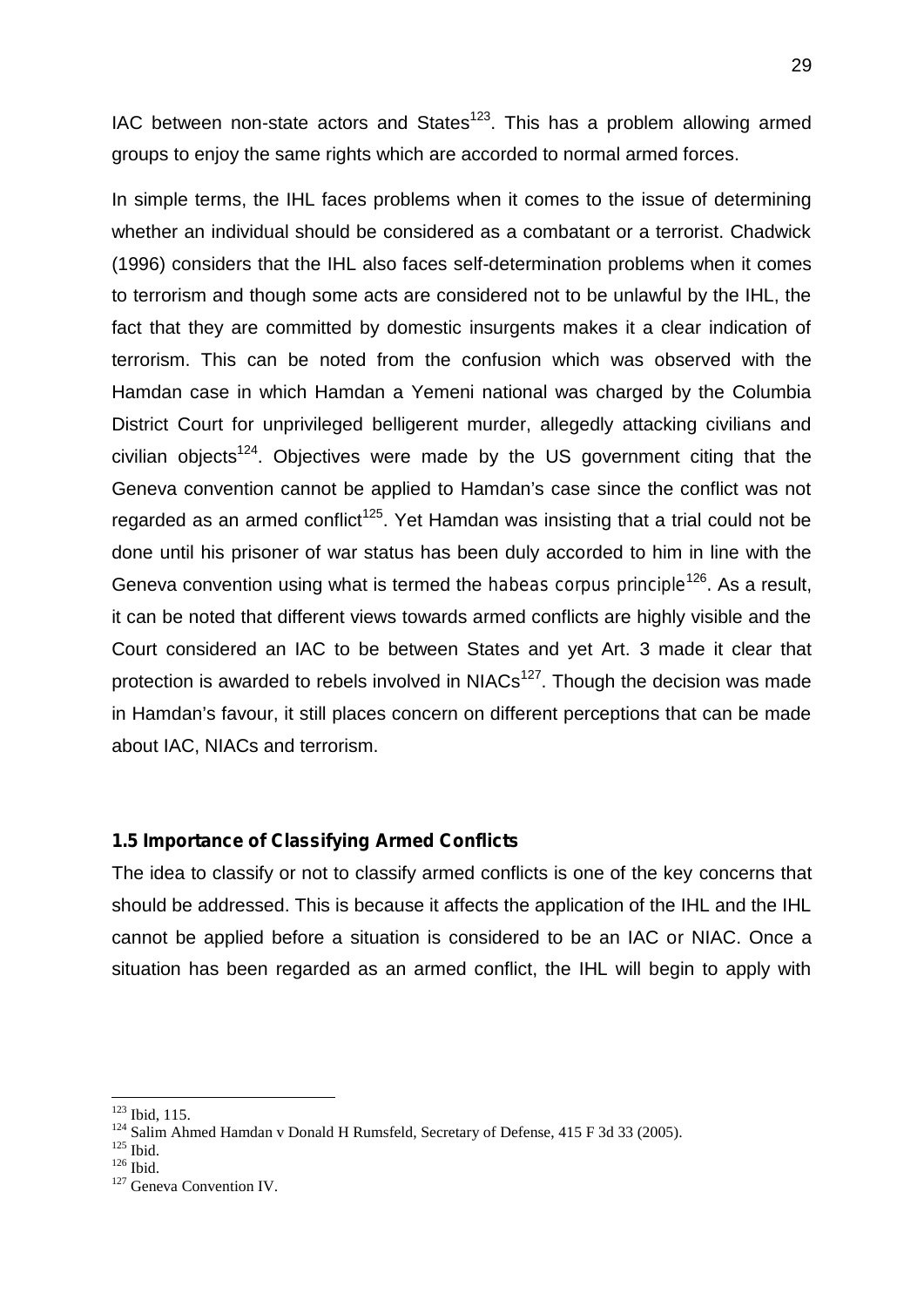immediate effect<sup>128</sup>. This is important because it makes it possible to protect civilians, civilian property and regulate the conduct of belligerent parties.

The importance of classifying armed conflicts can be traced to remarks made by Duxbury which outlines that failure to properly classify situations as armed conflict has humanitarian and legal repercussions<sup>129</sup>. Moreover, the importance of classifying armed conflicts can be linked to the relationship that exists between the IHL and human rights law. The IHL also seeks to ensure that the civilians' dignity and rights are protected during armed conflicts and that parties involved in armed conflicts are observing legal restrictions that given their conduct especially against non combatants and the environment<sup>130</sup>. This is clearly outlined using the principle of distinction which contends that there should be a clear distinction that must be made by parties about combatants and non-combatants<sup>131</sup>. This shows that the inability to classify armed conflicts will give belligerent parties freedom and a free will to engage in non-ethical and human rights violations (HRVs) activities.

The UN Security Council (UNSC)is more dominant in situations or armed conflicts and classifying armed conflicts, therefore, allows a wider scope in the operations of the UNSC towards efforts to promote peace and curbing HRVs. The UNSC has also been noted to be effective in dealing with certain armed conflict cases of as it would impose political and economic sanctions as a way of trying to control the behaviour or conduct of parties involved in an armed conflict<sup>132</sup>.

It must, however, be noted that classifying armed conflicts does not offer a guarantee that parties will adhere to the requirements of the IHL or if it will stop breaches of international law and other human rights laws during armed conflict. This can be supported by arguments which contend that a lot of rammed conflicts have still continued to take place even after successful efforts had been made to effectively recognise the situation as an armed conflict.

With regards to the idea of classifying armed conflicts, one can thus argue that the IHL does not effectively place a clear distinction between what should be regarded as an armed conflict or not. More so, the idea of classifying armed conflicts has been

 $\frac{128}{129}$  Ibid.<br>
129 Ibid, 29.

 $\frac{130}{131}$  Ibid, 99.<br>  $\frac{131}{132}$  Ibid, 100.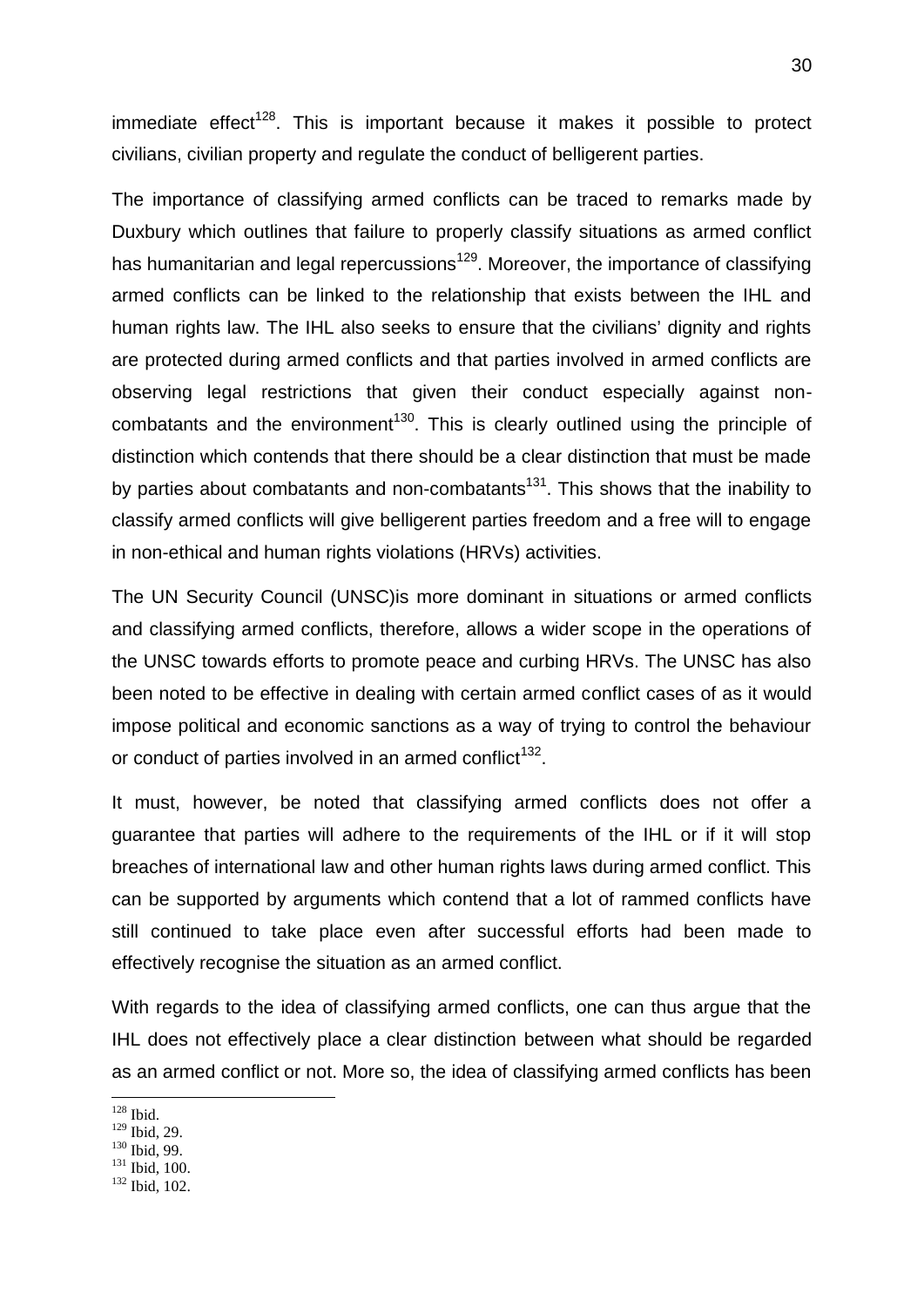accused to be politically motivated by States and some States are considered to have used it to settle political scores against other States<sup>133</sup>.

## **1.6 Select Issues of the Protective Scope of IHL in IACs**

When it comes to the idea of dealing with IACs and NIACs, deductions can be made that IACs are highly regulated by the IHL as opposed to NIACs. This is because both the Geneva conventions, Hague Laws and the AP I apply to  $IACs<sup>134</sup>$ . The IHL has been commended to be a powerful legal tool of dealing with IACs. This is because the ICRC contends that the IHL has to a large extent being capable of curbing suffering experienced during and after armed conflicts<sup>135</sup>. The ability of the IHL to deal with IACs can be related to the number of States that have ratified the Geneva conventions. A total number of 191 States have ratified the Geneva conventions since its inception in 1949 and this is a huge reflection of customary international law<sup>136</sup>. The ability and effectiveness of the IHL in dealing with IACs will be addressed by looking at how it approaches issues relating to the participation in hostilities, conduct of hostile matters, the issue of military objectives, the influence of the principle of proportionality, efforts to establish precautionary measures and the influence of the concept of occupation. These six important elements are herein discussed as follows;

#### **1.6.1 Participation in Hostilities**

In IACs, civilians are entitled by the IHL to total protection from attacks but can fall outside the protection of the IHL when they get themselves involved in direct hostilities<sup>137</sup>. This implies that it is not just immunity civilians will lose from involving themselves in direct hostilities but can be held accountable for unlawful conducts<sup>138</sup>. As a result, the participation of civilians in hostilities is enough to allow them to be levelled as belligerents or combatants. But the problem has been as always, as usual, in dealing with civilians that have been found guilty of participation in

 $^{133}$  Ibid, 106.<br> $^{134}$  Geneva Convention IV<br> $^{135}$  Ibid.

<sup>136</sup> Ibid.<br><sup>136</sup> Ibid. 137Red Crescent, 'International Humanitarian Law and the Challenges of Contemporary Armed Conflicts' (2007) 89 International Review of the Red Cross 719

<sup>&</sup>lt;http://www.journals.cambridge.org/abstract\_S1816383107001294>Accessed 8 November 2018. <sup>138</sup> Ibid.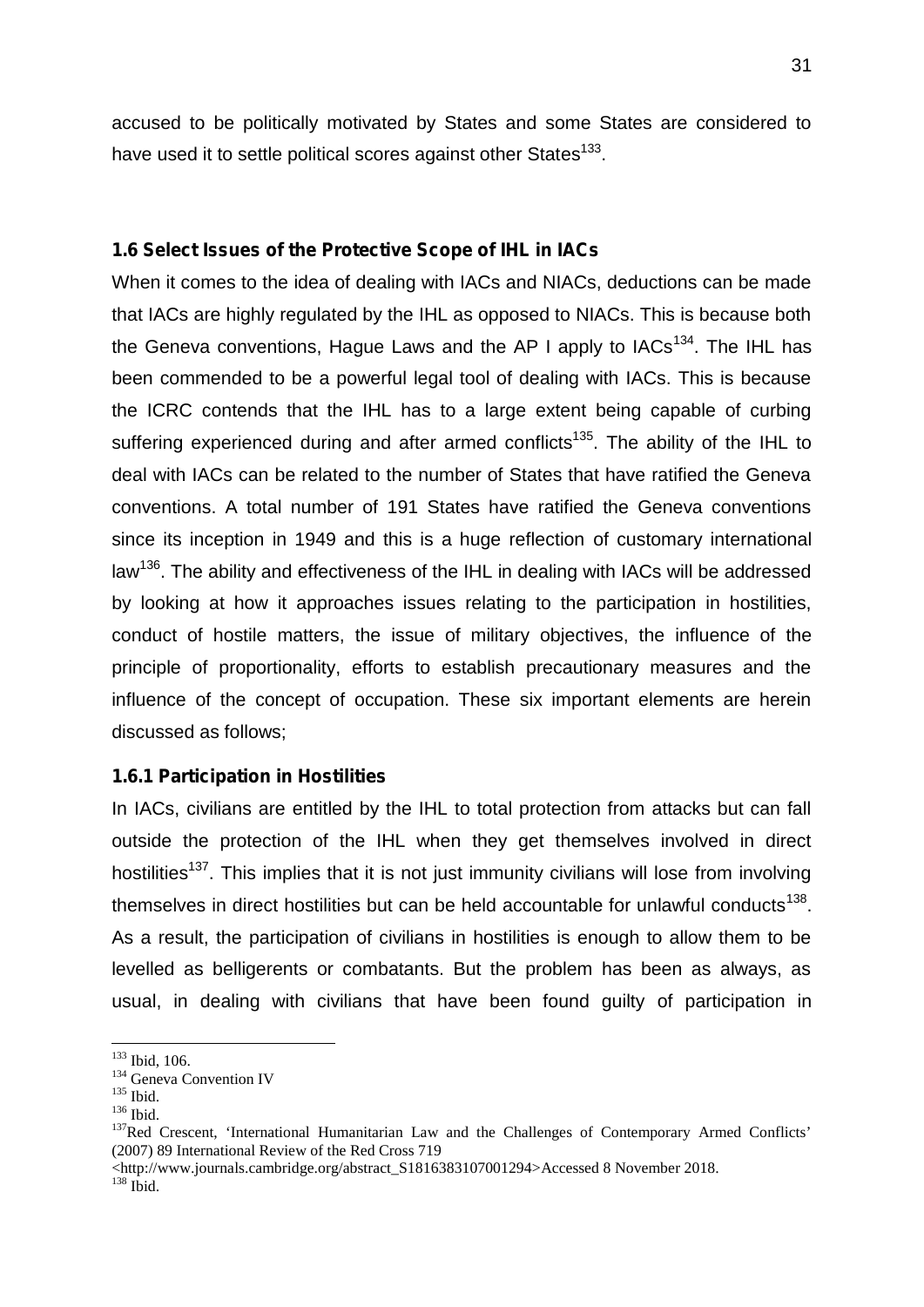hostilities. The ICRC together with other legal international bodies has been facing challenges in dealing with issues of civilians who have been captured by enemies whilst in the midst of participating in hostile activities<sup>139</sup>. In most cases, there are more likely to be judged or trialled as prisoners of war as postulated by the Geneva conventions. More so, such individuals can be considered to be out of the scope of the protection of the IHL. This is however conditional and the fourth Geneva Convention asserts that so long as these individuals met the nationality requirements of the fourth Geneva convention, they will be under the full protection of the IHL irrespective of the fact that they have participated in direct hostilities. Individuals who do not meet such conditional requirements are however catered for by AP 1 under Art. 75 and Art. 3 of the Geneva convention<sup>140</sup>.

# **1.6.2 Conduct of Hostile Matters**

The IHL regards that the hostile situation must be of an armed nature so that the situation can be classified as an  $IAC^{141}$ . The nature of hostility must thus be severe and of high intensity. Hostility matters are governed by the AP 1 but considerations have been made that the legal aspects of AP I are vague and that this has necessitated individuals to come up with different interpretations of not only APs but also of the Geneva conventions<sup>142</sup>. Differences in interpretation of the IHL are in most cases more likely to cause discrepancies in the way parties practically apply the legal laws. Such differences are caused by the changing nature of military objectives, precautionary measures, occupation and proportionality.

# **1.6.3 The Issue of Military Objectives**

Art. 52. 2 of AP 1 contends that military attacks must be confined to military objectives<sup>143</sup>. Hence, civilians and any target that falls outside the category of military objectives is not deemed suitable for launching an attack against. In other words, military objectives can be said to be targets that if attacked, their use, purpose, location and nature will help contribute towards a military advantage of an armed

<sup>&</sup>lt;sup>139</sup> Ibid, 134.<br><sup>140</sup>Indr Lechtimiakyt, 'Preservation of Environment in Times of Non-International Armed Conflict. Legal Framework, Its Sufficiency and Suggestions' (2013) 20 Jurisprudence 569

Attps://www3.mruni.eu/ojs/jurisprudence/article/view/971>.Accessed 8 November 2018.<br><sup>141</sup> Ibid. 142 Ibid. 142 Ibid. 143Drafting Committee, 'The Manual on the Law of Non- International Armed Conflict' 75

<sup>&</sup>lt;http://www.iihl.org/iihl/Documents/The Manual on the Law of NIAC.pdf>.Accessed 8 November 2018.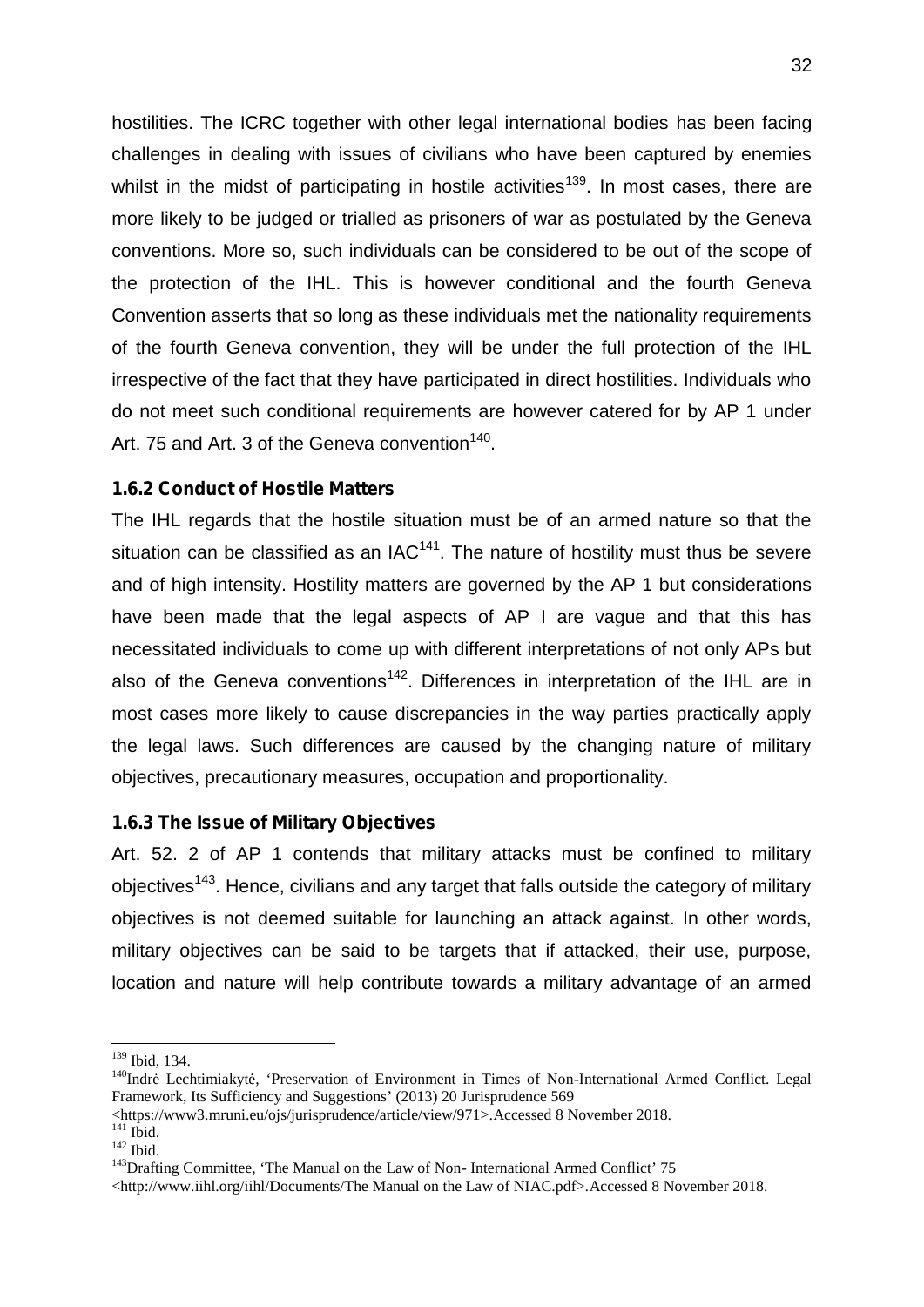force either through neutralisation, capture, partial or total destruction<sup>144</sup>. It is through AP I that the aspect of distinction will be enhanced and ability to curb unnecessary attacks as well too. Thus, the effectiveness of the IHL in dealing with IACs and NIACs can be drawn from this observation and conclusions can be made it makes it possible to curb unnecessary civilian deaths. We can determine the effectiveness of the IHL in dealing with IACs by looking at the extent to which they will reduce an enemy's resistance and willingness to continue engaging in fights. However, there are ideas which suggest that the definition of military objectives is subject to a number of factors and subjective interpretations<sup>145</sup>. Hence, it can thus be said that the desire to determine the exact contextual definition of military objectives requires a lot of broad understanding and research of the governing principles. But the main emphasis is to reduce the number of unnecessary damages on both civilians and civilian properties.

The effectiveness of the IHL can be undermined when looking at the issue of dual use objects which are objects that can be classified as either military or civilians which include bridges and airports. The use of objects by armed personnel can, however, result in that object being classified as a military object and this can create tensions as to if it is lawful to attack it or not. It can, however, be deemed to be unlawful if the expected effects result in a huge toll of civilian deaths<sup>146</sup>. Hence, the IHL seeks to reduce the level of damages suffered by civilians but what may affect its effectiveness is vagueness in legal principles and interpretation problems.

# **1.6.4 The influence of the Principle of Proportionality on the Conduct of Hostilities**

Whether the IAC has been considered legal or not, the IHL seeks to ensure that the level of damages suffered is proportionate to what is morally acceptable. When launched attacks result in severe damages in property and civilian deaths or both, the resultant situation is termed disproportionate as stipulated by Art. 51 of AP  $1^{147}$ . the major problem with this Article has been based on the level of criticisms that were which showed that it is not precise when it comes to the wording of certain

<sup>&</sup>lt;sup>144</sup> Ibid.<br><sup>145</sup> Ibid, 137.<br><sup>146</sup> Ibid, 140.<br><sup>147</sup> Ibid. 143.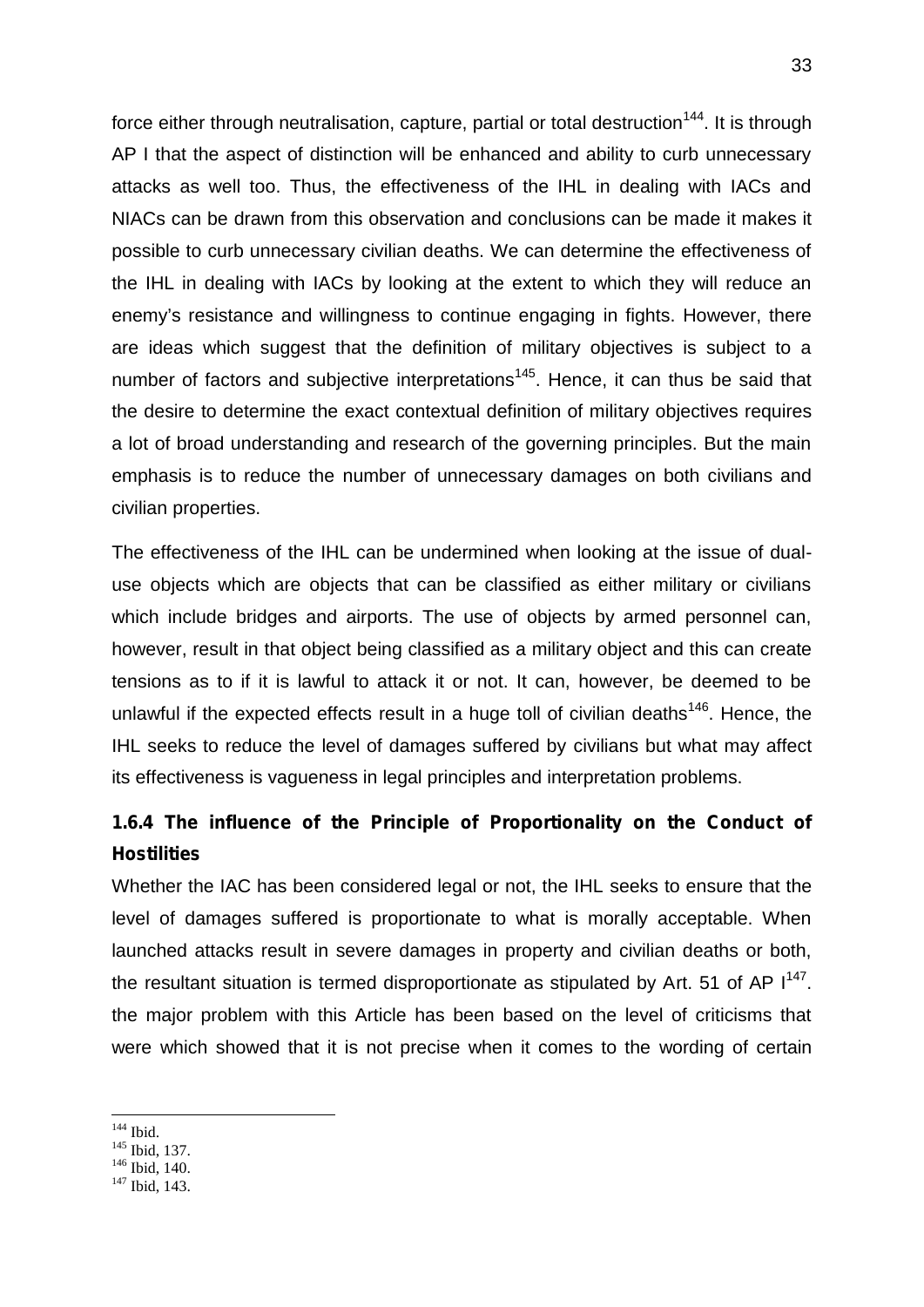terms<sup>148</sup>. Once an article has been discovered to be having impreciseness problems, it can easily be foreseen that other potential users of the Article are more likely to encounter problems which are more likely to be related to interpretation and applicability. Hence, it can result in contradictory remarks and perceptions as Parties are more likely to apply it in such a way that the outcome will be in its favour. In addition, some of the terms that are used in these articles are also believed to be vague and difficult to understand especially to a layman<sup>149</sup>. Hence, one can contend that the use and applicability of articles and provisions of the Geneva convention and the IHL are more confined toou8u98u9 those that have a strong legal background. As a result, parties that are willing to apply the IHL are more likely to be dissuaded from applying because of the lack of know how. One cannot apply what he or she does not know and there are a lot of complications, time and monetary disadvantages a person will suffer from going through the process of acquiring the required understanding.

There are situations which involve a dilemma on whether to pursue an attack or preserve civilian lives. Recommendations made by the IHL posit that in the event that a deadlock has been reached on whether to go ahead with an attack or preserve civilian lives, the ultimate decision must be made based on the need to preserve civilian lives or objects<sup>150</sup>. But will this always be the case especially when the person or groups under attack are hostile belligerents or rebels such as Al-Qaeda or ISIL? Chances are very high that armed force is more likely to pursue military attacks so as to please their commanders and be commended for a job well done for eliminating their enemies. The idea that the intended benefits or outcome of a military attack in an IAC must be huge and direct is thus an important matter to consider when looking at the effectiveness of the IHL in handling IAC matters. Armed forces are strictly encouraged to launch attacks during an armed conflict on the condition that the resultant outcome is going to result in a direct and concrete military advantage<sup>151</sup>. The same applies to civilian damages and civilian property is not to be attacked even though it is being used by military officials which is enough to consider

 $148$  Ibid.

<sup>&</sup>lt;sup>149</sup>Deidre Willmott, 'Removing the Distinction between International and Non-International Armed Conflict in the Rome Statute of the International Criminal Court' (2004) 5 Melbourne Journal of International Law 196. the Rome Statute of the International Armed Conflict : A Trigger for the Rules on Targeting ?' 129.<br><sup>151</sup>Hannes Eechaute, 'Non-International Armed Conflict : A Trigger for the Rules on Targeting ?' 129.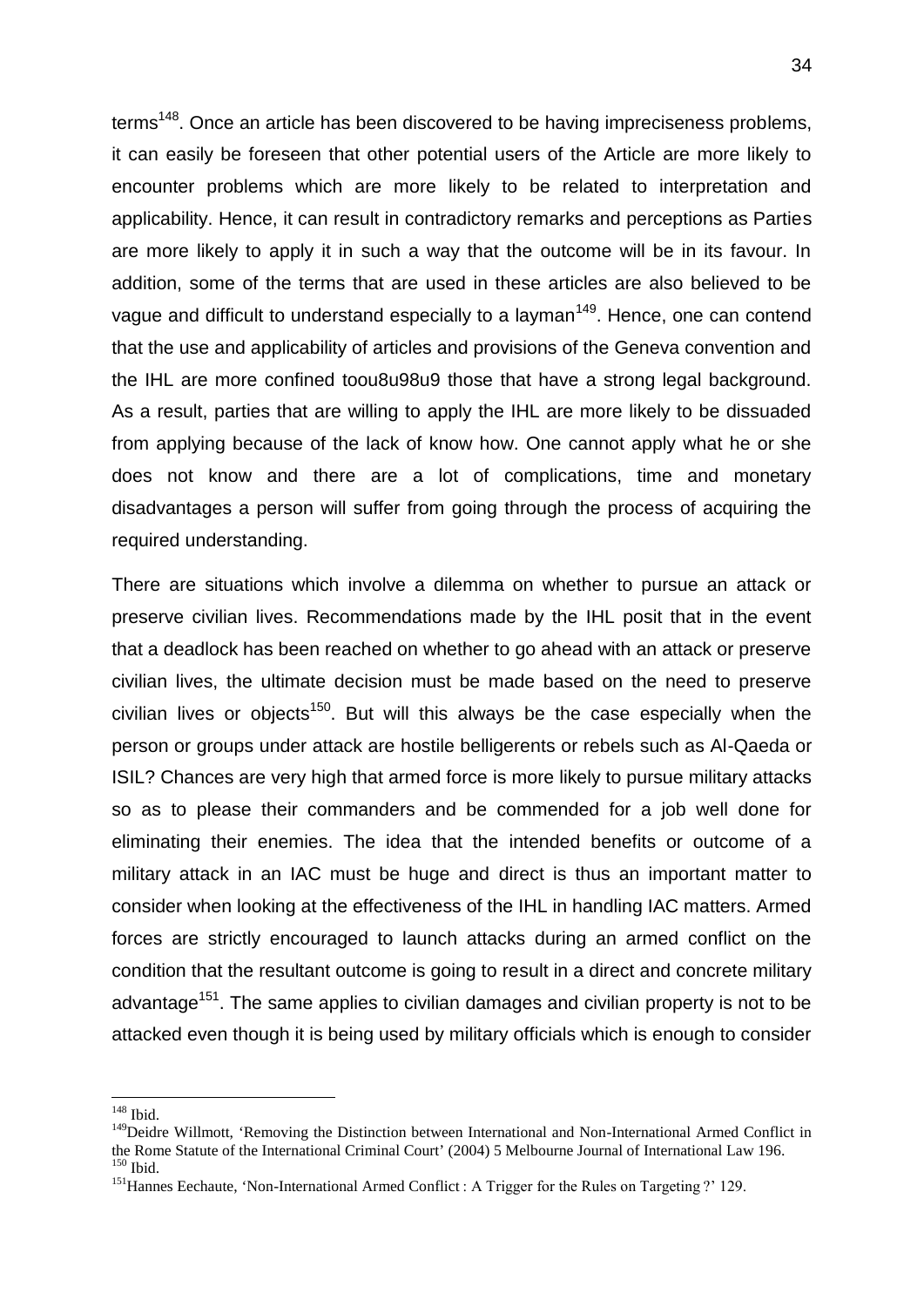it a military target<sup>152</sup>. Such objects include telecommunications facilities and electrical grids and industrial infrastructure. This is because attacks on these objects will compromise the future lives and survival of the public and hence prohibiting attacks will go a long way towards preserving future lives.

The IHL thus can be said to be a major instrument that serves to protect the lives of people including the future lives of those that are to continue living. This follows observations that have been made which showed that it also seeks to regulate disproportionate attacks which may compromise future wellbeing standards and survival chances.

#### **1.6.5 An Overview of Efforts to Establish Precautionary Measures**

In order to fully understand the operational capabilities of the IHL when used to deal with IACs, it is important to look at how it deals with precautionary measures to prohibit and restrict civilian damages and targets. Art. 57 of AP I, therefore contends that when planning on launching attacks considerations must be made that precautionary measures are put in place to curb damages to civilian objects as well as loss of civilian life<sup>153</sup>. But most the planning strategies are considered to be based on what is military feasible in the event of preventing and guarding against attacks<sup>154</sup>.

The role played by the IHL towards dealing with IACs is not just to positively influence the behaviour of the attacking side but also that of the defending side<sup>155</sup>. This is because civilian lives are not only lost when an attacking side attacks another side but also when one side launch an attack in self-defence. Hence, the idea of precautionary measures is to guide both parties into taking precautionary measures that will help guard against the destruction of civilian property and the deaths of civilians.

Prohibitions of the IHL also contend that under no circumstance should civilians be used as targets. The use of civilians as targets in IACs has been a major problem to

<sup>&</sup>lt;sup>152</sup> Ibid.<br><sup>153</sup> Ibid, 149.<br><sup>154</sup> Ibid, 151.<br><sup>155</sup>Elizabeth More, 'International Humanitarian Law and InterventionsRwanda, 1994' (2007) 2 Genocide Studies and Prevention 155.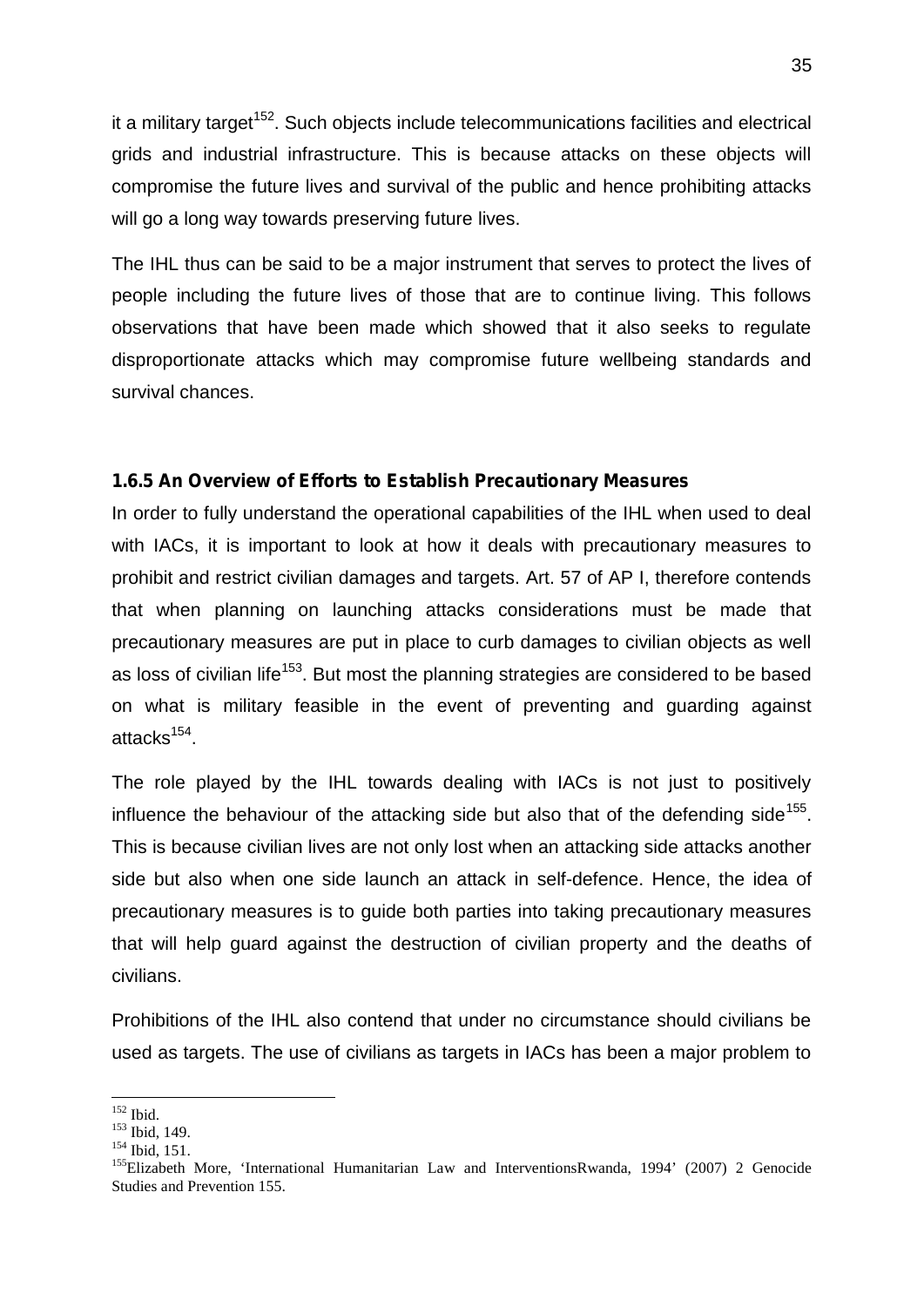reckon with and this can be traced to armed conflicts observed in Africa in which children and women were being used as shields.

Criticisms can be levelled against AP I on the base that it considers that a defending side in an armed conflict has a total burden of ensuring that civilians are fully protected<sup>156</sup>. In actual fa,ct, the attacker also needs to ensure that civilians are totally protected. In actual fa,ct, both sides have taken standard military measures that guard against unnecessary attacks. This is because the ability to establish possible preventive measures is essential in preserving unnecessary undesired consequences. Yet the AP I, has been considered to be more favourable to the defender but the burden must be proportionally distributed between the two parties.

## **1.6.6 The Influence of the Concept of Occupation**

Matters governing the occupation of a State are outlined under the  $4<sup>th</sup>$  Geneva convention which stipulates that either partial or full occupation of a State whether with the use of military force or not, constitute a case against the occupation<sup>157</sup>. Occupying powers are considered to be willing to displace legal governmental structures and replace them with their own systems. There seem to exist ideas which show that there is always a way to functionally occupy territories without endangering the lives of civilians<sup>158</sup>. The extent to which functional approaches can be used to deal with the effects of armed conflicts are theoretically high and in practical terms, functional approaches have never been put into real means of occupying terms.

#### **1.7 Ravaging Effects of Armed Conflicts**

It has always been noted that armed conflicts are noted desirable and have had a severe negative effect on both society and the environment<sup>159</sup>. Much of the effects of armed conflicts have been severely felt and borne by human beings who happen to be perpetrators and initiators of armed conflicts. The notable effect of armed conflicts pertains to the loss of human life. It is estimated that more than 180 000 people died

 $^{156}$  Ibid.<br> $^{157}$ Levy and Sidel.<br> $^{158}$  Ibid.

<sup>159</sup> Ibid, 155.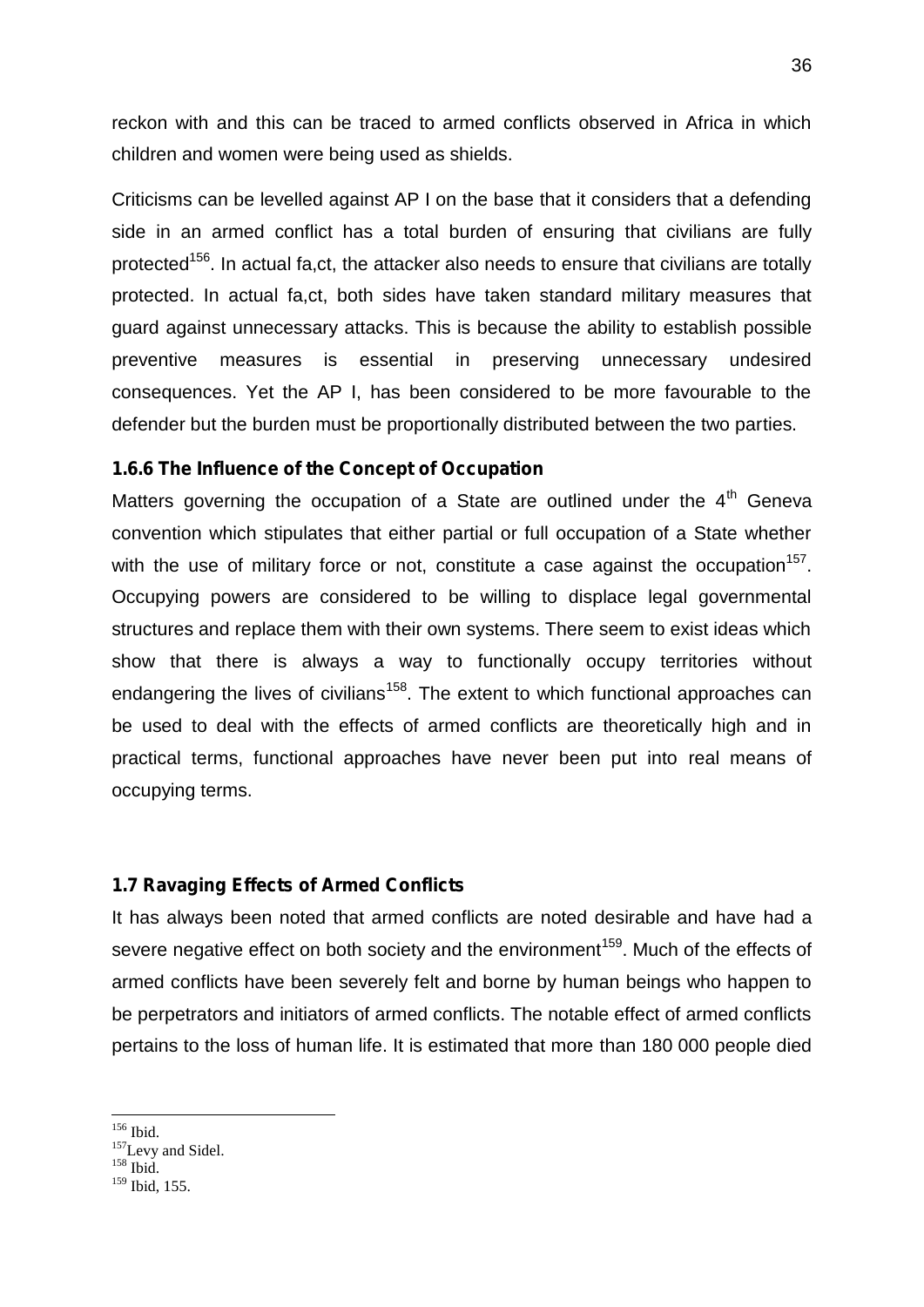as a result of armed conflicts in  $2014^{160}$ . Much of the deaths attributed to armed conflicts have been noted to have taken place in Africa with countries like DRC and Somalia, Syria and Yemen topping the list<sup>161</sup>.

The other effect of armed conflict can be said to be displacement of civilians from their homes. In the event of armed conflicts, civilians are forced to flee their homes in search of better and secure places where they can take refuge. It is not always guaranteed that civilians will find suitable and safe shelter or refuge. Much of the civilians have been noted to end up wandering the streets with no place to go or leave<sup>162</sup>.

Armed conflicts can also be blamed from the growing number of refugees moving across the globe. In 2017, it was noted that there was a huge refugee problem in Europe as a result of refugees fleeing countries like Yemen and Syria<sup>163</sup>. The receiving nations were sometimes reluctant to accommodate more refugees. During periods of migration, refugees are sometimes abused and killed and this can be evidenced by a case in which a journalist was arrested and assaulted and could not be treated fairly and thereason being that he was a refugee<sup>164</sup>. Refugees, on the other hand, have also been blamed for criminal offences that take place in States in which they have sought a refugee status<sup>165</sup>. Granting a refugee status has nosingle assurance that the refugee will be able of holding up to the prescribed rules and regulations of the awarding States. In the event that a refugee has failed to secure gainful employment either as a result of restrictive laws, he may end up resorting to criminal offences such as stealing. Most nations are so afraid to accommodate refugees because of health and disease issues<sup>166</sup>. This further puts refugees at risks of being abducted, abused or killed. Hence, it can be said that the notable effect of

<sup>&</sup>lt;sup>160</sup> Richard Norton, Global armed conflicts becoming more deadly, major study finds. The Guardian (Wednesday 20 May 2015). Accessed from https://www.theguardian.com/world/2015/may/20/armed-conflict deaths-increase-syria-iraq-afghanistan-yemen on 17 March 2018.<br>
<sup>161</sup> Ibid. <sup>162</sup>Max Roser (2018). "War and Peace". Published online at OurWorldInData.org.<br>
Retrieved from: 'https://ourworldindata.org/war-and-peace' [Onlin

<sup>&</sup>lt;sup>163</sup> Ibid.<br><sup>164</sup> Davidson Helen. Refugee and journalist Behrouz Boochani released after arrest on Manus. The Guardian (Tuesday 23 November 2017). Accessed from

https://www.theguardian.com/australia-news/2017/nov/23/refugee-and-journalist-behrouz-boochani-arrested-in manus-as-squad-steps-in

Accessed 17 March 2018.<br><sup>165</sup> Ibid.<br><sup>166</sup> Ibid.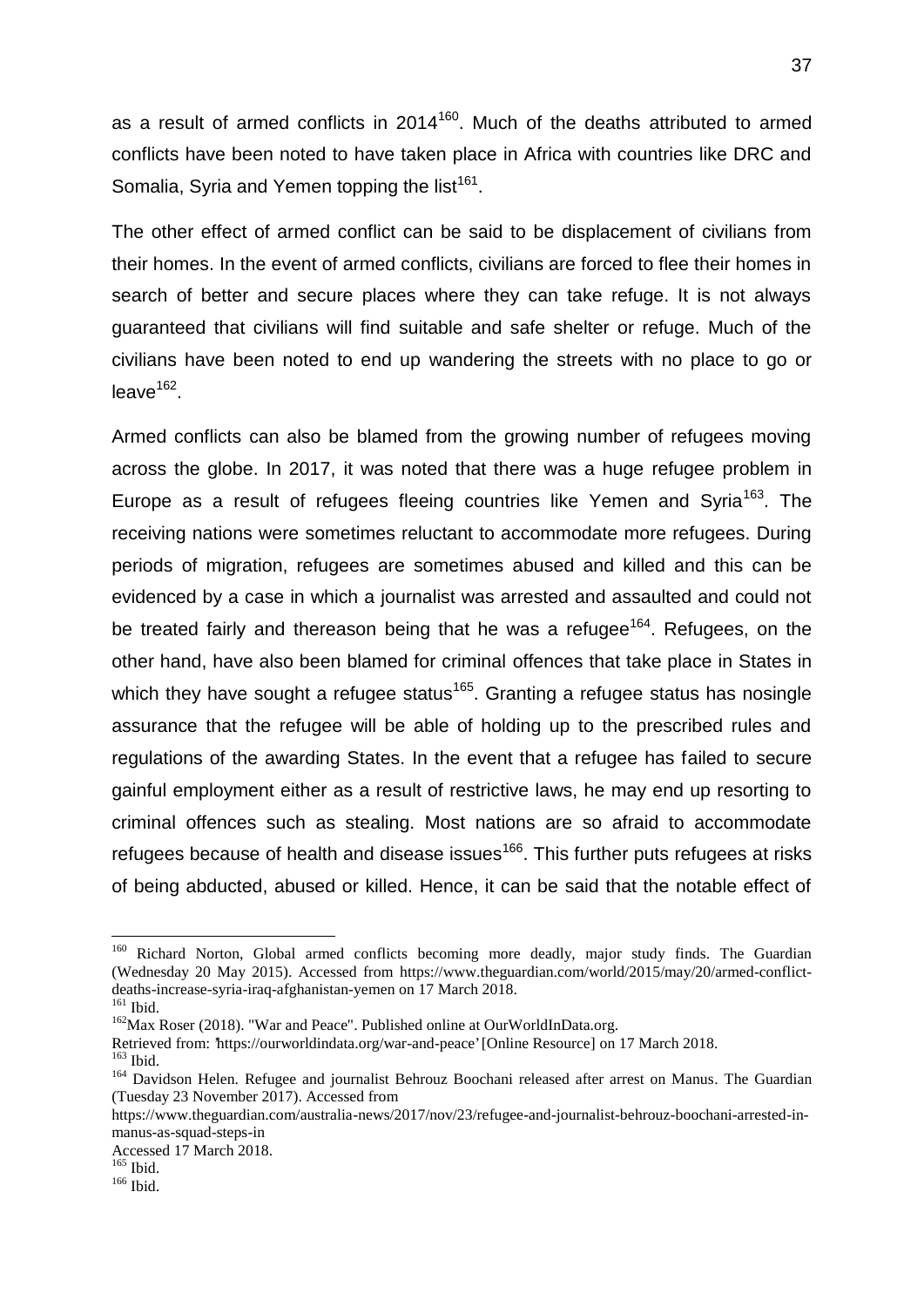refugee moving across the globe in search of places to settle, creates problems for other States which are not involved in the armed conflicts. This can be evidenced by the xenophobia attacks that were launched against foreigners in South Africa<sup>167</sup>. The attacks were based on claims that foreign in South Africa have contributed to the rising unemployment levels which created stiff competition for lowly available jobs between domestic nationals and foreigners.

an A lot of children have been recorded to being recruited into armed forces illegally and this violates their human rights<sup>168</sup>. This is because children will be recruited against their will and most children have been noted to be forced to perform dangerous acts such as shootings, suicide bombings, massacres and so on. Such violates stipulations made by the Geneva convention as well the human rights law.

A lot of armed conflicts have been characterised by a lot of incidences of sexual abuses against women and underage girls. Women and children have remained the most vulnerable groups of individuals in armed conflicts<sup>169</sup>. Rebels and other armed forces have also taken advantages of the women and children's weakness and they exploited them against their will to their satisfaction. This has mostly been in the form of rape and forced drug trafficking, suicide missions so as to be warranted of security, food and shelter in times of trouble. Sexual violence against women and children still remains an issue in armed conflicts despite a lot of effort being devoted toed to curbing the inhumane criminal offences<sup>170</sup>.

Little has however been established about the environmental effects of armed conflicts and studies contend that armed conflicts we result in environmental destruction on the condition that the arms and ammunition us result in mass destruction. As can be noted when weapons contaminate the atmosphere with dangerous pollutants which threaten both human, plant and animal life<sup>171</sup>. Massive bombs can destroy the natural look of landscapes and alter drainage patterns.

<sup>&</sup>lt;sup>167</sup> Vincent Williams, Xenophobic attacks in South Africa: Not a completely new phenomenon, 22. May 2008.<br>Accessed from https://www.boell.de/en/navigation/foreign-affairs-security-3460.html on 17 March 2018.

<sup>&</sup>lt;sup>168</sup> The recruitment of underaged persons to serve in military activities either against their will or through misleading causes.<br><sup>169</sup>N. A. '1997 HR\_Violations\_Women\_War.pdf'.

<sup>&</sup>lt;sup>170</sup> Ibid. <sup>171</sup>Daniel Berlingher, 'The Effects of the International Contract for Sale of Goods' (2017) 19 Journal of Legal <sup>171</sup>Daniel Berlingher, 'The Effects of the International Contract for Sale of Goods' (2017) 19 Studies 96.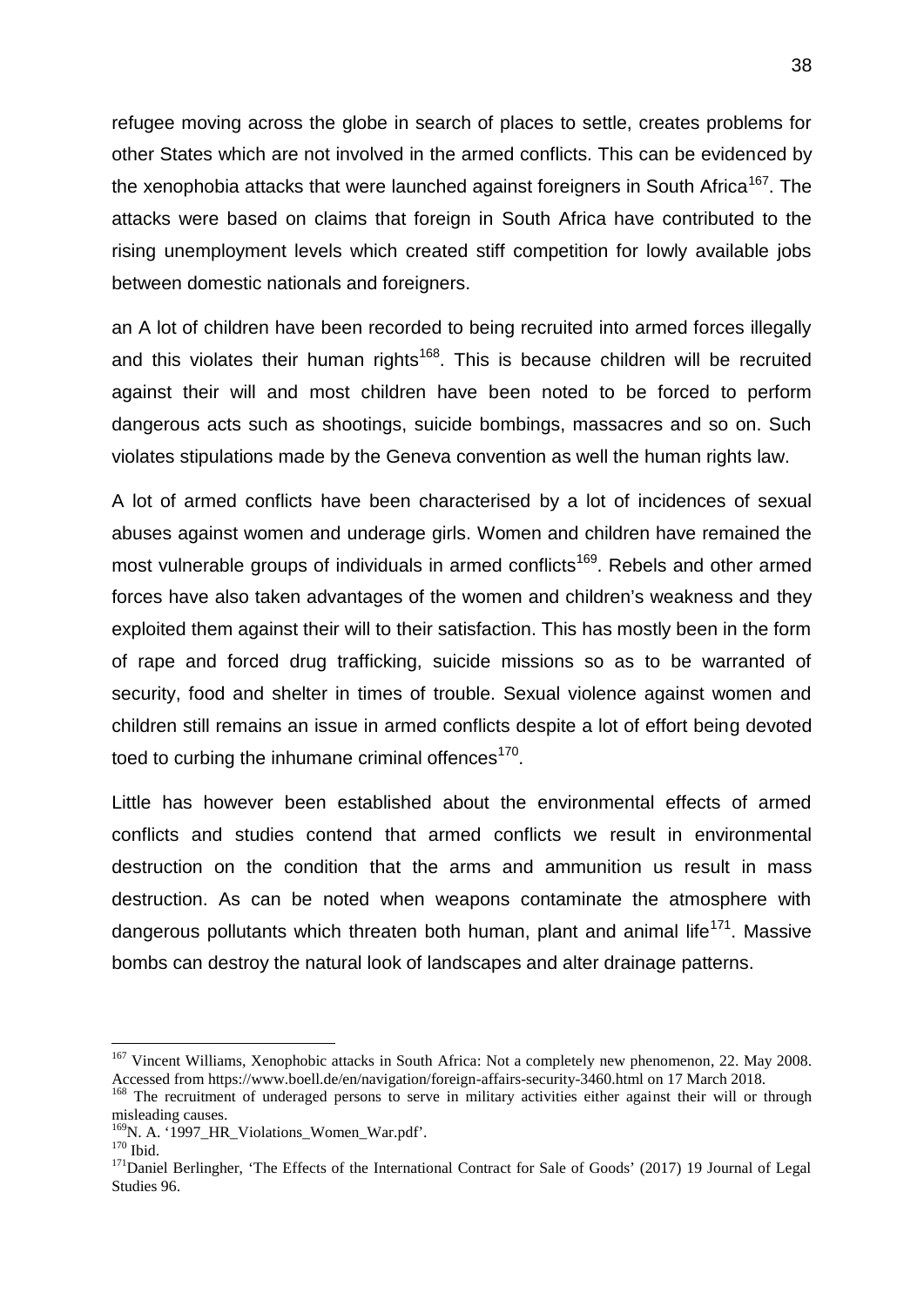# **CHAPTER TWO**

# **OBLIGATIONS AND SCOPE OF THE IHL AND COMPLIANCE ISSUES**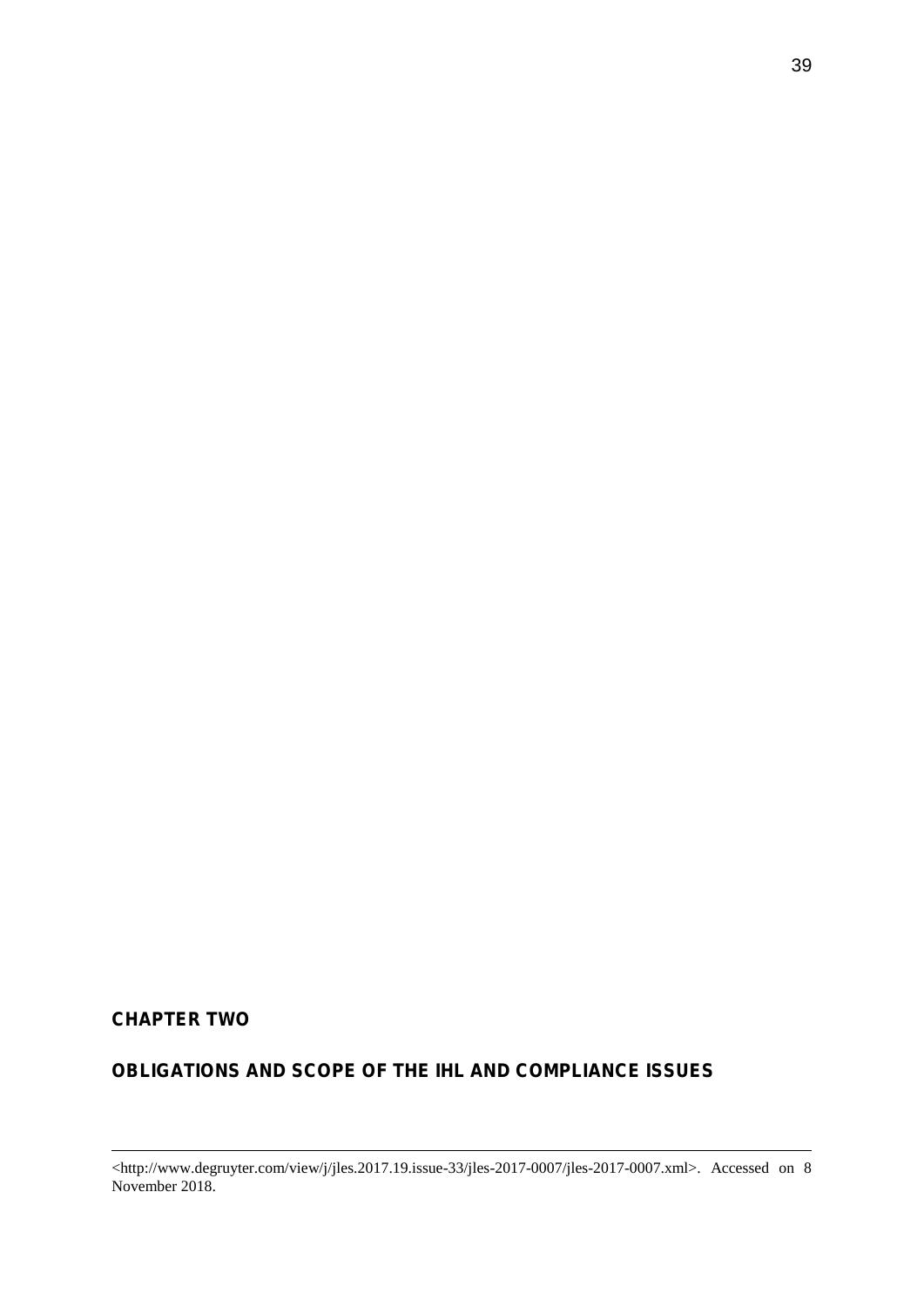## **2.1 Obligation and Scope to Enforce Compliance with the IHL**

Foremost, it can be noted that when it comes to the issue of ensuring compliance to the IHL, the IHL itself is limited in scope. This can be evidenced by the fact that Art. 1 of all the Geneva conventions strongly encourages parties to an armed conflict to observe stipulations made by the  $IHL^{172}$ . This implies that any incidence of violation of the IHL is strictly prohibited and not encouraged. Art. 1 also goes further to outline that efforts to support violations of the IHL will not be entertained $173$ . Such actions imply that selling or transferring weapons to States that will use such weapons to perpetrate war crimes. This can be traced to actions by a State to willingly help a State to commit an illegal act is prohibited by Art. 16 of the International Law Commission Draft Articles on State Responsibility and is considered to be a violation of the IHL $^{174}$ . Obligations can be placed on other States and considerations can be made that it is their obligations to put restrictive measures against other States that are perpetrating IHL violations as supported by Art. 1. However, this does not imply that a specific outcome has to be reached but instead implies that all the necessary measures must be taken to curb violations at all costs and as such will include e the freezing of assets, refusing to offer rights to an over-flight and not selling arms to perpetrators. The scope to enforce compliance with the IHL as stated under Art. 1, it applies to both IACs and NIACs $^{175}$ .

#### **2.2 Prevailing IHL Bodies and Mechanisms**

When looking the t the compliancewith the IHL, there are bodies that are responsible for enforcing compliance and such compliance is enforced using a given set of mechanisms. The notable body which is used to enforce the IHL is the ICRC and it can be recognised to have been placing a huge role towards promoting compliance with the IHL<sup>176</sup>. The ICRC has been responsible for coming up with activities and programmes that help to implement IHL treaties and enforce their compliance. However, there is a greater need to enhance the role of the ICRC towards helping victims of armed conflicts<sup>177</sup>. Though mush considerations can be placed towards curbing IACs and NIACs, care must also be placed towards victims of armed

<sup>&</sup>lt;sup>172</sup> Ibid, 162.<br><sup>173</sup> Ibid, 164.<br><sup>174</sup> Ibid, 167.<br><sup>175</sup> Ibid, 168.<br><sup>176</sup>Office of the High Commissioner.<br><sup>177</sup> Ibid. 165.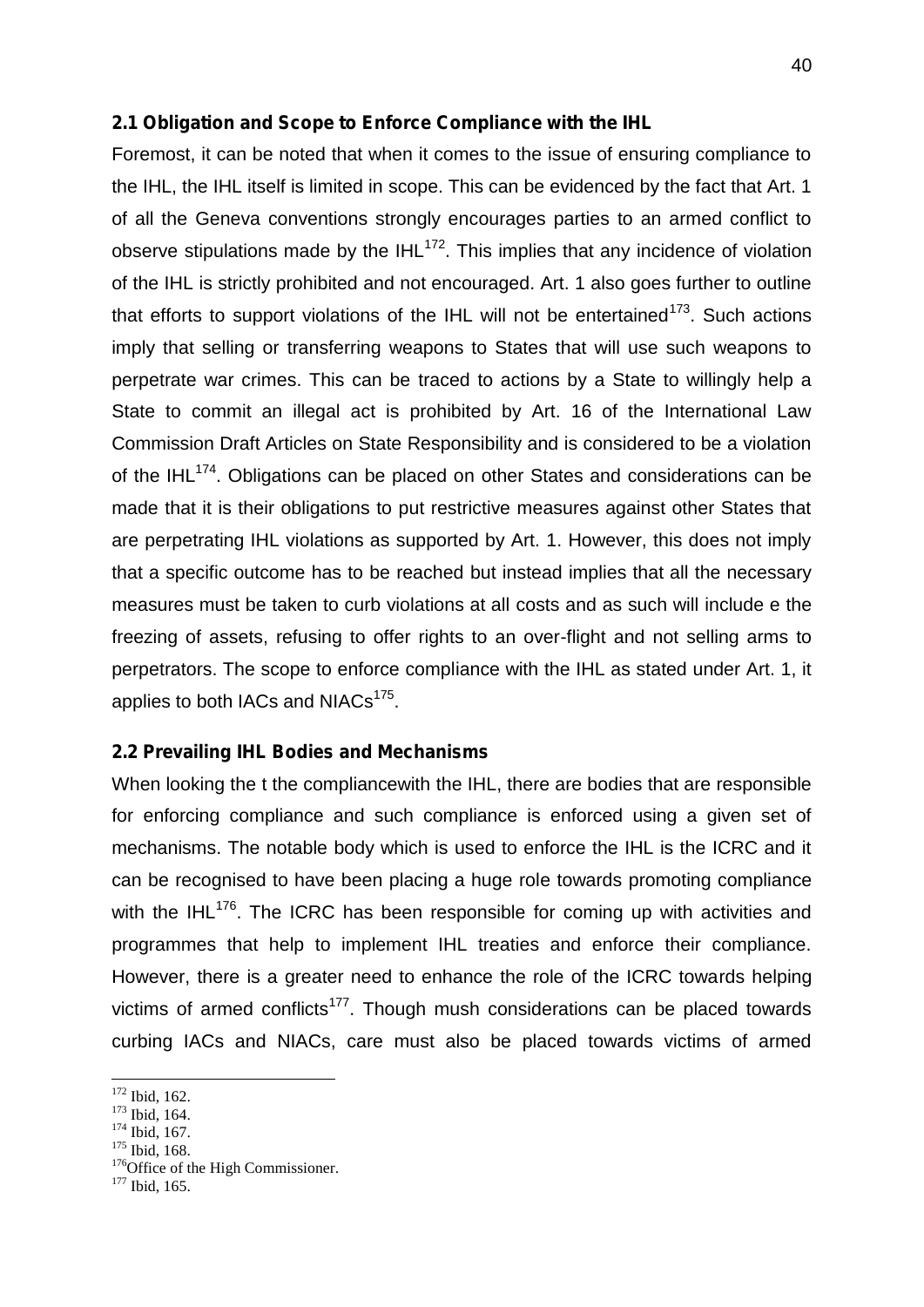conflicts. It is sometimes insufficient to determine the effectiveness of the IHL solely by looking at the ability of the IHL to curb IACs and NIACs. But rather must be judged based on the extent to which the IHL helps not to reduce the number of victims suffering from the effects of IACs and NIACs.

On the other hand, when examining the IHL mechanisms it is important to note that its mechanisms are still playing a major role. But a lot of amendments still need to be made to enhance its effectiveness. This follows initial observations that have been made which showed that new armed conflicts methods and techniques are being developed on a constant basis and yet the rate at which the IHL has been amended to cater for such changes is very low<sup>178</sup>. Meanwhile, the ineffectiveness of IHL mechanisms can be pointed towards the lack of ability and political will by parties to ensure that the IHL is enforced and complied to. Moreover, lack of knowledge and financial challenges that have been noted to exist are considered to be as a result of the lack of ability and political will by parties<sup>179</sup>. In addition, most parties do not have the necessary understanding of the IHL mechanisms and this tends to affect the level of compliance with the IHL. Parties that lack of ability and political to enforce and comply with the IHL do not usually have an incentive to acquire knowledge and understanding about the operational capability of the IHL and how it can be used to regulate IACs and NIACs.

Efforts to promote compliance to the IHL can also be linked to the effectiveness of the IHL mechanisms in dealing with IACs and NIACs. To a relatively large extent, IHL mechanisms are believed to be lacking effective use in real life situations and this tends to affect their effectiveness $180$ . Hence, it can be said that the use and effectiveness of IHL mechanisms determine the extent to which the IHL can be complied with during and after IACs and NIACs. In consideration of this argument, it is therefore important to ensure that prevailing IHL mechanisms are reinforced to boost their effectiveness. Moreover, these mechanisms should be used in conjunction with other human rights mechanisms and in that way, their scope and ability to deal with IACs and NIACs will be greater.

 $178$ Hathaway and others.<br> $179$  Ibid, 171.

<sup>&</sup>lt;sup>180</sup> William Abresch, 'A Human Rights Law of Internal Armed Conflict: The European Court of Human Rights in Chechnya' (2005) 16 European Journal of International Law 741.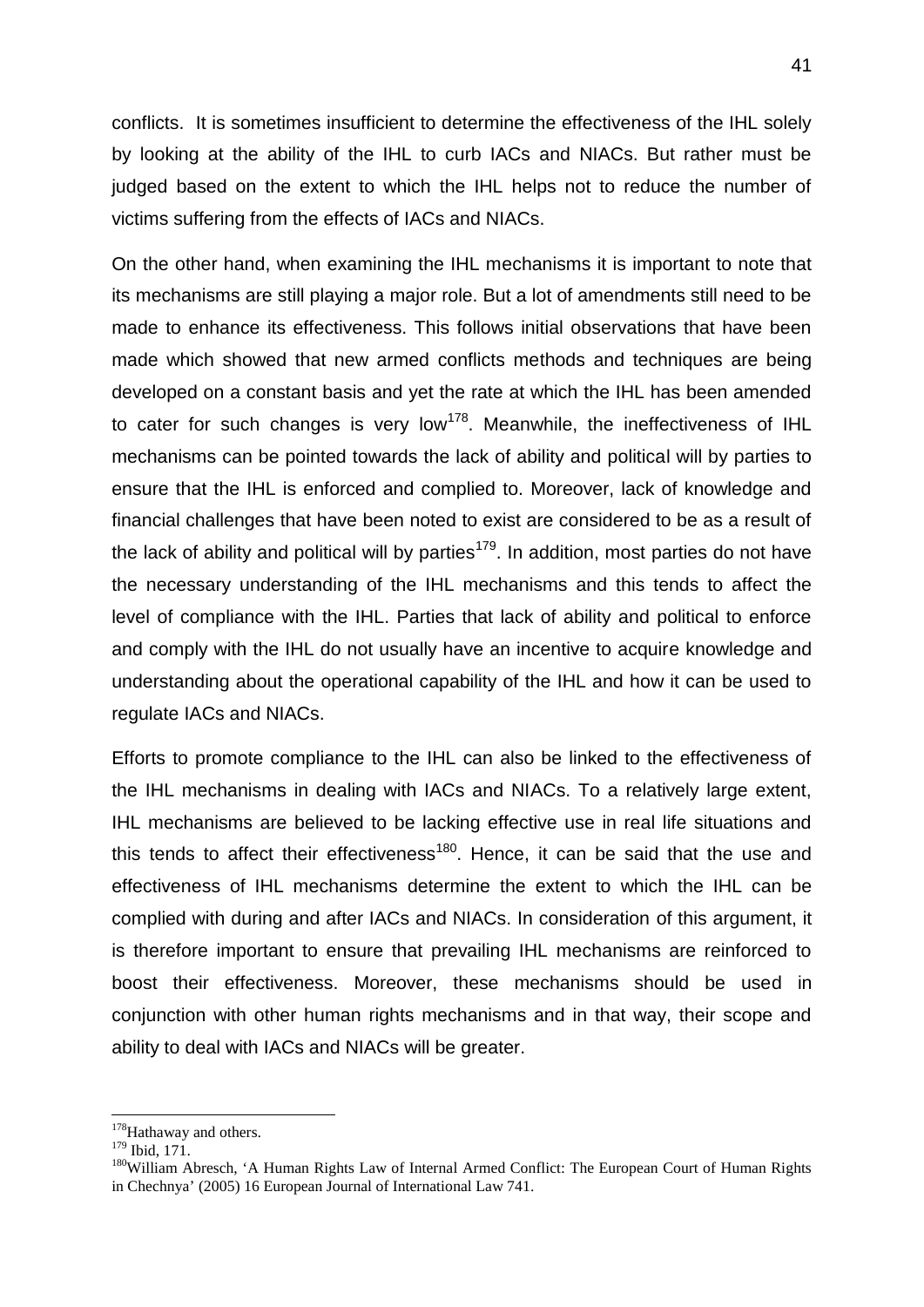#### **2.3 Modern IHL Supervision Instruments**

Ideas still continue to show that there is greater need to come with new instruments that can be used to supervise the use and effectiveness of the IHL. This can be supported by ideas which have shown that prevailing IHL instruments are weaker and surrounded with a lot of limitations<sup>181</sup>. However, developing new instruments means that such instruments must conform to certain prescribed conditions. In order to ensure that the new instruments will be capable of performing better than the previous instruments, the new instruments must not be partial and neutral<sup>182</sup>. Effective instruments must also be capable of operating on their own without requiring the approval of Parties involved in IACs and NIACs. Existing IHL instruments do sometimes fail to put into consideration of the burden imposed on States and costs suffered as a result of IACs and NIACs. Hence, it is important to ensure that there are new instruments that are being developed to cater for such issues.

Challenges are however being encountered when one tries to formulate new principles upon which new instruments can be developed. The most challenging factor is the operational environment upon which such instruments will be used<sup>183</sup>. Both the legal and operational environment in which the new instruments will be used is deemed not to be conducive enough to allow new instruments to be developed. The best way to develop new instruments is to come up with regional or ad hoc mechanisms but the process must be gradual and nowhere, in any case, has it ever been an instant thing. This must be supported by periodic reporting of the progress made as well as shortfalls and possible measures to boost their effectiveness towards promoting compliance to the IHL in dealing with IACs and NIACs.

However, it is important to note that coming up with new instruments will not necessarily help in improving compliance with the  $IHL^{184}$ . This is because previous instruments have been failing and introducing more instruments can result in fragmentation of the IHL. There is no guarantee that new instruments will be met

<sup>&</sup>lt;sup>181</sup> Ibid.<br><sup>182</sup> Ibid.<br><sup>183</sup> Ibid, 171.<br><sup>184</sup> Ibid, 173.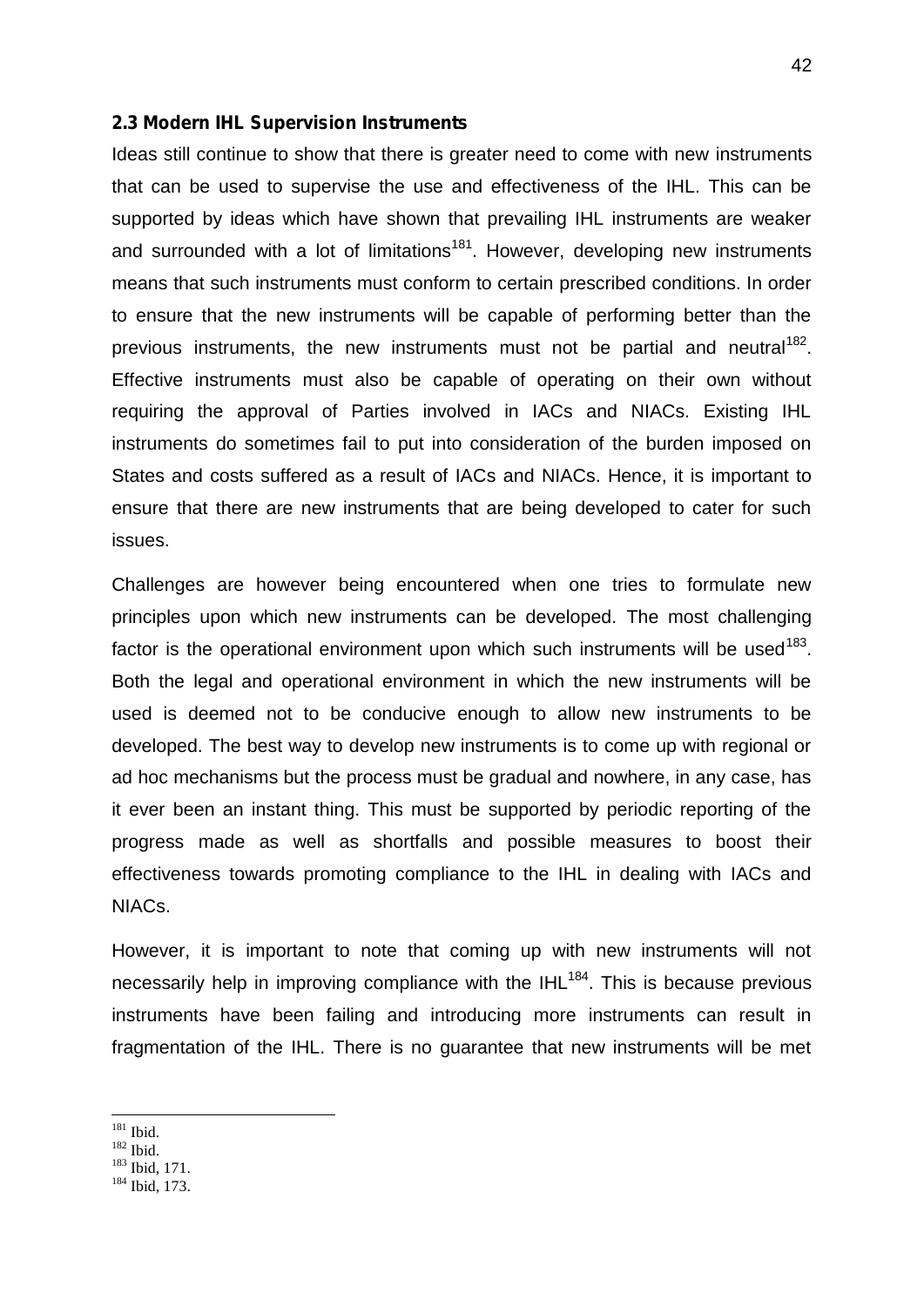with enthusiasm, acceptance and respect. Hence, chances that they will be ineffective in curbing IACs and NIACs will also be high.

# **2.4 Factors affecting the Compliance of Parties and States to the IHL During Armed Conflicts**

It is sometimes incomplete and ineffective to come up with measures that are targeted at improving both compliance to and the effectiveness of the IHL in dealing with armed conflicts without looking at the issues that affect its operational capacity. This part, therefore, examines the key challenges that affect the compliance of Parties and States to the IHL with IACs and NIACs.

# **2.4.1 Differences in Legal Ideologies**

When it comes to the idea of assessing the effectiveness of the IHL in dealing with IACs and NIACs, it is worthy to note that differences in legal ideologies are one of the key issues that can stand as an obstacle to the effectiveness of the IHL. This most of the available legal instruments are subject to different interpretations<sup>185</sup>. Parties and States to an armed conflict often interpret and use legal principles in a way that favours them and this may contradict with the required legal standards and procedures required for an effective functioning of the IHL. This problem is as a result of the idea that different States have different legal structures and policies and hence they will approach armed conflicts in a totally different way<sup>186</sup>. When parties or States involved in an armed conflict approach differently IACs and NIACs, significant disturbances and challenges can be encountered when trying to apply the IHL and enforce compliance. This is because the IHL is a unified body of international laws that seek to create a harmonised legal system which different States can effectively and satisfactorily comply with.

# **2.4.2 Inherent Legal Structures**

There are a lot of contradictions that can be observed with most international laws such as the IHL and such contradictions have a negative effect on efforts to promote compliance to the IHL. The first contradictions relate to given definitions which are

<sup>&</sup>lt;sup>185</sup>Siatitsa and Titberidze.  $186$  Ibid, 171.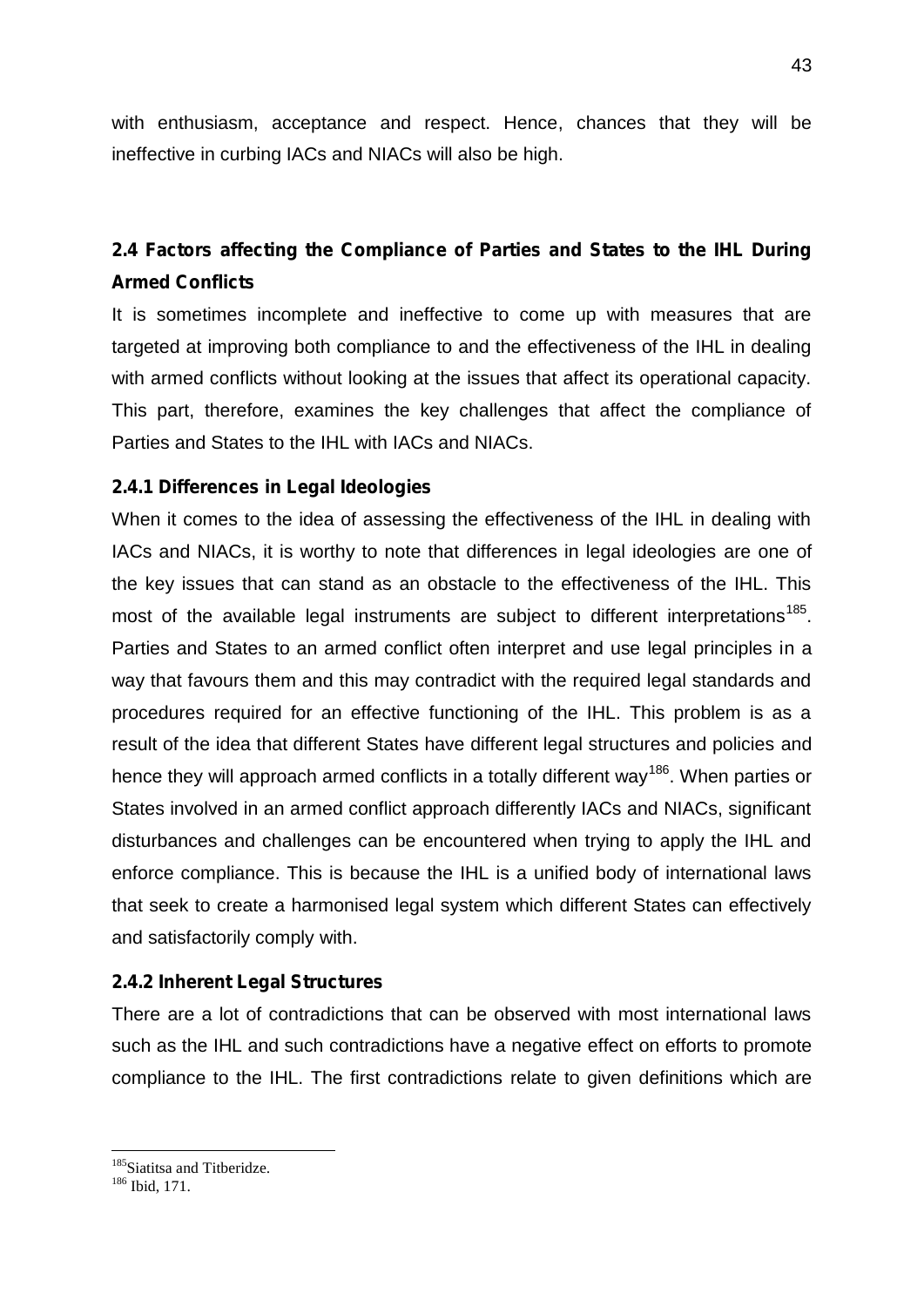either contradictory or incomplete in nature<sup>187</sup>. This can be supported by the idea that international laws are based on definitions which international lawmaking bodies deem to be feasible yet States will always devise their own definitions in relation to domestic circumstances and legal systems<sup>188</sup>. Hence, efforts by States to curb armed conflicts problems can contradict with the stipulated definitions and requirements of the IHL. Secondly, it can be noted that there are contrasting arguments within the IHL itself and mostly with other international laws such as the Geneva convention. Such is similar to what was observed with the Hamdan case in which he argued that a ruling cannot be made until he was accorded a prisoner of war status and yet the US government argued that he has to be sentenced in line with the stipulations of the Geneva conventions <sup>189</sup>. There are some scholars who argue that the IHL is in most cases vague and ambiguous and this extends to include other internal law instruments and Articles<sup>190</sup>. Whenever a law is considered vague and ambiguous, chances are very high that not all the Parties or States will comply with it.

## **2.4.3 Political Differences and Tensions**

Just as any State will experience political differences and tensions, it is unavoidable that Parties and States to an armed conflict will engage in conflicts. Any imposed or adopted legal framework is not always supported by individual members of the society as well as other States<sup>191</sup>. Society is bound to disagree to legal mechanisms that may be introduced by its government and also international bodies can express dissatisfaction to legal approaches adopted by States. The former can be evidenced by uprisings, demonstrations and civil wars while the latter can be evidenced by the involvement of other States and thethird Part States in the internal affairs of another States. This can actually be noted from the Zimbabwean case in which the international community including the USA and Britain were expressing huge concern over the land distribution exergies that was carried out by the former

<sup>187</sup>Oskar NT Thoms and James Ron, 'Do Human Rights Violations Cause Internal Conflict?' (2007) 29 Human Rights Quarterly 674 <http://muse.jhu.edu/journals/hrq/summary/v029/29.3thoms.html>.Accessed 8 November 2018. <sup>188</sup> Ibid.

<sup>189</sup> Ibid, 178.

 $190$  Ibid.

<sup>191</sup>Sam Mcfarland, 'Human Rights 101 ':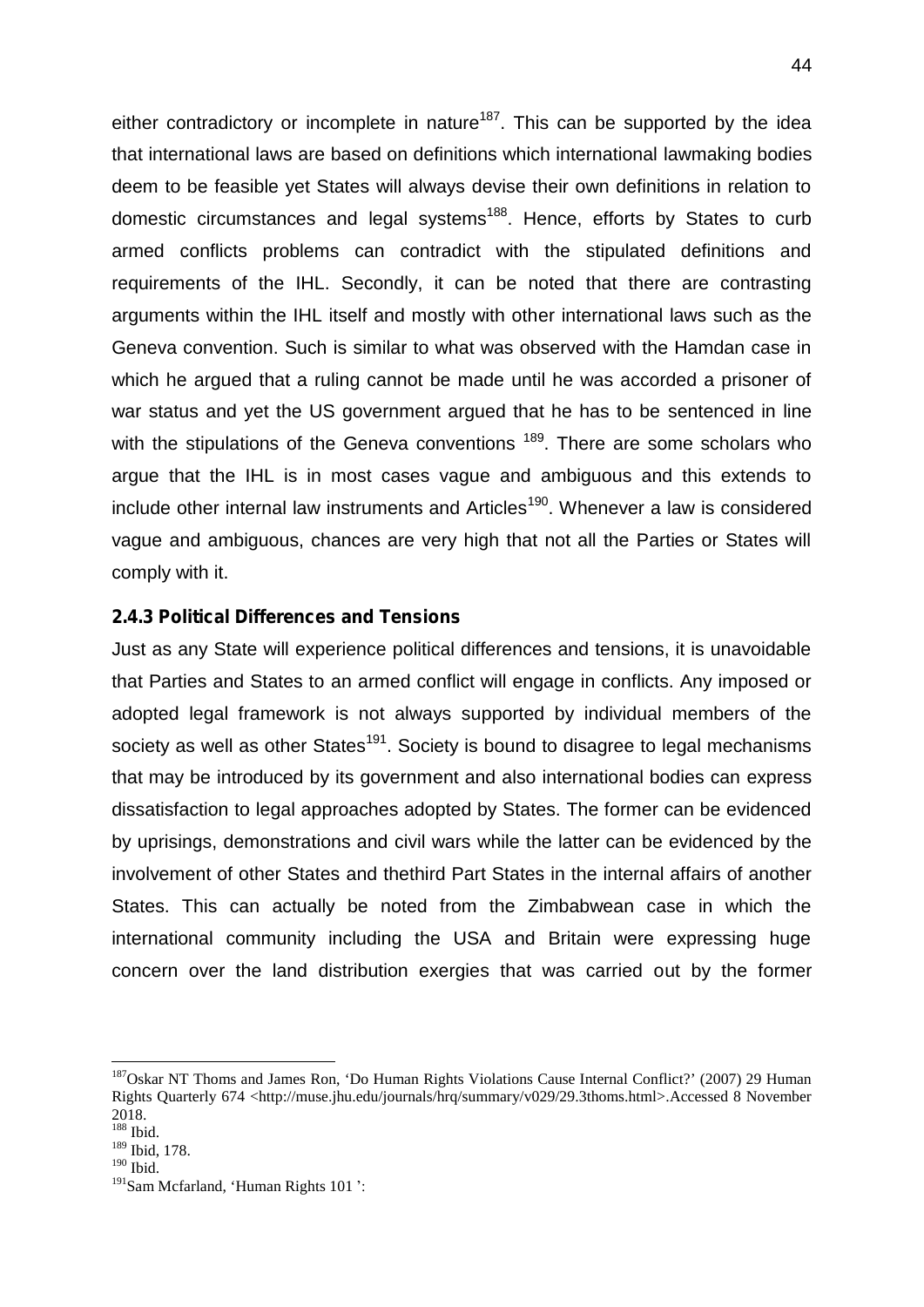president of Zimbabwe Robert Mugabe in the year  $2000^{192}$ . Moreover, the enforcement of the IHL on Parties involved in an armed conflict can sometimes be met with resistance since not all Parties and States will agree to the agreements of the IHL. This can be evidenced ban y idea which suggests that the IHL has a lot of extent being breached and violated by States<sup>193</sup>. Thus, so long as there are political differences and tensions, compliance to the IHL will always be difficult and met with resistance.

# **2.4.4 Changing Nature of Armed Conflicts**

Legal instruments like the IHL and the Geneva convention were established at a time when armed conflicts had not evolved into sophisticated ways, intensity and severity. Modern armed conflicts are now varying a lot from traditional armed conflicts methods that were used before the  $21<sup>st</sup>$  century<sup>194</sup>. Modern methods of armed conflicts are now being characterised by a lot of technology usage and the use of transitional groups. For example, the use of drones to launch an attack against a region or State, Cybercrimes as noted by confrontations between the USA and Russia of hacking the US elections<sup>195</sup>. Such activities are difficult to regulate using the IHL and even to enforce compliance to the IHL as the IHL has not yet been amended to account and deal with such problems<sup>196</sup>. When armed conflicts become sophisticated, the pressure will be placed on international organisations such as the UN and international human rights organisations to come up with new legal frameworks that can account for such sophisticated changes. Problems will be encountered when other States are not on the same wavelength whether in terms of technological or legal development. Hence, compliance levels to the IHL or proposed measures will always be different.

<sup>&</sup>lt;sup>192</sup>Robert Mugabe admits Zimbabwe's land reform flaws. BBC News, (27 February 2015). Accessed from http://www.bbc.com/news/world-africa-31663267 Accessed 18 April 3, 2018.

 $193$  Ibid, 181.  $194$  Ibid, 185.

<sup>&</sup>lt;sup>195</sup> The Council on Foreign Relations. Russia, Trump, and the 2016 U.S. Election (February 26, 2018). Accessed from https://www.cfr.org/backgrounder/russia-trump-and-2016-us-election on 18 April 3, 2018.

<sup>&</sup>lt;sup>196</sup>Natalia Buchowska, 'Violated or Protected. Women's Rights in Armed Conflicts after the Second World War' (2016) 2 International Comparative Jurisprudence 72

<sup>&</sup>lt;https://www.sciencedirect.com/science/article/pii/S2351667416300324?via%3Dihub>.Accessed 8 November 2018.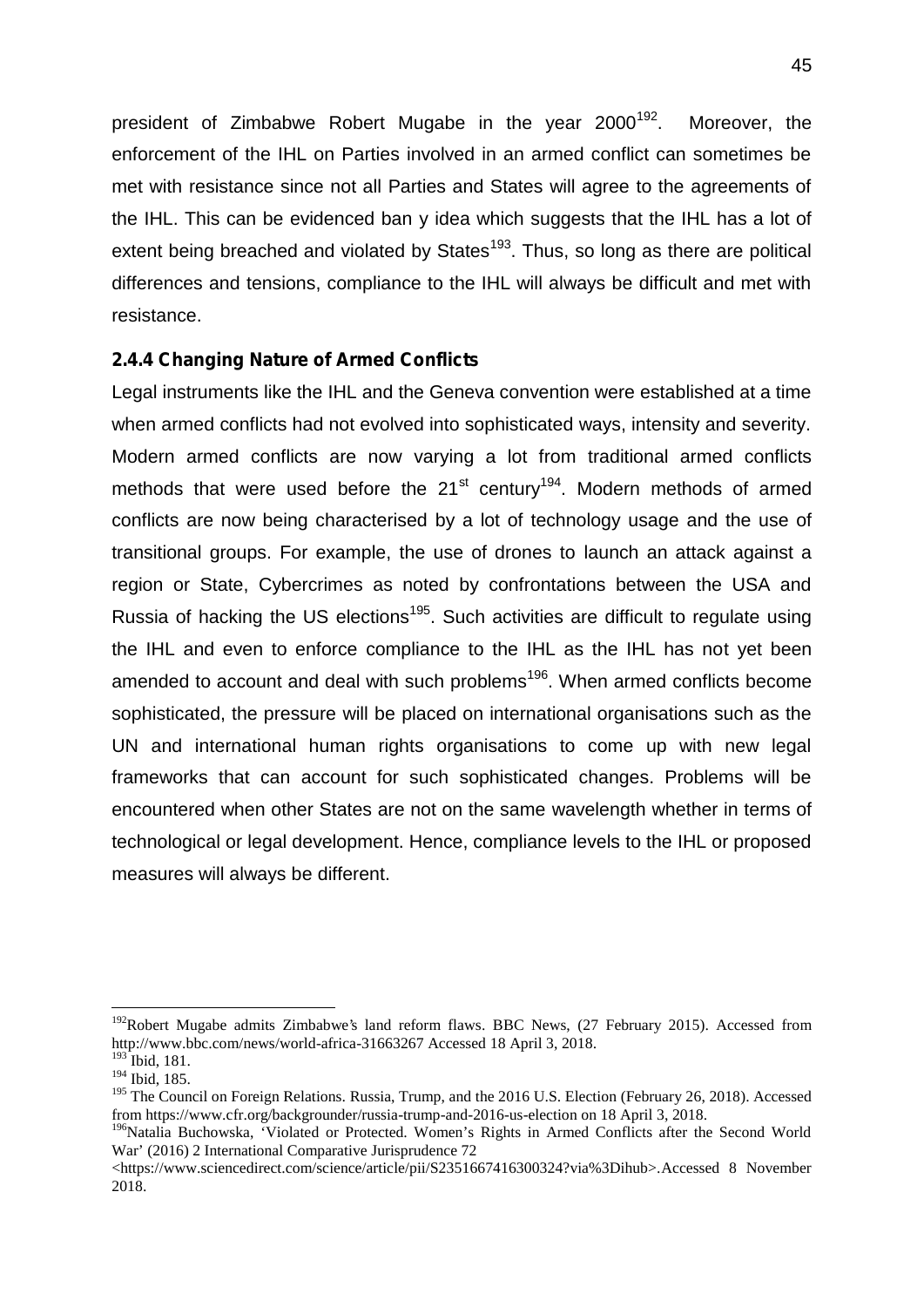#### **2.4.5 Lack of Proper Enforcement Mechanisms**

Compliance is in most cases difficult when there are no effective mechanisms to enforce compliance<sup>197</sup>. This is because legal laws such as the IHL are international established and enforced<sup>198</sup>. States do however comply by enforcing by adopting and strengthening compliance by reinforcing and reiterating the importance of the IHL in their own geographical boundaries. But the major limitation is that the legal power of international bodies and laws is limited and hence cannot be imposed on other States. Both adoption and compliance efforts to the IHL are always to the discretion of parties involved in armed conflicts<sup>199</sup>. States have got some freedom of choice and they are often relatively free to exercise such freedom. This is the main reasons why ratification of international laws such as the IHL is always difficult and is done by relatively few States. The other problem is related to the lack of an international police that can effect arrests on violating individuals $200$ . Perpetrators usually see it easy and feasible to breach international laws when they know quite well that there are no repercussions to be suffered from committing such offences. As a result, the level of compliance to the IHL will to a greater extent remain low. This can sometimes be traced to the number of effective arrests that have been made since the adoption and implementation of the IHL. The IHL has been greatly criticised of failing to arrest perpetrators of gross HRVs and most of the offenders are still roaming around with no punishment of judgement suffered whatsoever<sup>201</sup>.

#### **2.5 Promoting Compliance with the IHL in Armed Conflicts**

It is painful sometimes to note that some of the States and bodies are tasked with the enforcement of the IHL lack the practical ability and political will to enforce compliance with the requirements of the IHL. Even Parties involved in armed conflicts have been accused of showing no respect to the IHL as they will be busy concentrating on attaining their self-interests and meeting their individual demands<sup>202</sup>. This problem does not only affect the IHL but it is also affecting other international laws.

- $\frac{198}{199}$  Ibid.<br><sup>199</sup> Ibid, 192.
- 

<sup>197</sup> Ibid, 189.

<sup>&</sup>lt;sup>200</sup>Lubell. <sup>201</sup>The Dss and others, 'Disaster Summary Sheet Armed Conflict' 1.<br><sup>201</sup>The Dss and others, 'Disaster Summary Sheet Armed Conflict' 1.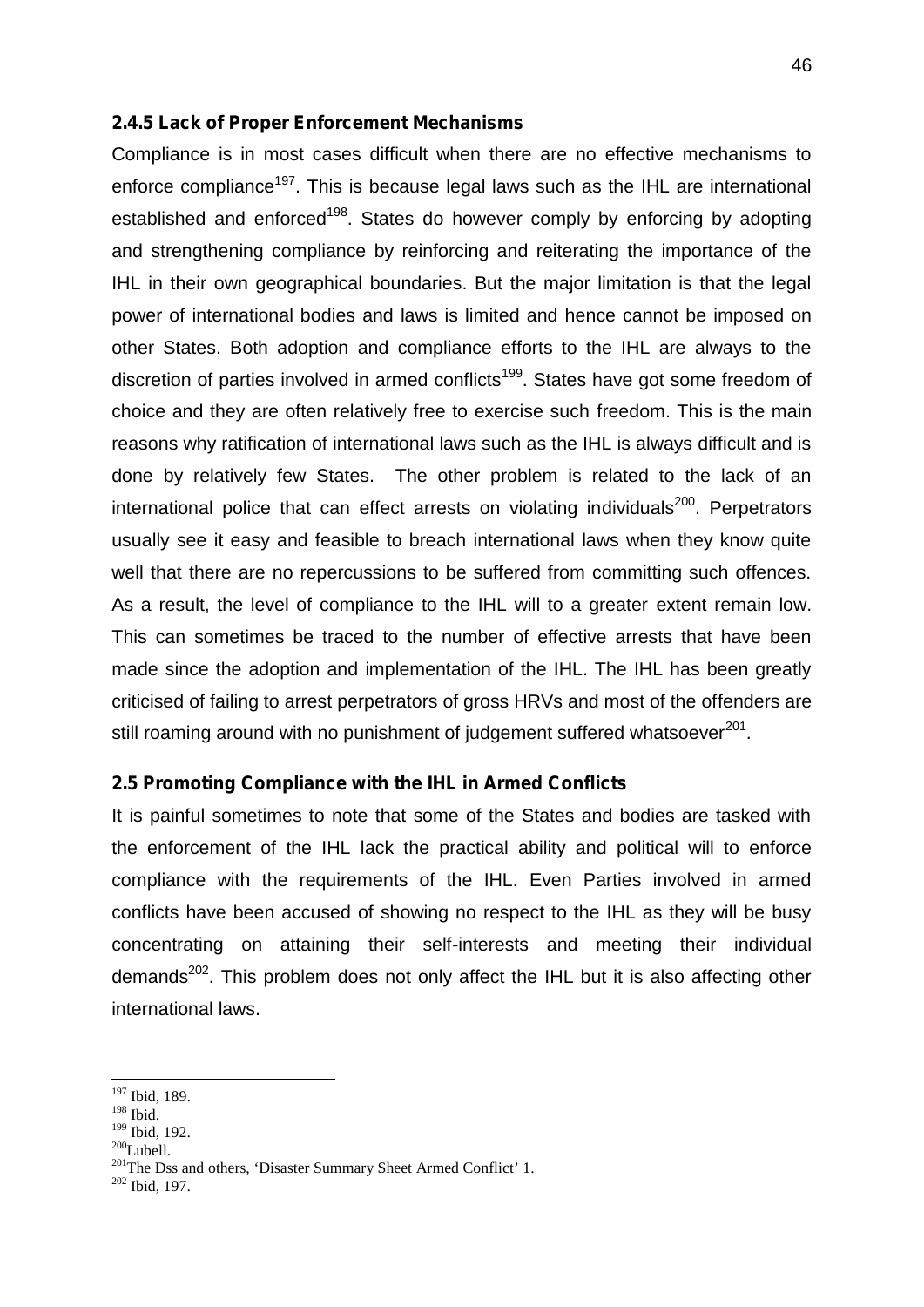Efforts to improve compliance to the IHL have long been spearheaded by the ICRC as noted by its conduct to come up with activities and develop operational strategies that will help to enhance the legal value and effectiveness of the IHL during armed conflicts and even during periods of peace<sup>203</sup>. Efforts to promote compliance to the IHL are considered to be a priority to the ICRC and highlights how committed international organisations are towards curbing IACs and NIACs $^{204}$ .

It is reported that States and other actors have in the past collectively engaged in cooperative agreements to come up with new measures that help to ensure that all parties involved in an armed conflict have a sense of respect towards the IHL. This has been made possible through education and awareness programmes that were introduced in the academic fraternity as well as in armed forces<sup>205</sup>. Most of the armed forces regulations are considered to be now including measures to ensure and promote respect to the IHL $^{206}$ .

On the other hand, efforts to promote compliance to the IHL can be said to have taken a deeper role as evidenced by the fact that domestic regulations and legislations have to a large extent been amended and new structures put in place to accommodate provisions made by the  $IHL^{207}$ . This can be evidenced by observations made that some States are now having committees such as the National IHL committee that caters for IHL developments<sup>208</sup>. These committees play an important role as they have in ensuring that perpetrators of IHL crimes are brought to justice and the necessary compensation has been paid to the victims. Such actions reinforce efforts by the International Criminal Court (ICC) and the international criminal tribunals (ICT) to bring to book all individuals who have committed gross war crimes. This has gone a long way of curbing IHL violations.

Though the above measured were put forward towards promoting compliance, it still remains to be figured out as to how exactly compliance can be attained in the midst of an armed conflict. But provisions can be noted to exist under Art. 1 of the Geneva convention which contends that third party States must ensure that parties to an

<sup>&</sup>lt;sup>203</sup>Committee.<br><sup>204</sup> Ibid.<br><sup>205</sup> Ibid. <sup>205</sup> Ibid.<br><sup>207</sup>Jelena Pejic, 'The Protective Scope of Common Article 3: More than Meets the Eye' (2011) 93 International Review of the Red Cross 189. <sup>208</sup> Ibid.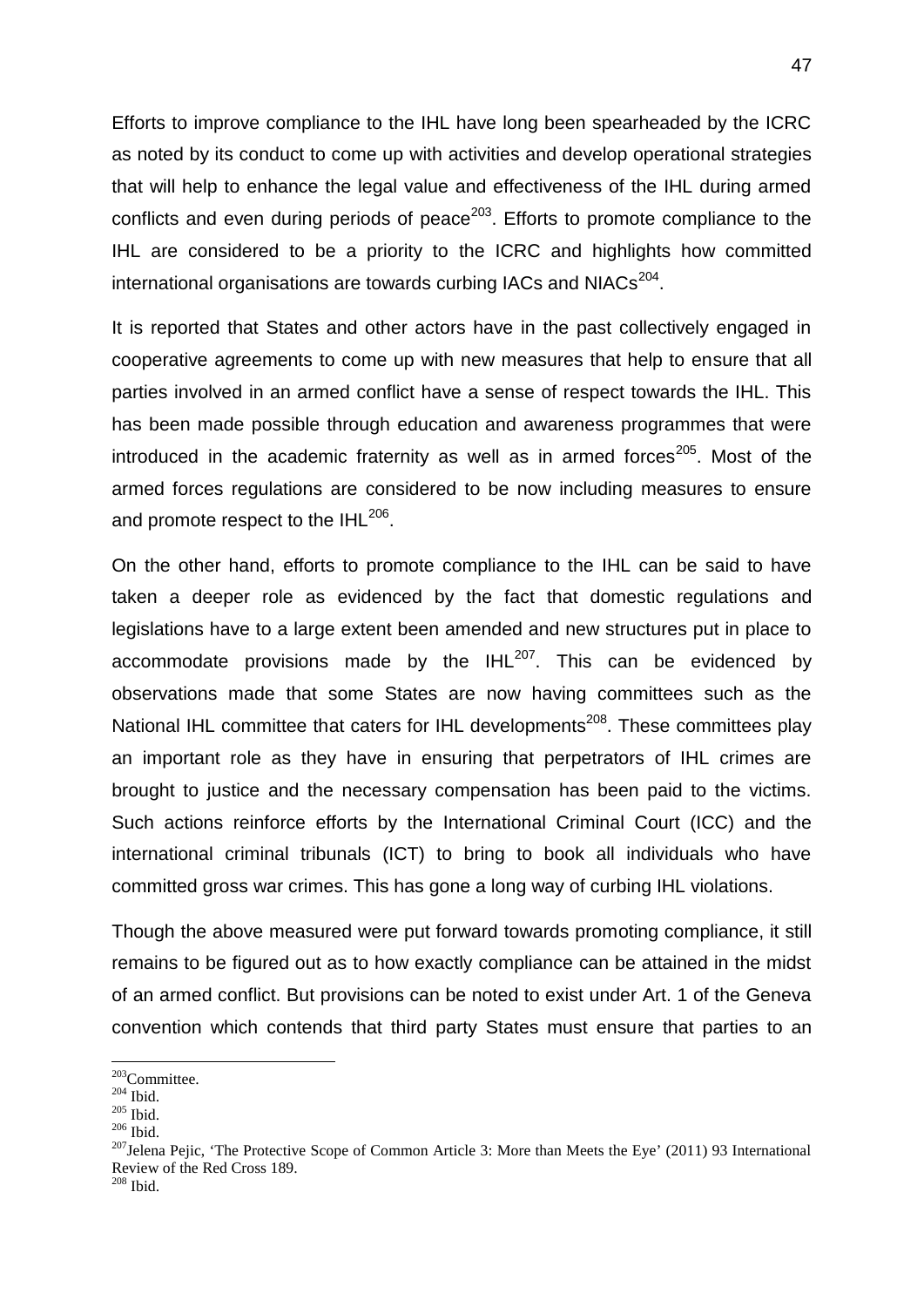armed conflict putting a lot of effort towards respecting the IHL. This is reinforced by the AP I under Art. 89 which contends that cooperation to the stipulations made by the UN is required and must be observed at all cost by contracting parties $^{209}$ . Thus, it is in line with this regard that the importance of third parties is emphasised.

Efforts to ensure compliance can be said to have gone a long way and they went on to include the use of debates and seminars so as to stimulate creative thinking. Notable seminars and debates on IHL compliance were recorded to have taken place in Belgium, Bruges, Mexico City, Kuala Lumpur, Pretoria and Cairo in 2003.

It can be deduced that international organisations such as the ICRC have been playing a greater role towards promoting compliance with the IHL. This helps towards enhancing the effectiveness of the IHL in dealing with IACs and NIACs.

<sup>209</sup> Ibid, 202.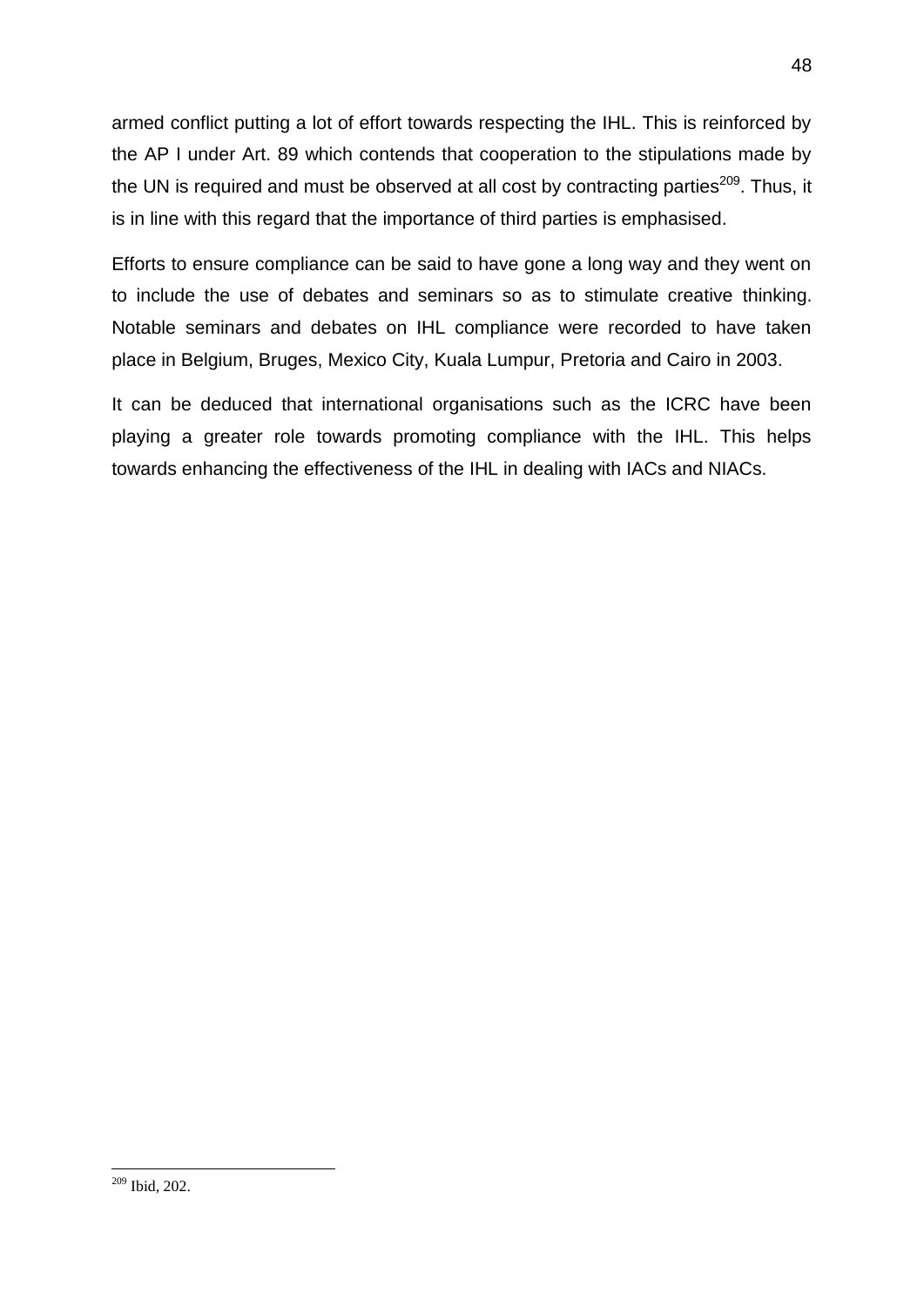## **CHAPTER THREE**

# **DISCUSSION OF FINDINGS, CONCLUSIONS, RECOMMENDATIONS AND SUGGESTIONS FOR FUTURE STUDIES**

#### **3.1 Discussion of Findings**

The study sought to determine the extent to which IHL mechanisms have been employed in relation to their scope and objectives to enhance effectiveness in handling IACS and NIACs matters. Based on the given ideas, it can thus be noted that the IHL does play its part in dealing with IACs and NIACs. However, there are a lot of factors that are affecting the effectiveness of the IHL in dealing with IACs and NIACs.

Foremost, it can be noted that the IHL is an effective statutory apparatus that can be used to deal with both IACs and NIACs. But when it comes to identifying how effective the IHL is in dealing with individual armed conflicts, a lot of differences will be observed. Hence, it can be said that the effectiveness of the IHL in dealing with armed conflicts is however mainly restricted to IACs and the IHL can be said to be weaker when it comes to handling NIACs. This can be evidenced by the fact that only Art. 3 and AP II are devoted towards dealing with  $N_1ACs^{210}$ . Still, these two apparatuses are also considered to be insufficient and that they should be supported by other local and international laws so that they will be capable of handling IACs and NIACs matters during and after armed conflicts<sup>211</sup>.

Secondly, it can be said that the ability of the IHL to differently classify all existing armed conflicts plays an important role towards ensuring the effectiveness of the IHL. This is because once it has been identified and recognised that surely an armed conflict is taking place, the IHL will immediately become fully functional and applicable $2^{12}$ . Hence, it is impossible to apply and enforce the IHL when it is still yet to be clarified that an armed conflict is taking place. It is in this regard that the

<sup>&</sup>lt;sup>210</sup> Ibid, 208<br><sup>211</sup> Lindström Supervisor and Göran Lysén.

<sup>&</sup>lt;sup>212</sup>Pieter Serneels and Marijke Verpoorten, 'The Impact of Armed Conflict on Economic Performance' (2015) 59 Journal of Conflict Resolution 555 <http://journals.sagepub.com/doi/10.1177/0022002713515409>.Accessed 8 November 2018.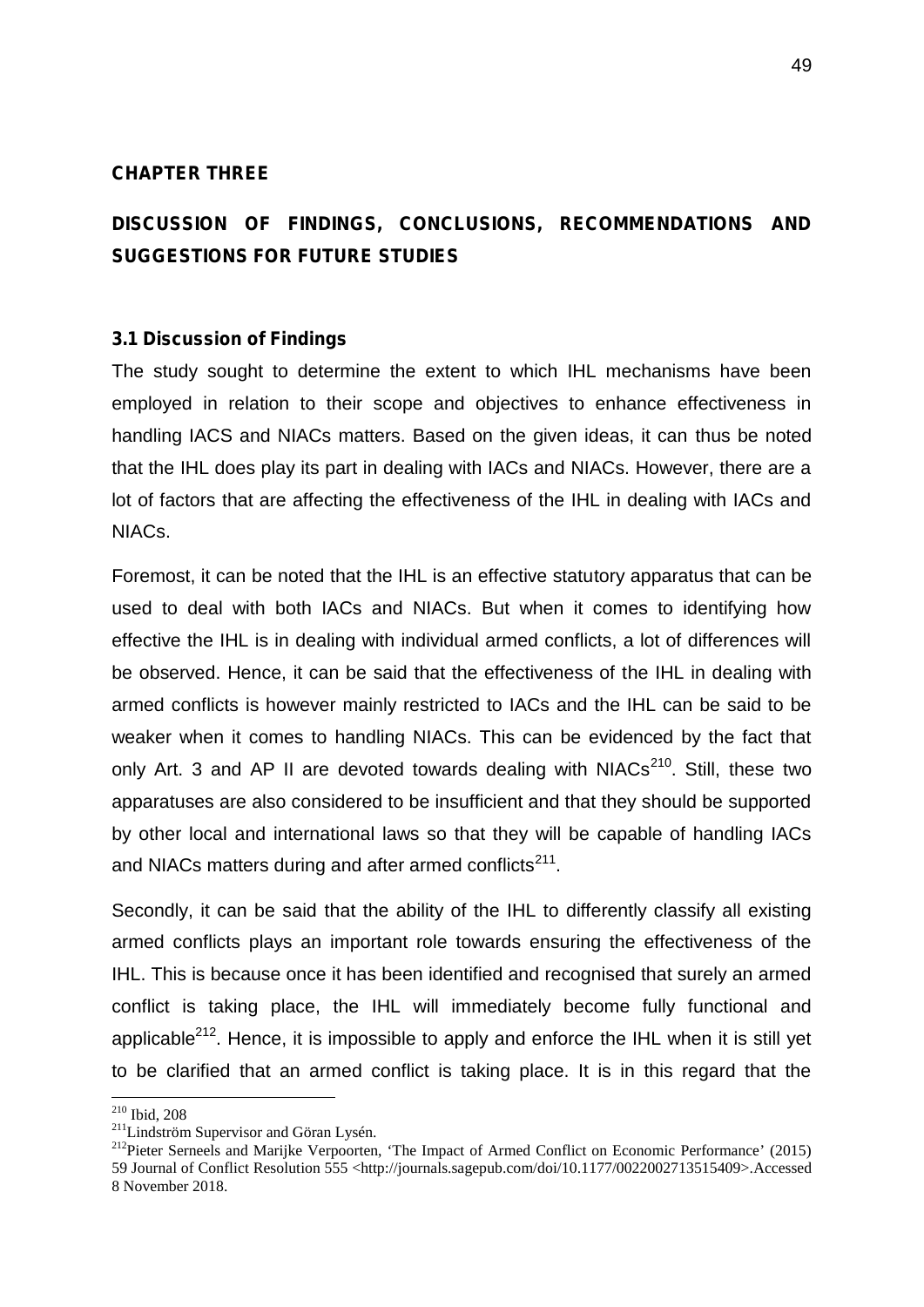effectiveness of the IHL can be determined after it has been possible that it is applicable. This will go a long way towards ensuring that potential and future violations will not continue since perpetrators will no longer be free to continue committing offences knowing quite well that they will face judgement. Moreover, once armed conflicts have been classified and the IHL applied into effective operation, other international organisations such as the UNSC will be in a strong force to freely help in controlling the armed conflict and help promote peace.

It is however not easy to classify armed conflicts and this problem will go a long way to affect the effectiveness of the IHL in dealing with armed conflicts<sup>213</sup>. This is because the initial problem lies with the definition of IACs and NIACs which have to some extent be considered to be too theoretical<sup>214</sup>. Such a problem has led to different States adopting their own definitions which they see to be fit for them in relation to armed conflict offences being perpetrated and how their legal system is prepared to handle such problems. On the other hand, it is important for States to come up with legal improvements in their statutory frameworks so as to curb newly devised methods of armed conflicts.

However, this has a problem of conflicting with the requirements of international laws such as the IHL. Hence, on an international level, it is sometimes difficult to enforce compliance and improve the effectiveness of handling IACs and NIACs matters. Moreover, the changing nature of armed conflicts is making it difficult to curb armed conflicts and even improve the effectiveness of the IHL in dealing with armed conflicts. This is because armed conflicts in armed conflicts are now taking a new shape and are now including an increased role of transnational groups and technological techniques which the IHL is still yet to be amended to handle. The IHL still has a long way to go when it comes to dealing with terrorism. The ability of the IHL to handle terrorism is being affected by differences in views concerning definitions and approaches towards terrorism. Contradictions are being observed as to whether terrorism should be considered to be an armed conflict or not<sup>215</sup>. Moreover, the way in which States and international bodies approach terrorism is

- $^{213}_{214}$  Ibid, 213.<br> $^{214}_{215}$  Ibid.
-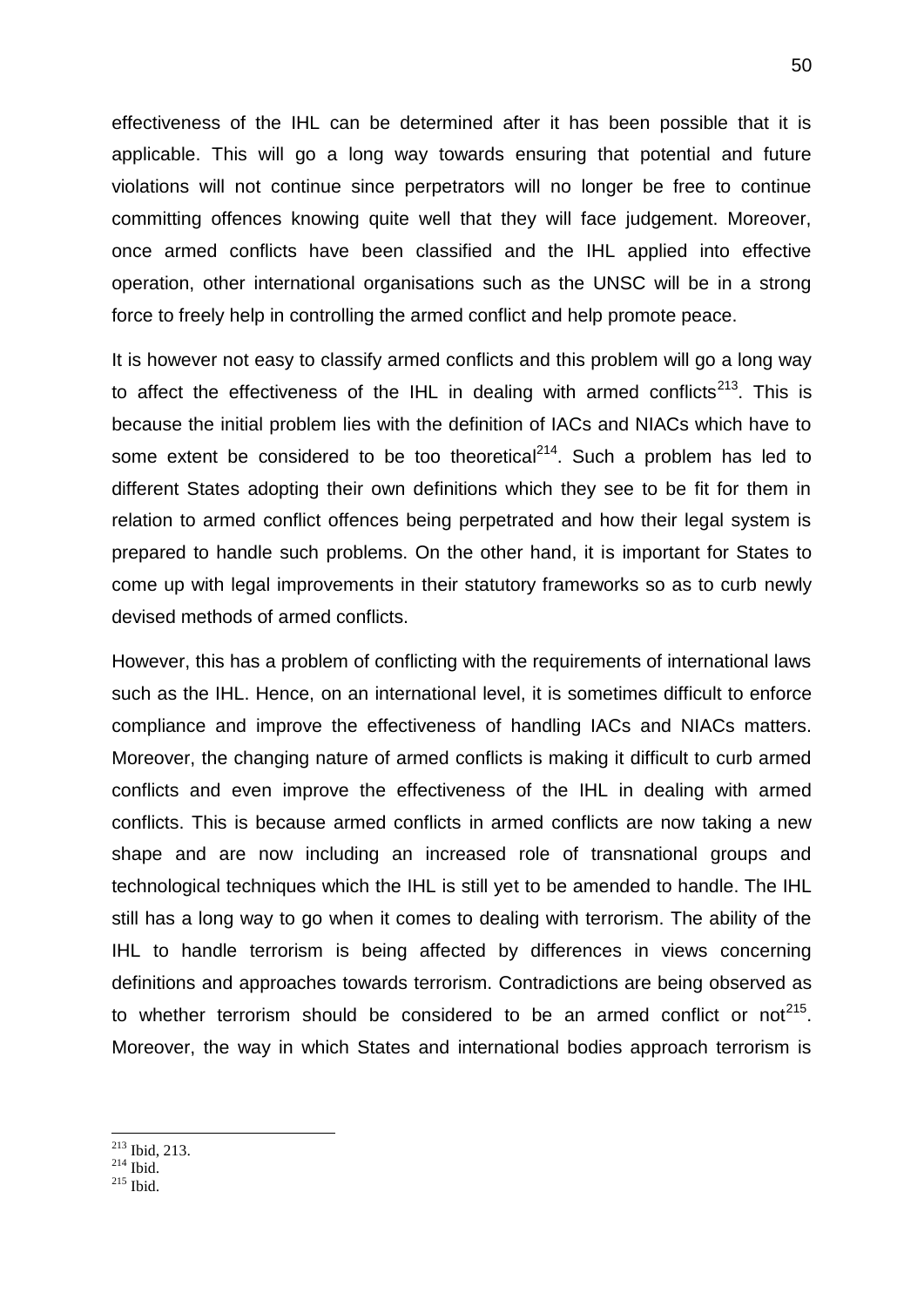totally different and this negatively affects the decisions as to whether the IHL should be applied or not.

When looking at how international organisations influence the effectiveness of the IHL in dealing with armed conflicts, considerations can be made that international organisations have a huge role to play. Such can be noted from observations made which showed that a lot of effort is being done to ensure that both armed groups whether transnational or non-transnational and States fully respect and comply with the IHL. Such efforts have to a large extent being conducted by the ICRC which has been introducing programmes and activities to promote awareness and respect of the IHL $^{216}$ . However, the main challenges that make it look as if these international organisations are not playing their role of enforcing and improving compliance with the IHL during and after armed conflicts are lack of ability and political will by parties involved in armed conflict. The reason is that parties to an armed conflict are motivated by the need to win the armed conflict and show their dominance over the other Party. Hence, they will go the extra mile of violating or not complying with the IHL so as to ensure that their targets are achieved and needs are met.

If we are to put the idea that there are factors which are undermining the effectiveness of the IHL in dealing with armed conflicts, deductions can be made that the IHL is not effective in this regard<sup>217</sup>. Notable challenges that are affecting the effectiveness of the IHL in dealing with armed conflicts are differences in legal ideologies, inherent legal structures, political differences and tensions, changing nature of armed conflicts and lack of proper enforcement mechanisms. So long as these challenges still continue to exist, it is therefore impossible to ensure and guarantee that the IHL will be effectiveness in dealing with IACs and NIACs.

The existence of problems or challenges undermining a legal law such as the IHL does not mean that the legal law is no longer useful and effective. This is simply an indication that there are improvements that need to be made. With this idea in mind, it can thus be said that the IHL has been playing major roles towards dealing with IACs and NIACs but its usefulness and effectiveness is being hampered by the growing number of challenges. It is on the other side important to note as well that

<sup>&</sup>lt;sup>216</sup>Conflict Related and Gender Based, 'Legal Factsheet' 1.<br><sup>217</sup>Douglas Wedderburn-maxwell, 'Classic Distinctions and Modern Conflicts in International Humanitarian Law Exploring the Struggles and Consequences of Maintaining the between Peace and War and International and Internal' 1.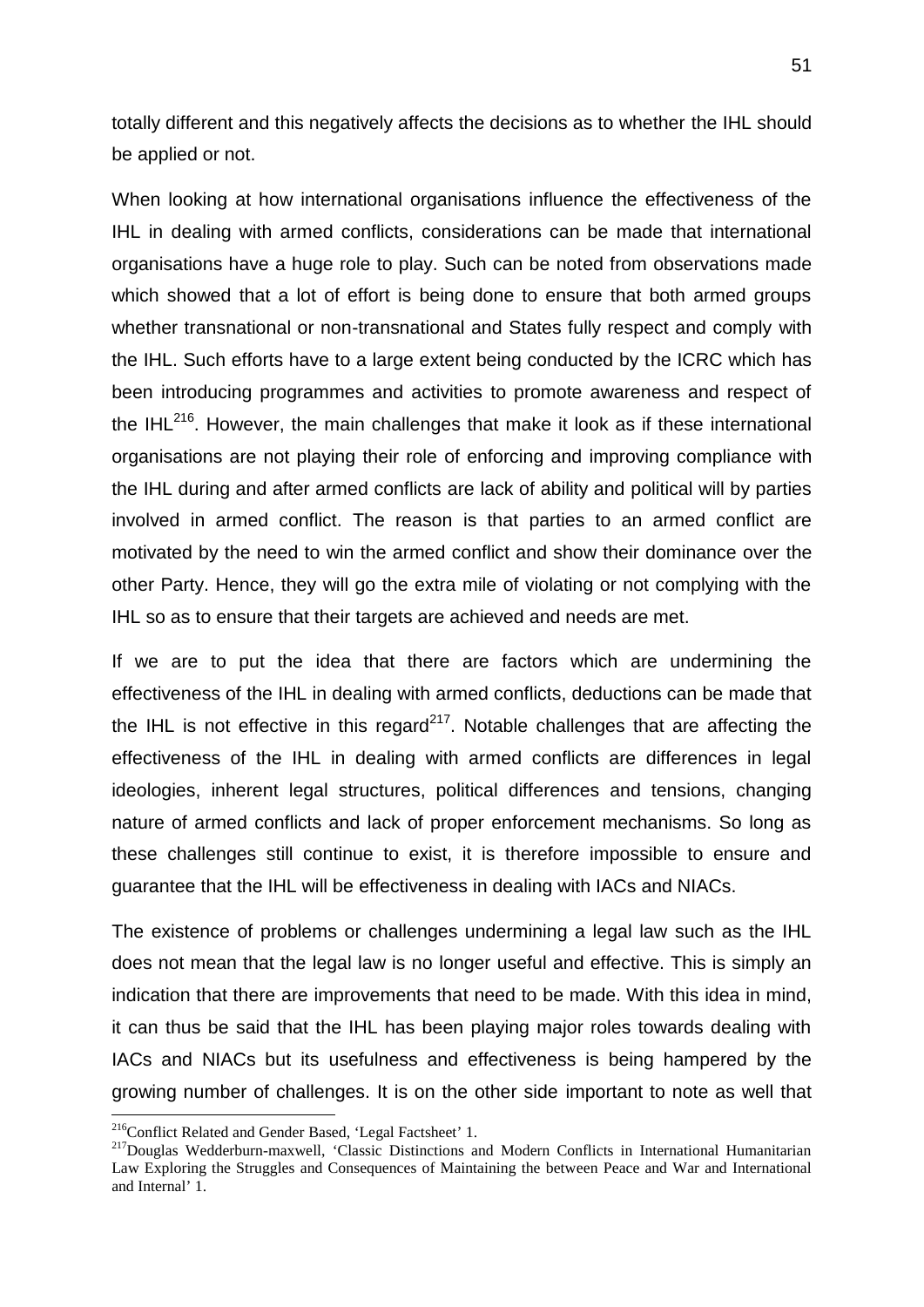the importance and effectiveness of the IHL are sometimes judged on things that are usually observable and yet in some circumstances, it should be judged based on what the IHL has managed to prevent. This implies that the IHL has managed to prevent a lot of armed conflicts and is still preventing the occurrence of armed conflicts though there are still a number of conflicts that are being observed as noted with Syria, Yemen, Ukraine etc. This argument goes along with the idea that the existence of rules and regulation provides an indication of the kind of judgements and punishments perpetrators will face for violating international laws. Hence, in most cases, the perception and fear that they will suffer when a judgement is imposed on them dissuade them from committing g an offence during and after armed conflicts. Hence, it can thus be concluded that the IHL has to a large extent being preventing future violations during and after armed conflicts.

Compliance on the other hand is one area that can be used to determine how effective the IHL has been and is in dealing with both IACs and NIACs. This follows observations that are still being made that not all States were, are and will comply with the stipulations of the Geneva Conventions and its APs as well as the IHL. So long as the number of parties and States who are refusing to comply to the requirements of the IHL remains high, conclusions will still be made that the IHL is not effective in enforcing compliance of States and Parties to observe armed conflicts regulations.

Lastly, it can be noted that the prevailing IHL mechanisms are effective in dealing with IACs and NIACs but their effectiveness is limited and there is a greater need to devise new mechanisms that will improve both respect, enforcement, compliance and the effectiveness of the IHL in dealing with armed conflicts.

## **3.2 Conclusions**

In line with the given ideas, conclusions can therefore be made that the IHL is an effective legal apparatus that can handle both IACs and NIACs matters but its effectiveness is more biased towards IACs. Conclusions can be made that it is important to ensure that there is a clear separation or distinction between the prevailing types of armed conflicts. Such distinction plays an important role towards ensuring that the IHL and other international laws can be applied and enforced and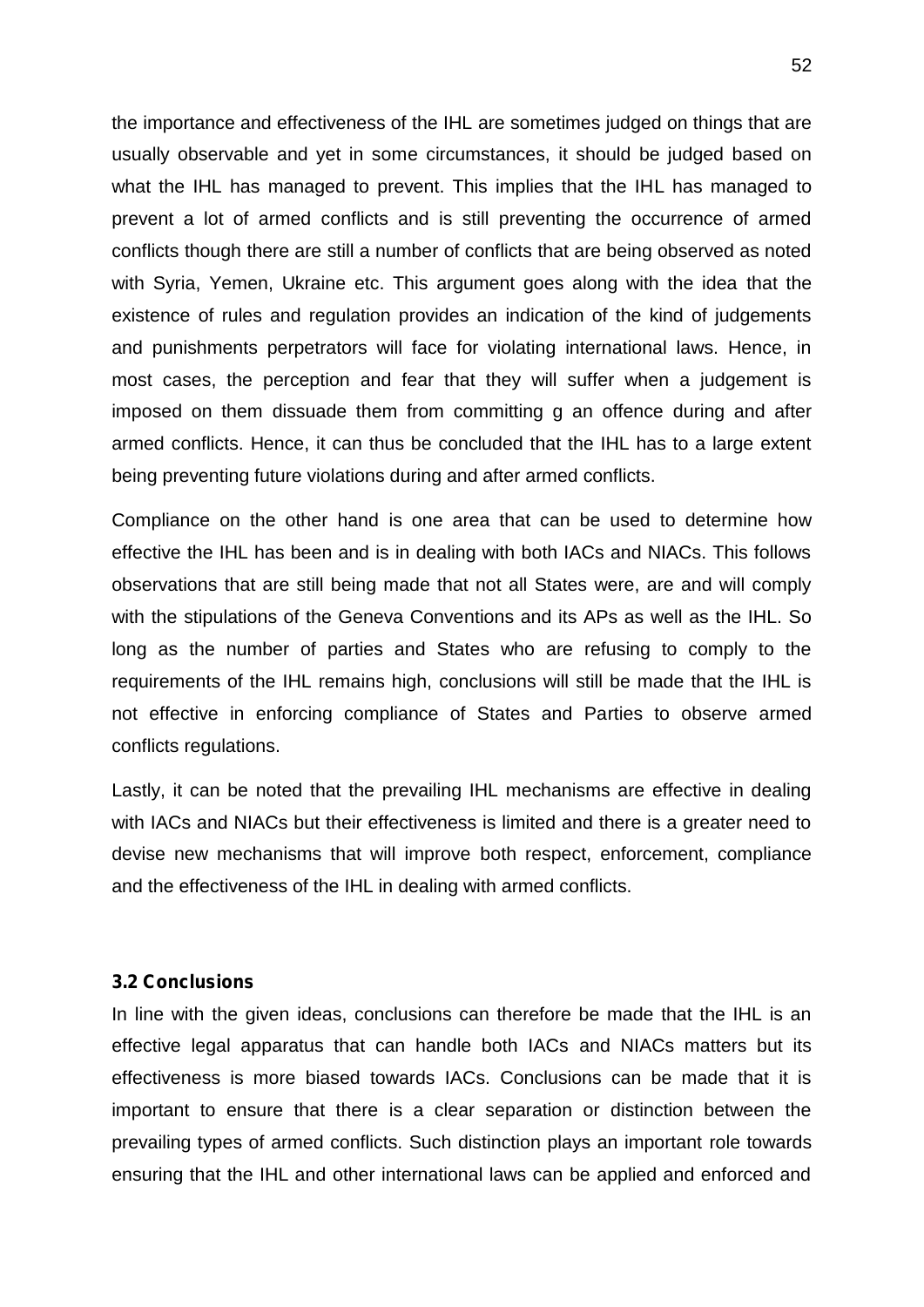that international bodies like the UNSC can effectively intervene to promote peace during and after armed conflicts. However, it can be reckoned and concluded that it is not always easy to classify armed conflicts and this is because of the theoretical definitions of IACs and NIACs, changing nature of armed conflicts and war against terror.

International organisations such as the ICRC and the UNSC are playing an important role towards promoting the effectiveness of the IHL in dealing with IACs and NIACs. This follows their ability to come up with programmes and activities that are aimed at promoting respect and compliance with the IHL. However, their roles are being affected by the lack of ability and political of parties involved in an armed conflict and those that are not directly involved in the armed conflicts.

More so, the applicability and enforcement of all the conventions together with the APs is subject to ratification. This entails that failure to identify or prove that a State has ratified the conventions and the APs will not require the concerned State to observe the convention and the APs. This, therefore, has implications on asking if there exist other ways that can be used to determine the decision to enforce and observe convention and the APs without solely concentrating on ratification.

Conclusions can also be made that the notable challenges that are affecting the ability and willingness of parties involved in an armed conflict to comply with the IHL are differences in legal ideologies, inherent legal structures, political differences and tensions, changing nature of armed conflicts and lack of proper enforcement mechanisms.

Lastly, it can be concluded that armed conflicts have changed a lot with new and sophisticated ways of perpetrating armed conflicts being introduced, the IHL and other international laws have not yet been amended to deal or cater for such changes. This has a tendency to affect their ability to curb IACs and NIACs. Hence, conclusions can also be made in line with this argument that there is greater need to devise new mechanisms that will improve both respect, enforcement, compliance and the effectiveness of the IHL in dealing with armed conflicts. This is relatively possible but requires that both States and Third-party States to an armed conflict be involved in devising corporative measures to deal with both IACs and NIACs.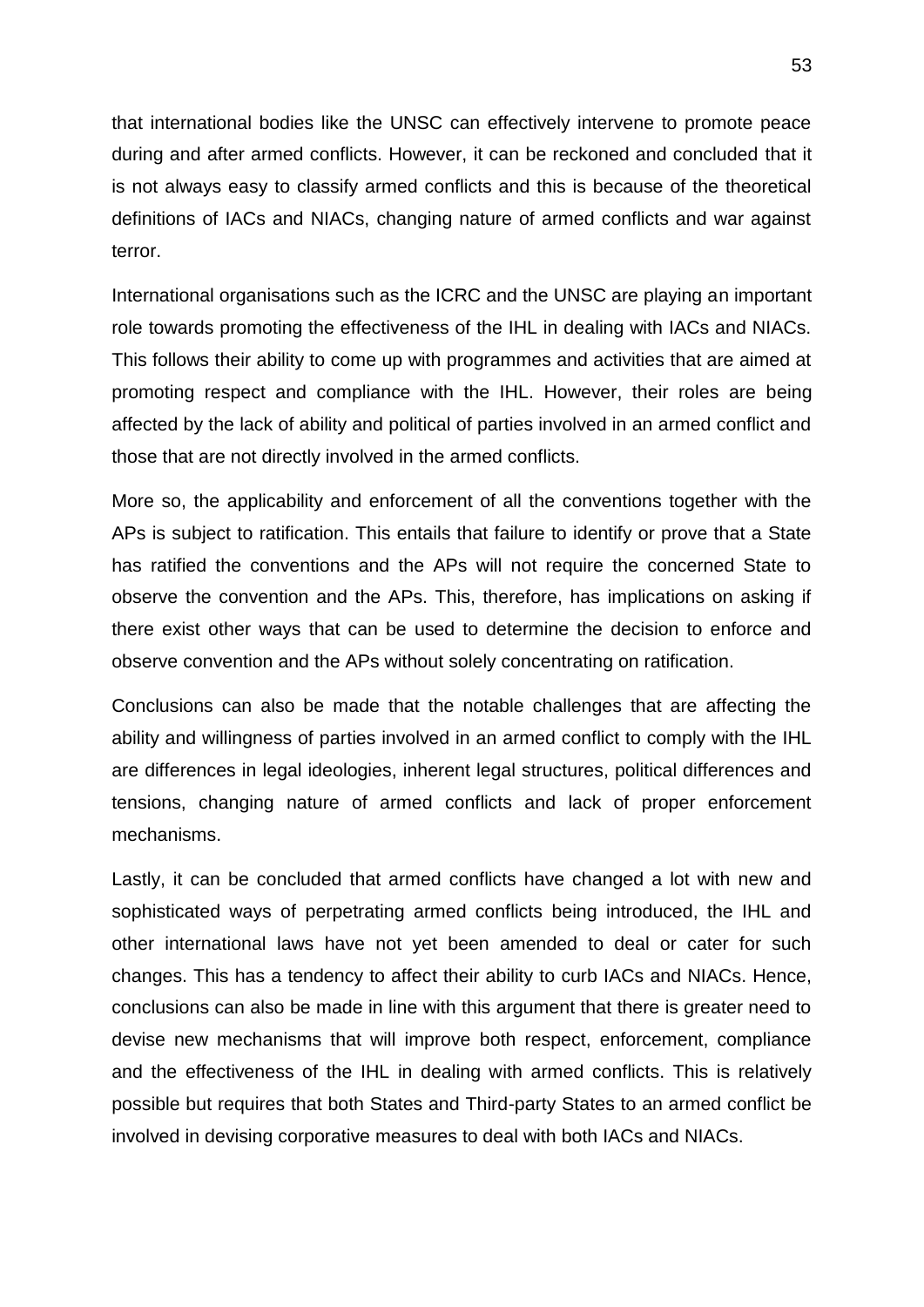# **3.3 Recommendations**

Based on the discussions that have been made, conclusions can, therefore, be made that;

- There is a strong need to devise new mechanisms that will improve both respect, enforcement, compliance and the effectiveness of the IHL in dealing with armed conflicts.
- Amendments need to be made regarding the scope of the IHL in handling new methods of armed conflicts that are developing.
- Efforts must be placed towards ensuring that there are a legal harmonisation and unification of legal terms, definitions and principles by both States and international bodies. This will go a long way in minimising contradictions, vagueness and ambiguity of legal apparatus.
- When devising new measures to deal with both IACs and NIACs, it is important to encourage international bodies to come up with measures that will alleviate challenges undermining the effectiveness of the IHL and efforts to promote compliance.
- There is also a greater need to encourage and improve the role played by the ICRC to ensure respect and compliance with the IHL through the introduction of a wider number of intensive IHL awareness and education programmes.
- States must not significantly differ in formulating their legal frameworks towards addressing armed conflicts armed conflicts but must rather ensure that their actions are in line with efforts to promote compliance with the IHL.
- Courts such as the ICJ and other supreme courts are encouraged to make their decisions based on principles that will help contribute towards improving consistency as noted with problematic challenges that are still being observed with the Tadic case. Hence, any previous issues that have affected the consistency of decisions made by Courts must be addressed in current and future court decisions.

# **3.4 Suggestions for Future Studies**

The study provides a detailed and combined insight of the effectiveness of the IHL in dealing with armed conflicts. Other studies can focus on examining the effectiveness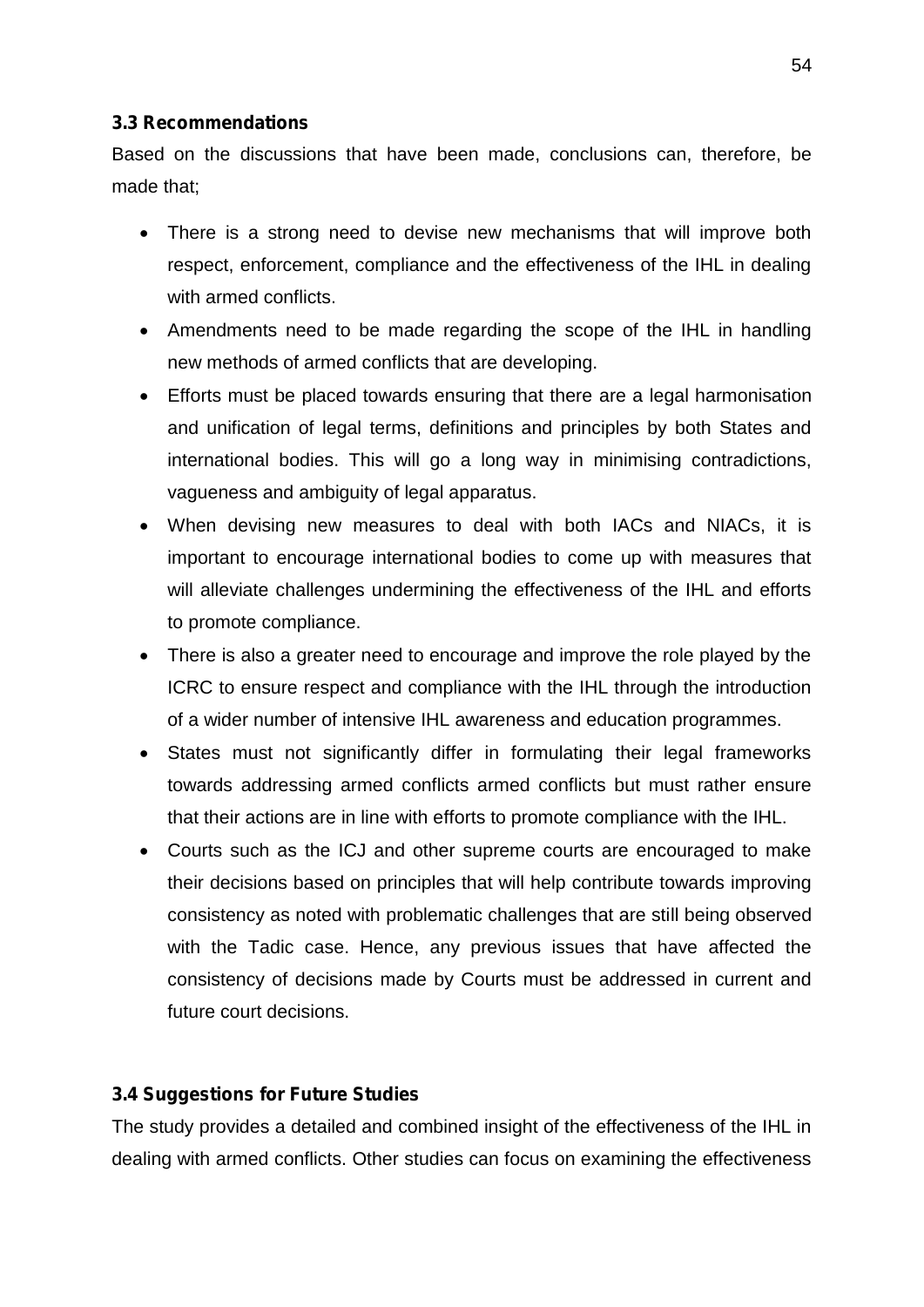of the IHL in dealing with individual types of armed conflicts. Suggestions can also be made that future studies can also look at the effectiveness of the IHL in dealing with armed conflicts in relation to individual States as cases studies.

# **REFERENCES**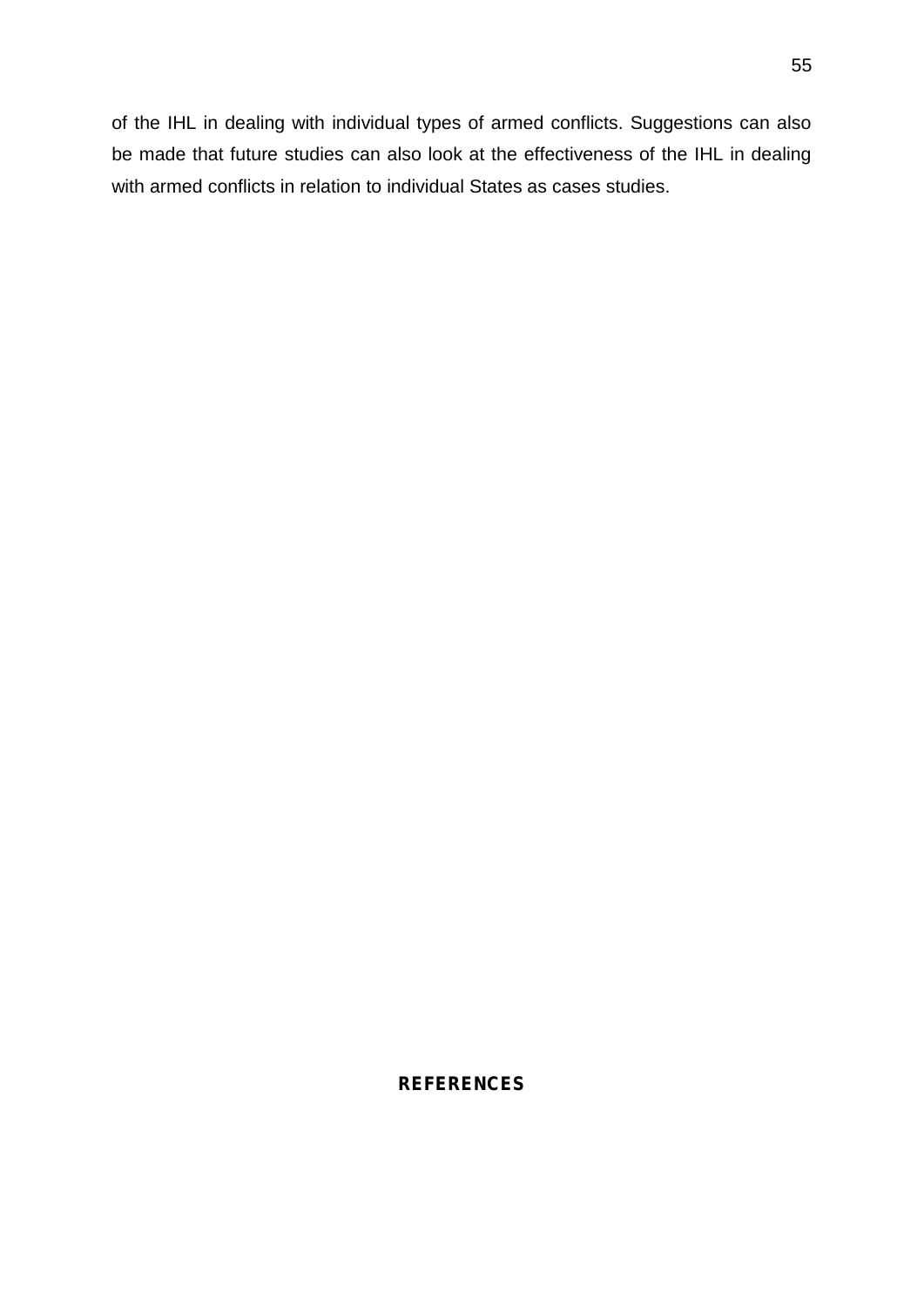#### **Articles**

Abresch W, 'A Human Rights Law of Internal Armed Conflict: The European Court of Human Rights in Chechnya' (2005) 16 European Journal of International Law 741

Academy T, *Human Rights Obligations of Armed Non-State Actors : An Exploration of the Practice of the UN Human Rights Council* (2016)

Akande D, *Classification of Armed Conflicts: Relevant Legal Concepts* (2012)

Akande, Dapo. Clearing the Fog of War? The ICRC's Interpretive Guidance on Direct Participation in Hostilities, http://www.ejiltalk.org/clearing-the-fog-of-war-theicrcsinterpretive-guidance-on-direct-participation-in-hostilities/, published on 4 June 2009, last accessed on 29 October 2017.

Beaulieu CDR and Garin AC, 'The Impact of International Humanitarian Law on Armed Stand-Offs Opposing Aboriginal Peoples to Canadian Authorities: An Overview of the Oka-Kanesatake Crisis' (2002) 62 <https://www.barreau.qc.ca/pdf/publications/revue/2002-tome-62-1-p159.pdf>

Berlingher D, 'The Effects of the International Contract for Sale of Goods' (2017) 19 Journal of Legal Studies 96 <http://www.degruyter.com/view/j/jles.2017.19.issue- 33/jles-2017-0007/jles-2017-0007.xml>

Buchowska N, 'Violated or Protected. Women's Rights in Armed Conflicts after the Second World War' (2016) 2 International Comparative Jurisprudence 72 <https://www.sciencedirect.com/science/article/pii/S2351667416300324?via%3Dihu b>

Byman, Daniel; Chalk, Peter & Hoffman, Bruce. The New Face of Insurgency, Research Brief, RAND Corporation, 2002, http://www.rand.org/pubs/research\_briefs/RB7409.html, last accessed on 29 October 2017.

Creswell, J. W., & Clark, V. L. P. (2007). Designing and conducting mixed methods research. Journal of business research, 25(13), 1605-1612.

Christensen, Eric. The Dilemma of Direct Participation in Hostilities, Journal of Transnational Law and Policy, Vol. 19, Issue 02, pp. 281-309, 2010.

Dörmann K and Colassis L, 'International Humanitarian Law in the Iraq Conflict'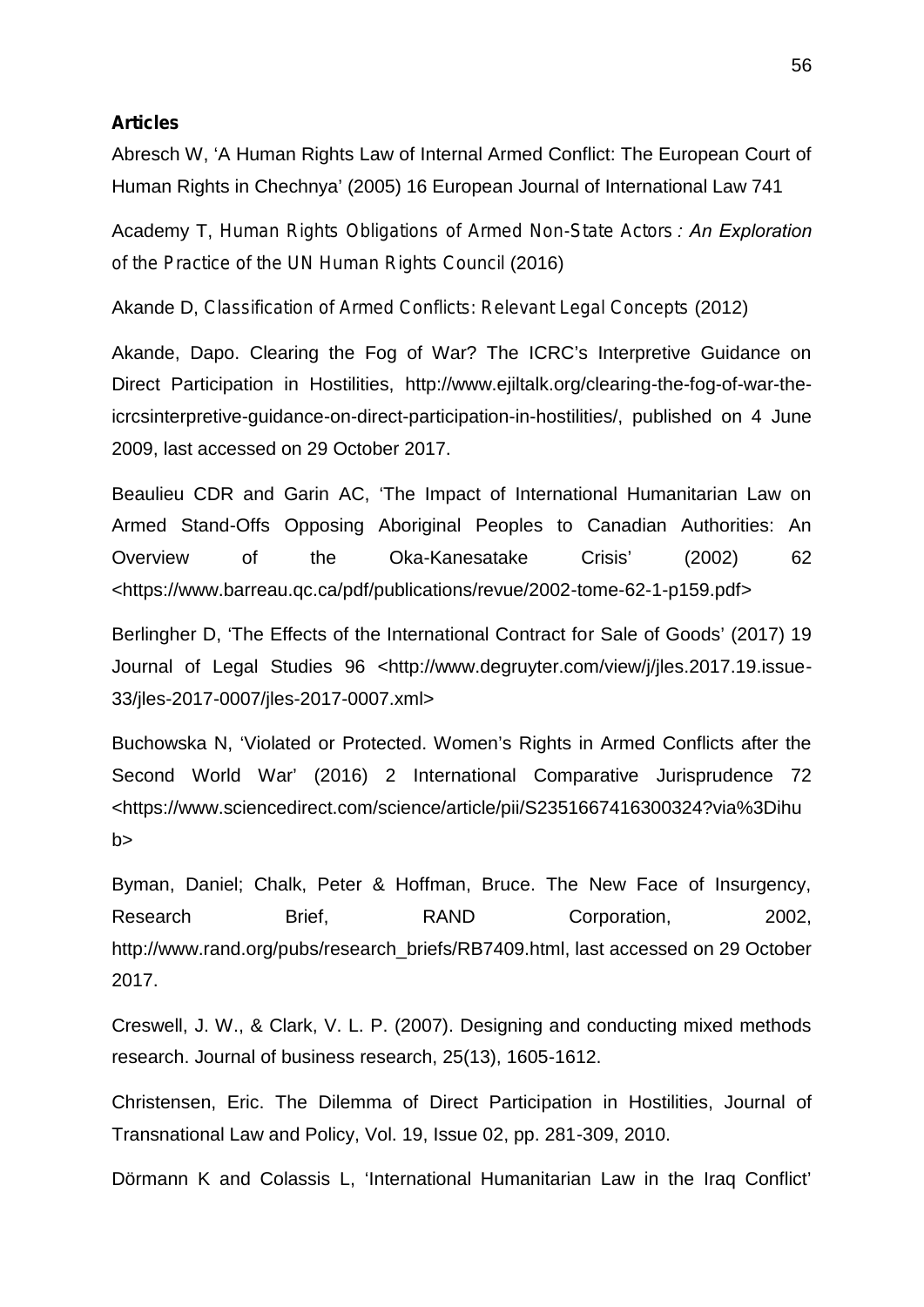(2012) 47 German Yearbok of International Law 293 <http://www.ncbi.nlm.nih.gov/pubmed/23163476>

Dss T and others, 'Disaster Summary Sheet Armed Conflict' 1

Eechaute H, 'Non-International Armed Conflict : A Trigger for the Rules on Targeting ?' 129

Gasser HP, 'Collective Economic Sanctions and International Humanitarian Law – An Enforcement Measure under the United Nations Charter and the Right of Civilians to Immunity: An Unavoidable Clash of Policy Goals?' (1996) 56 Zeitschrift für Ausländisches Öffentliches Recht und Völkerrecht 871.

Even-Khen, Hilly Moodrick. Can We Now Tell What "Direct Participation in Hostilities" is?, 40 Isr. L. Rev. 213, 2007.

Hathaway OA and others, 'The Relationship between International Humanitarian Law and Human Rights Law in Armed Conflict' [2011] Minesota Law Review (Forthcoming) 1

<http://www.law.yale.edu/documents/pdf/cglc/YLSreport\_IHLandHRLlaw.pdf>

Heintschel von Heinegg, Wolff. Asymmetric Warfare: How to Respond?, 87 Int'l L. Stud. Ser. US Naval War Col. 463, 2011.

Ii REB, 'Chapter 6 Human Rights in Armed Conflict' 136

Kenkel KM, 'Five Generations of Peace Operations: From The" thin Blue Line" to" painting a Country Blue"' (2013) 56 Revista Brasileira de Política Internacional 122 <http://www.scielo.br/scielo.php?pid=S0034-

73292013000100007&script=sci\_arttext>

Lechtimiakyt I, 'Preservation of Environment in Times of Non-International Armed Conflict. Legal Framework, Its Sufficiency and Suggestions' (2013) 20 Jurisprudence 569 <https://www3.mruni.eu/ojs/jurisprudence/article/view/971>

Levy BS and Sidel VW, 'Documenting the Effects of Armed Conflict on Population Health' (2016) 37 Annual Review of Public Health 205 <http://www.annualreviews.org/doi/10.1146/annurev-publhealth-032315-021913>

Lindsey C, 'Women Facing War: ICRC Study on the Impact of Armed Conflict on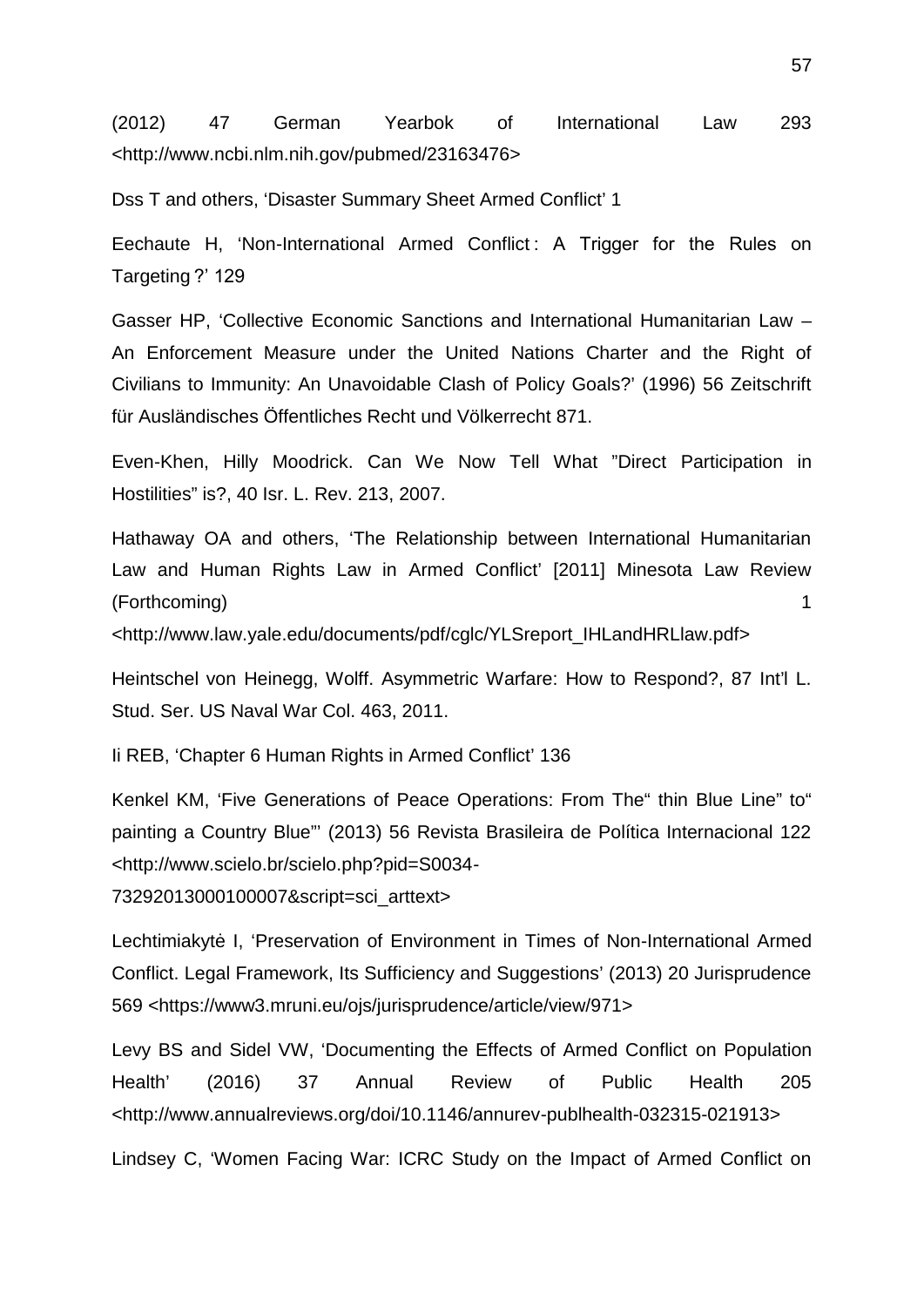#### Women' 274pp

Lindström Supervisor F and Göran Lysén emer, 'Asymmetric Warfare and Challenges for International Humanitarian Law Civilian Direct Participation in Hostilities and State Response' [2012] Thesis 1

Lubell N, 'Challenges in Applying Human Rights Law to Armed Confl Ict' (2005) 87 737

Mazurana D and Carlson K, 'The Girl Child and Armed Conflict: Recognizing and Addressing Grave Violations of Girls' Human Rights' [2006] and Violence Against the Girl Child, ... 1 <https://faser.essex.ac.uk/armedcon/story\_id/000770.pdf>

Mcfarland S, 'Human Rights 101 ':

More E, 'International Humanitarian Law and Interventions—Rwanda, 1994' (2007) 2 Genocide Studies and Prevention 155

Nyg M, 'Evaluating the Conflict-Reducing Effect of UN Peace-Keeping Operations' (2010) 58 National Conference on Peace and Conflict Research Uppsala 192 <http://stockholm.sgir.eu/uploads/PKO\_prediction\_SGIR.pdf>

O'Connell ME, 'Defining Armed Conflict' (2008) 13 Journal of Conflict and Security Law 393

Olson LM, 'Practical Challenges of Implementing the Complementarity between International Humanitarian and Human Rights Law - Demonstrated by the Procedural Regulation of Internment in Non-International Armed Conflict' (2009) 40 Case Western Reserve Journal of International Law 437

Paterson P, Robinson K and Perry WJ, 'Human Rights and the Law of Armed Conflict : A Selected Annotated Bibliography Center for Hemispheric Defense Studies'

Pejic J, 'The Protective Scope of Common Article 3: More than Meets the Eye' (2011) 93 International Review of the Red Cross 189

Related C and Based G, 'Legal Factsheet' 1

Sassòli M, 'State Responsibility for Violations of International Humanitarian Law' (2002) 84 International Review-Red Cross 401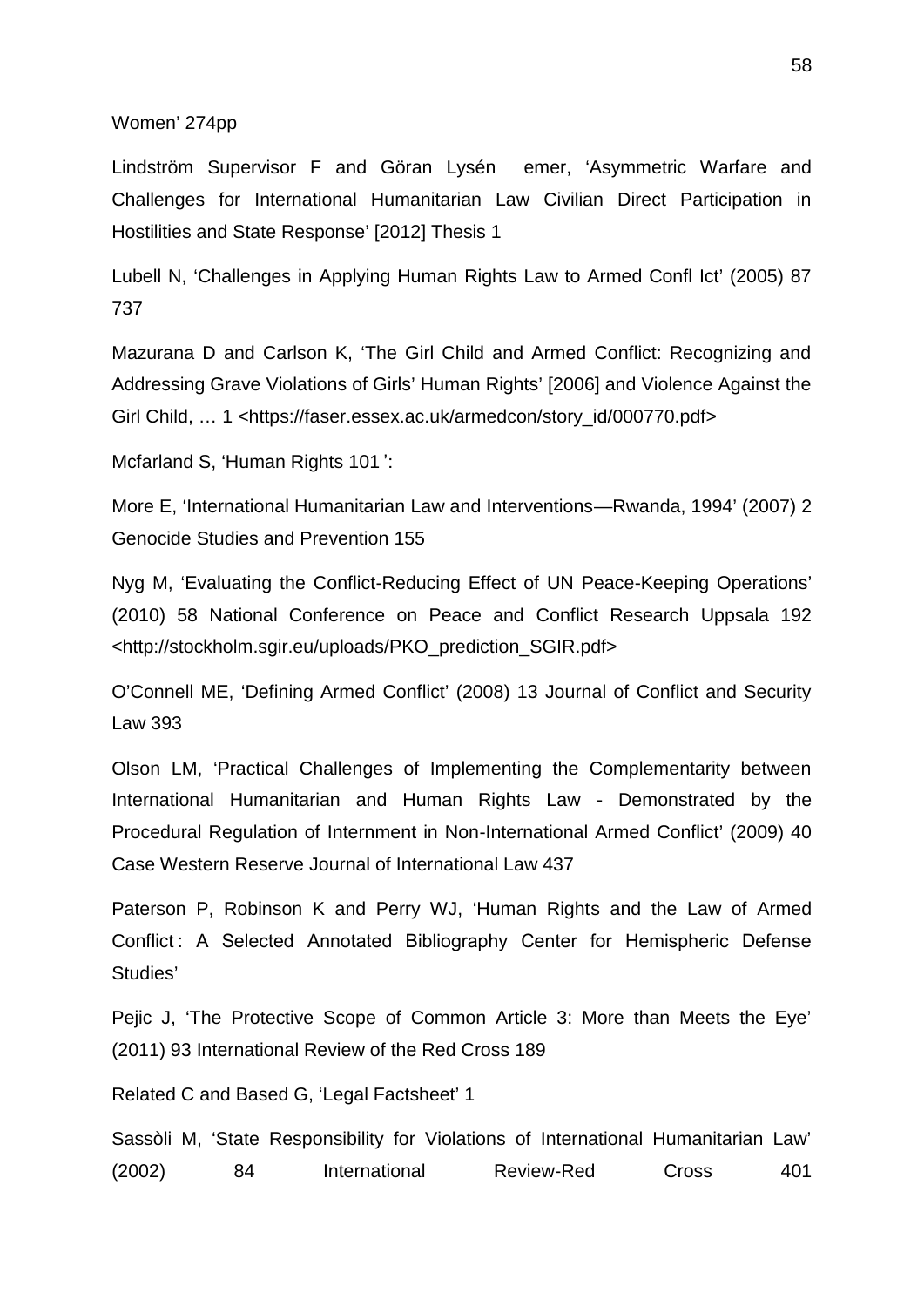<http://www.icrc.org/eng/assets/files/other/401\_434\_sassoli.pdf>

Serneels P and Verpoorten M, 'The Impact of Armed Conflict on Economic Performance' (2015) 59 Journal of Conflict Resolution 555 <http://journals.sagepub.com/doi/10.1177/0022002713515409>

Siatitsa I and Titberidze M, 'Human Rights in Armed Conflict from the Perspective of the Contemporary State Practice in the United Nations: Factual Answers to Certain Hypothetical Challenges' 291

Thoms ONT and Ron J, 'Do Human Rights Violations Cause Internal Conflict?' (2007) 29 Human Rights Quarterly 674 <http://muse.jhu.edu/journals/hrq/summary/v029/29.3thoms.html>

Verhoeven S, 'Institute for International Law Working Paper No 107 – March 2007 International and Non-International Armed Conflicts'

Wedderburn-maxwell D, 'Classic Distinctions and Modern Conflicts in International Humanitarian Law Exploring the Struggles and Consequences of Maintaining the between Peace and War and International and Internal' 1

Weissbrodt D and Weissbrodt D, 'Humanitarian Law in Armed Conflict : The Role of International Nongovernmental Organizations Humanitarian Law in Armed Conflict : The Role of International Nongovernmental Organizations \*' (2016) 24 297

Willmott D, 'Removing the Distinction between International and Non-International Armed Conflict in the Rome Statute of the International Criminal Court' (2004) 5 Melbourne Journal of International Law 196

Unknown '1997\_HR\_Violations\_Women\_War.pdf

## **Books**

'

Arreguín-Toft, Ivan. How the Weak Win Wars: A Theory of Asymmetric Conflict, Cambridge University Press, 2005.

Barnett, Roger. Asymmetric warfare: Today's Challenges to US Military Power, Brassey's, 2002.

Brown, E. D. (1994). The international law of the sea (Vol. 1). Dartmouth Pub Co.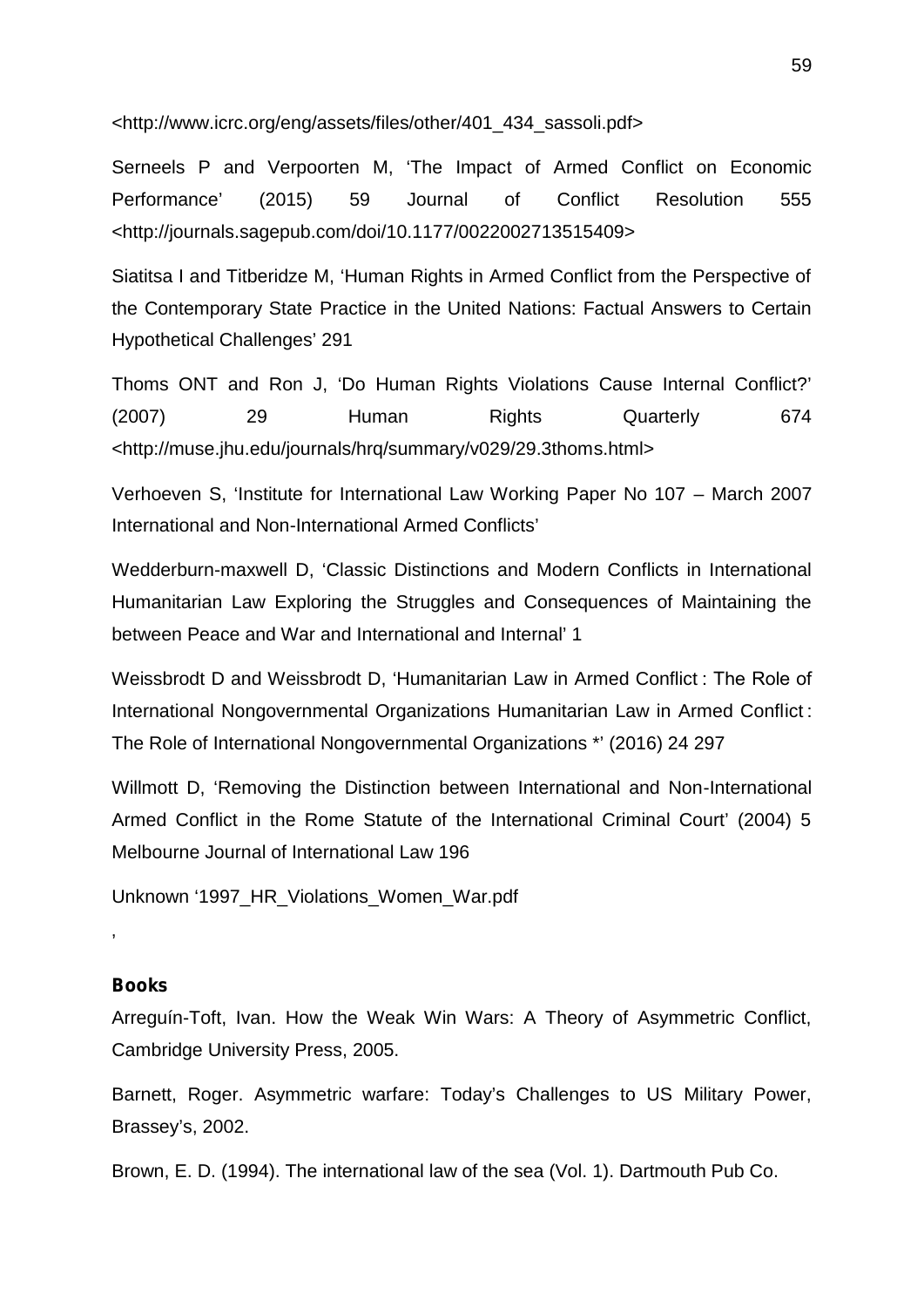Coombes, Karinne. Balancing Necessity and Individual Rights in the Fight Against Transnational Terrorism: "Targeted Killings" and International Law, 27 Windsor Y.B. Access Just. 285, 2009.

Cullen, Anthony. The Concept of Non-International Armed Conflict in International Humanitarian Law, Cambridge University Press, 2010.

Damrosch, Lori Fisler, ed. International law: Cases and materials. West Academic Publishing, 2001.

Fleck, Dieter (ed.). The Handbook of International Humanitarian Law, Oxford University Press, 2nd edition, 2008.

Fowler, Michael C. Amateur Soldiers, Global Wars: Insurgency and Modern Conflict, Praeger Security International, 2005.

Goldblat, Jozef. Agreements for arms control: a critical survey. London: Taylor & Francis; Cambridge, MA: Oelgeschlager, Gunn & Hain, 1982.

Goldblat, Jozef. Agreements for arms control: a critical survey. London: Taylor & Francis; Cambridge, MA: Oelgeschlager, Gunn & Hain, 1982.

Hingorani, RupachandraChandumal. Prisoners of War. Oceana Publications, 1982.

McCoubrey, Hilaire. International Humanitarian Law: The Regulation of Armed Conflicts. Dartmouth Pub Co, 1990.

Nordquist, Myron H. New directions in the law of the sea: documents. Vol. 3. Oceana publications, 1973.

Paust, Jordan L., et al. International criminal law. Durham NC: Carolina Academic Press, 2000.

Schindler, Dietrich, and JiríToman, eds. The Laws of Armed Conflicts: A Collection of Conventions. Sijthoff, 1981.

Walters, F. P. (1965). A History of the League of Nations. Oxford University Press.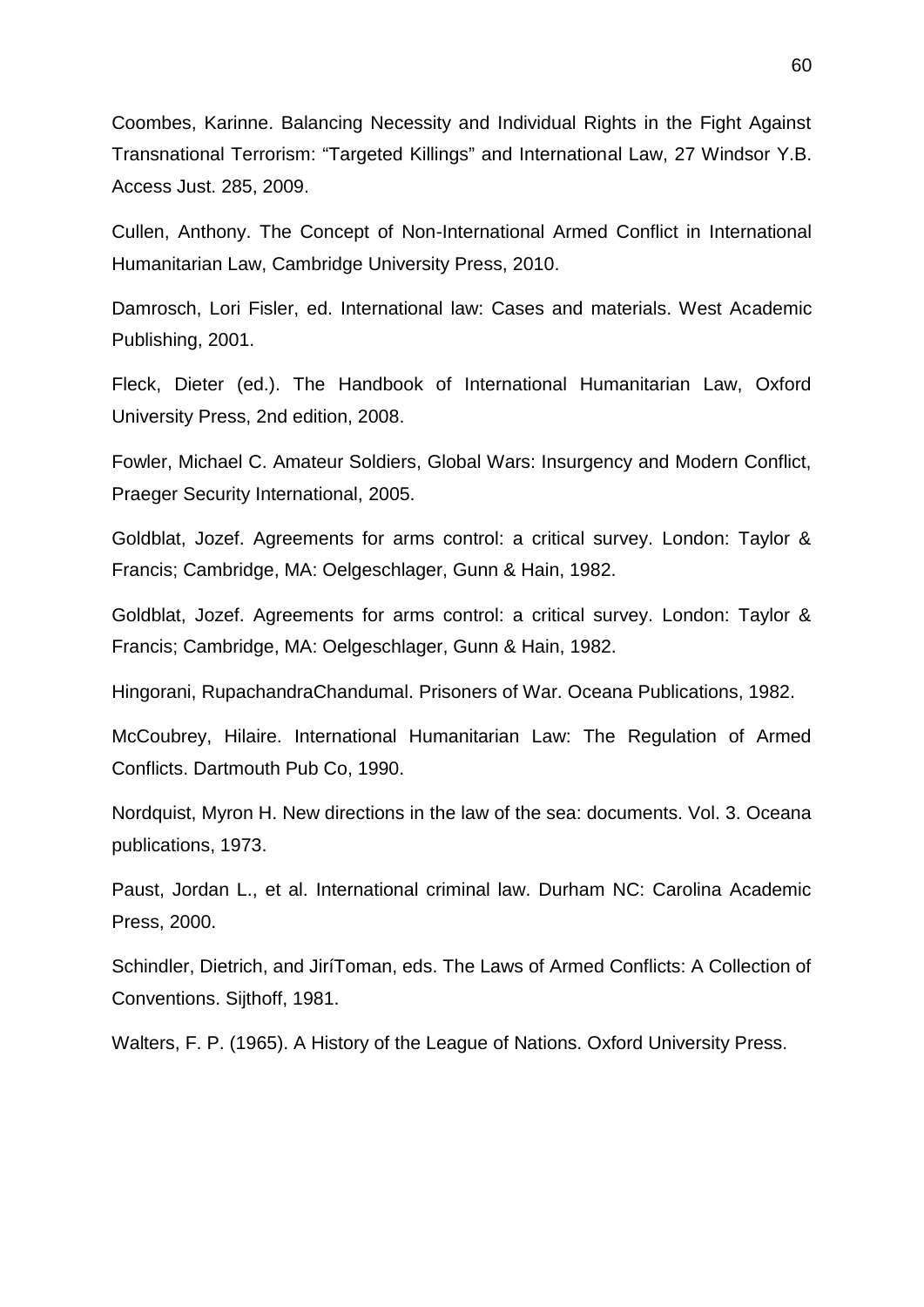#### **Cases**

ICTR, Prosecutor v. MikaeliMuhimana, Case No. ICTR-95-1B, Judgment (Trial Chamber), 28 April 2005, paras 547–551.

ICTR, Prosecutor v. ThéonesteBagosora, Case No. ICTR-96-7, Judgment (Trial Chamber), 18 December 2008, para. 976.

ICTY, Prosecutor v. AntoFurundžija, Case No. IT-95-17-1, Judgment (Trial Chamber), 10 December 1998, para. 185.

ICTY, Prosecutor v. ZejnilDelali and Others (Celebici case), Case No. IT-96-21, Judgment (Trial Chamber), 16 November 1998.

Military and Paramilitary Activities in and against Nicaragua (Nicaragua v. United States), ICJ Rep. 1986, § 219.

Prosecutor v. Dusco Tadic, Decision of the Defence Motion on Interlocutory Appeal on Jurisdiction, Appeals Chamber, 2 October 1995, § 72, at http://www.un.org/icty/tadic/appeal/decision-e/51002.htm.

Prosecutor v. Limaj et al., Second Amended Indictment, Case No. IT-03–66-PT, 6 November 2003.

#### **Other sources**

Committee D, 'The Manual on the Law of Non- International Armed Conflict' 75 <http://www.iihl.org/iihl/Documents/The Manual on the Law of NIAC.pdf>

Committee I and Cross R, 'International Humanitarian Law and the Challenges of Contemporary Armed Conflicts' (2007) 89 International Review of the Red Cross 1 <http://www.journals.cambridge.org/abstract\_S1816383107001294>

Crescent R, 'International Humanitarian Law and the Challenges of Contemporary Armed Conflicts' (2007) 89 International Review of the Red Cross 719 <http://www.journals.cambridge.org/abstract\_S1816383107001294>

Cross IC of the R, 'ICRC Opinion Paper, March 2008 1 How Is the Term " Armed Conflict " Defined in International Humanitarian Law? Opinion Paper' (2008) 2 1 <https://www.icrc.org/eng/assets/files/other/opinion-paper-armed-conflict.pdf>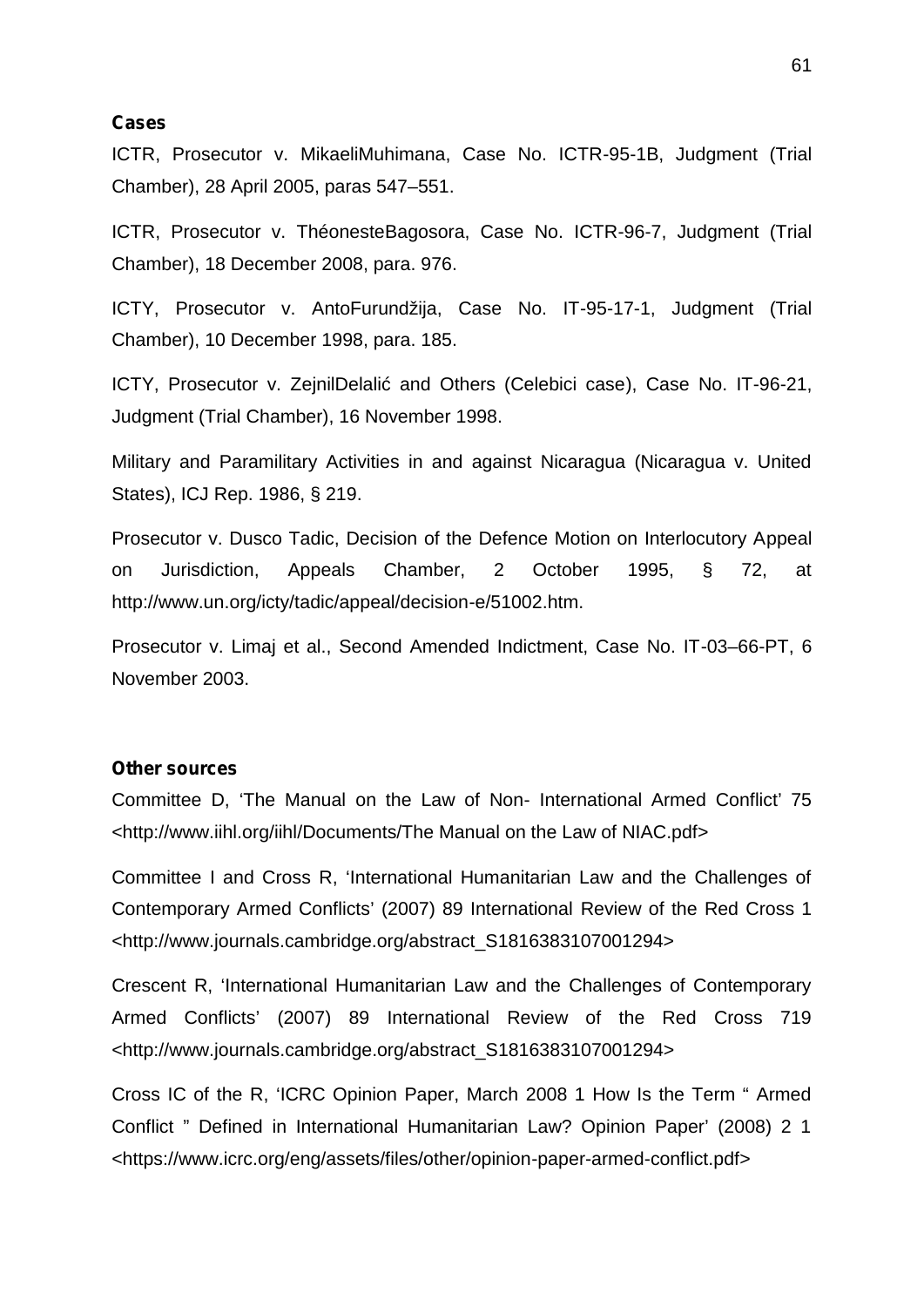Office of the High Commissioner HRC, *International Legal Protection of Human Rights in Armed Conflict* (2011)

SCSL Statute, Art. 2 on "Crimes against Humanity".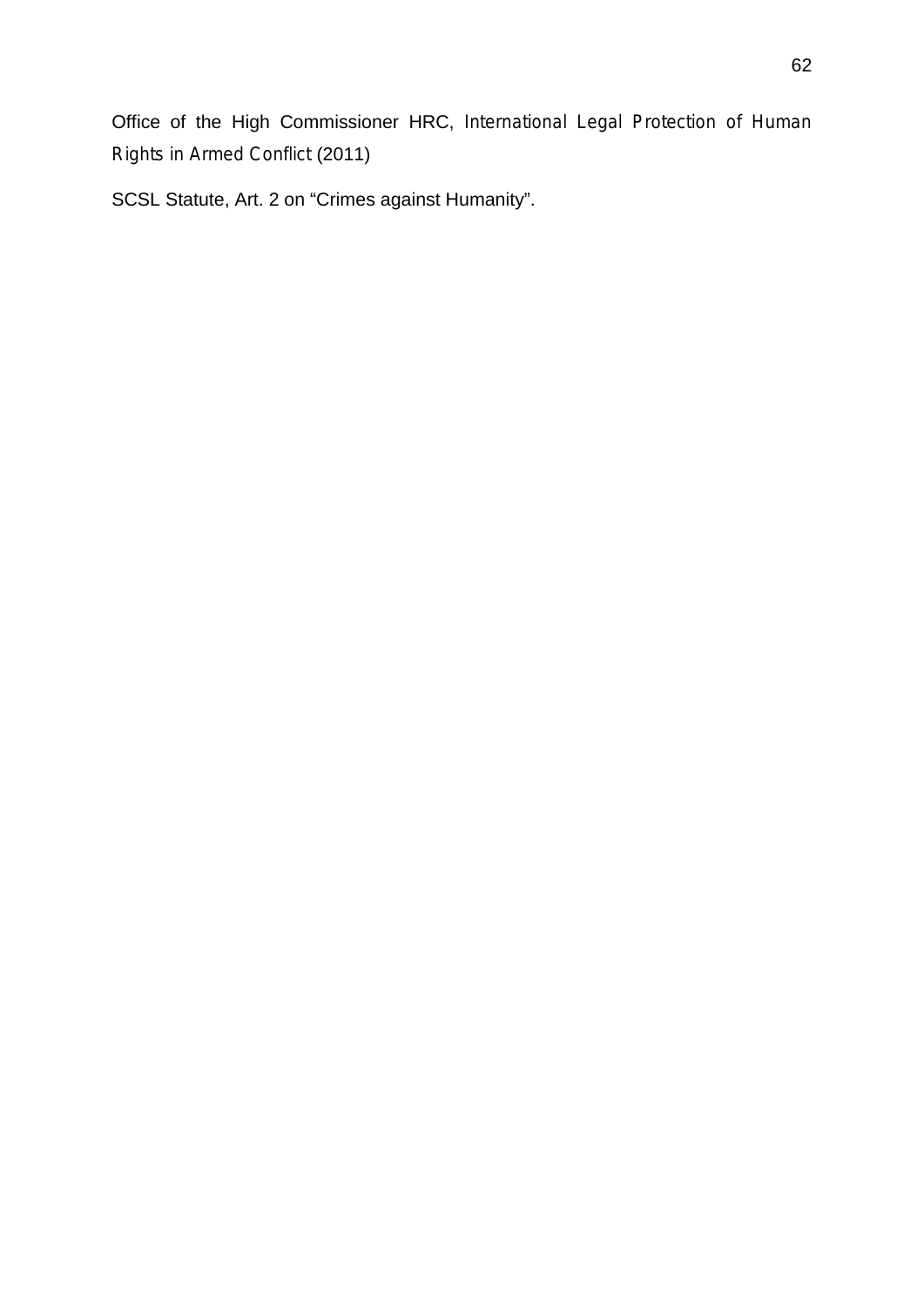## **PLAGIARISM REPORT**

## THE EFFECTIVENESS OF THE INTERNATIONAL HUMANITARIAN LAW IN ARMED CONFLICTS

| <b>CRICINALITY REPORT</b> |                                                  |              |                |
|---------------------------|--------------------------------------------------|--------------|----------------|
| $\frac{1}{2}$             | $\frac{9}{2}$                                    | 5%           | $\frac{1}{2}$  |
| <b>SIMILARITY INDEX</b>   | INTERNET SOURCES                                 | PUBLICATIONS | STUDENT PAPERS |
|                           | MATCH ALL SOURCES (ONLY SELECTED SOURCE PRINTED) |              |                |
| 3%                        |                                                  |              |                |
| ★ www.icrc.org            |                                                  |              |                |
| <b>Internet Source</b>    |                                                  |              |                |

Exclude guotes Ön Exclude bibliography On Exclude matches

 $<$  10 words

63